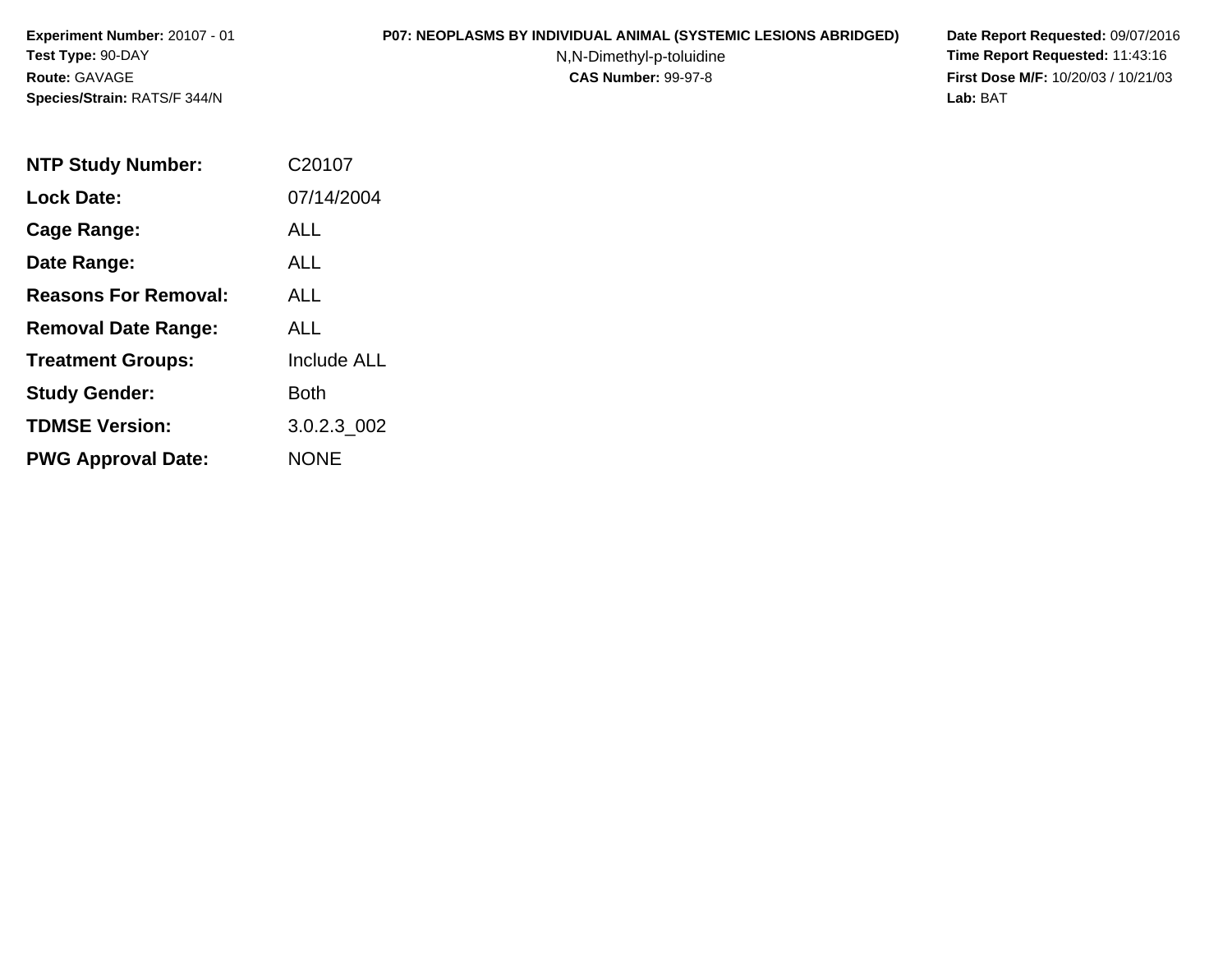### **P07: NEOPLASMS BY INDIVIDUAL ANIMAL (SYSTEMIC LESIONS ABRIDGED) Date Report Requested:** 09/07/2016

N,N-Dimethyl-p-toluidine

| DAY ON TEST<br><b>FISCHER 344 RATS MALE</b>                                                                                                                           | 0<br>$\mathbf 0$<br>$\frac{9}{3}$                                             | $\pmb{0}$<br>$\mathbf 0$<br>$\frac{9}{3}$                                | $\pmb{0}$<br>$\mathbf 0$<br>$^9_3$                             | $\pmb{0}$<br>$\mathsf{O}\xspace$<br>$\frac{9}{3}$                                        | $\boldsymbol{0}$<br>$\mathbf 0$<br>$\frac{9}{3}$                          | $\pmb{0}$<br>$\mathbf 0$<br>$\frac{9}{3}$                     | $\pmb{0}$<br>$\mathbf 0$<br>9<br>$\mathbf{3}$                              | $\pmb{0}$<br>$\mathbf 0$<br>$\frac{9}{3}$         | $\pmb{0}$<br>$\pmb{0}$<br>$\frac{9}{3}$         | $\pmb{0}$<br>$\mathbf 0$<br>9<br>$\mathbf{3}$                            |                                                                                               |
|-----------------------------------------------------------------------------------------------------------------------------------------------------------------------|-------------------------------------------------------------------------------|--------------------------------------------------------------------------|----------------------------------------------------------------|------------------------------------------------------------------------------------------|---------------------------------------------------------------------------|---------------------------------------------------------------|----------------------------------------------------------------------------|---------------------------------------------------|-------------------------------------------------|--------------------------------------------------------------------------|-----------------------------------------------------------------------------------------------|
| 0 MG/KG<br><b>ANIMAL ID</b>                                                                                                                                           | $\mathbf 0$<br>$\mathbf 0$<br>$\mathbf 0$<br>$\boldsymbol{0}$<br>$\mathbf{1}$ | 0<br>$\mathbf 0$<br>$\ddot{\mathbf{0}}$<br>$\mathbf 0$<br>$\overline{2}$ | $\mathbf 0$<br>0<br>$\pmb{0}$<br>$\mathbf 0$<br>$\mathfrak{S}$ | $\mathbf 0$<br>$\mathsf{O}\xspace$<br>$\pmb{0}$<br>$\mathsf{O}\xspace$<br>$\overline{4}$ | $\pmb{0}$<br>$\overline{0}$<br>$\mathbf 0$<br>$\pmb{0}$<br>$\overline{5}$ | $\mathbf 0$<br>$\mathbf 0$<br>$\mathbf 0$<br>$\mathbf 0$<br>6 | $\mathbf 0$<br>$\mathbf 0$<br>$\mathbf 0$<br>$\mathbf 0$<br>$\overline{7}$ | $\mathbf 0$<br>0<br>$\mathbf 0$<br>$\pmb{0}$<br>8 | $\mathbf 0$<br>0<br>$\pmb{0}$<br>$\pmb{0}$<br>9 | $\mathbf 0$<br>$\mathbf 0$<br>$\mathbf 0$<br>$\mathbf{1}$<br>$\mathbf 0$ | * TOTALS                                                                                      |
| <b>ALIMENTARY SYSTEM</b>                                                                                                                                              |                                                                               |                                                                          |                                                                |                                                                                          |                                                                           |                                                               |                                                                            |                                                   |                                                 |                                                                          |                                                                                               |
| Esophagus                                                                                                                                                             |                                                                               | $\ddot{}$                                                                |                                                                |                                                                                          | $\ddot{}$                                                                 |                                                               |                                                                            |                                                   | $\ddot{}$                                       | $+$                                                                      | 10                                                                                            |
| Intestine Large, Cecum                                                                                                                                                |                                                                               |                                                                          |                                                                |                                                                                          |                                                                           |                                                               |                                                                            |                                                   |                                                 | $\ddot{}$                                                                | 10                                                                                            |
| Intestine Large, Colon                                                                                                                                                |                                                                               |                                                                          |                                                                |                                                                                          |                                                                           |                                                               |                                                                            |                                                   |                                                 | $\div$                                                                   | 10                                                                                            |
| Intestine Large, Rectum                                                                                                                                               |                                                                               |                                                                          |                                                                |                                                                                          |                                                                           |                                                               |                                                                            |                                                   | $\div$                                          | $+$                                                                      | 10                                                                                            |
| Intestine Small, Duodenum                                                                                                                                             |                                                                               |                                                                          |                                                                |                                                                                          |                                                                           |                                                               |                                                                            |                                                   |                                                 | $\overline{+}$                                                           | 10                                                                                            |
| Intestine Small, Ileum                                                                                                                                                |                                                                               |                                                                          |                                                                |                                                                                          |                                                                           |                                                               |                                                                            |                                                   |                                                 | $\overline{1}$                                                           | 10                                                                                            |
| Intestine Small, Jejunum                                                                                                                                              |                                                                               |                                                                          |                                                                |                                                                                          |                                                                           |                                                               |                                                                            |                                                   | $\ddot{}$                                       | $^{+}$                                                                   | 10                                                                                            |
| Liver                                                                                                                                                                 |                                                                               |                                                                          |                                                                |                                                                                          |                                                                           |                                                               |                                                                            |                                                   | $\ddot{}$                                       | $+$                                                                      | 10                                                                                            |
| Pancreas                                                                                                                                                              |                                                                               |                                                                          |                                                                |                                                                                          |                                                                           |                                                               |                                                                            |                                                   |                                                 | $\ddot{}$                                                                | 10                                                                                            |
| <b>Salivary Glands</b>                                                                                                                                                |                                                                               |                                                                          |                                                                |                                                                                          |                                                                           |                                                               |                                                                            |                                                   |                                                 | $\div$                                                                   | 10                                                                                            |
| Stomach, Forestomach                                                                                                                                                  |                                                                               |                                                                          |                                                                |                                                                                          |                                                                           |                                                               |                                                                            |                                                   |                                                 | $\overline{ }$                                                           | 10                                                                                            |
| Stomach, Glandular                                                                                                                                                    |                                                                               |                                                                          |                                                                |                                                                                          |                                                                           |                                                               |                                                                            |                                                   | $\ddot{}$                                       | $+$                                                                      | 10                                                                                            |
| <b>CARDIOVASCULAR SYSTEM</b>                                                                                                                                          |                                                                               |                                                                          |                                                                |                                                                                          |                                                                           |                                                               |                                                                            |                                                   |                                                 |                                                                          |                                                                                               |
| <b>Blood Vessel</b>                                                                                                                                                   |                                                                               |                                                                          |                                                                |                                                                                          |                                                                           |                                                               |                                                                            |                                                   |                                                 | $\overline{1}$                                                           | 10                                                                                            |
| Heart                                                                                                                                                                 |                                                                               |                                                                          |                                                                |                                                                                          |                                                                           |                                                               |                                                                            |                                                   | $\pm$                                           | $+$                                                                      | 10                                                                                            |
| *  Total animals with tissue examined microscopically; Total animals with tumor<br>+  Tissue examined microscopically<br>X  Lesion present<br>L., Insufficient tissue |                                                                               |                                                                          |                                                                |                                                                                          |                                                                           |                                                               |                                                                            |                                                   |                                                 |                                                                          | M  Missing tissue<br>A  Autolysis precludes evaluation<br>BLANK  Not examined microscopically |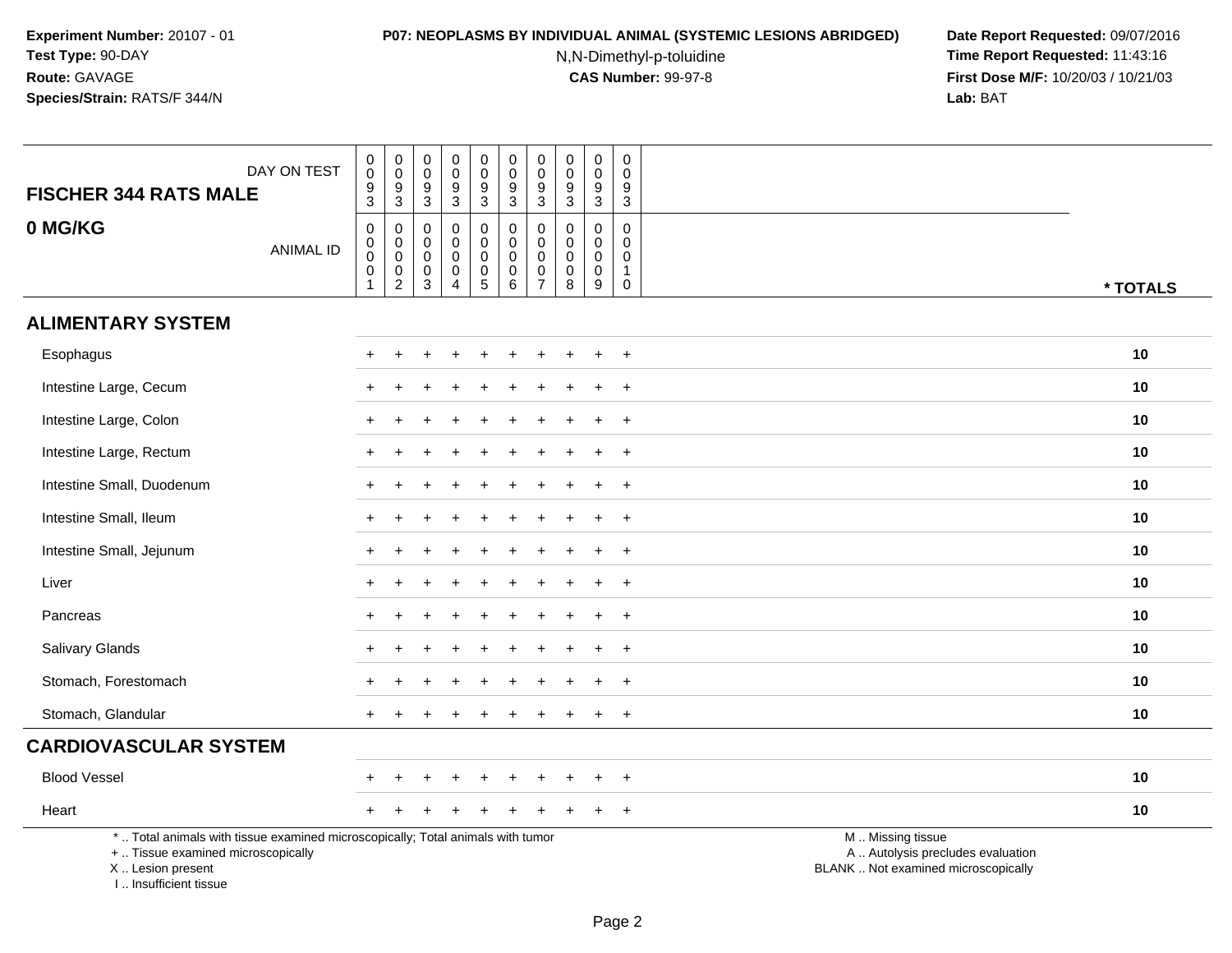### **P07: NEOPLASMS BY INDIVIDUAL ANIMAL (SYSTEMIC LESIONS ABRIDGED) Date Report Requested:** 09/07/2016

N,N-Dimethyl-p-toluidine

 **Time Report Requested:** 11:43:16 **First Dose M/F:** 10/20/03 / 10/21/03<br>**Lab:** BAT **Lab:** BAT

| DAY ON TEST<br><b>FISCHER 344 RATS MALE</b> | $_{\rm 0}^{\rm 0}$<br>$\boldsymbol{9}$<br>3 | $_{\rm 0}^{\rm 0}$<br>$\boldsymbol{9}$<br>3                          | $_{\rm 0}^{\rm 0}$<br>$\boldsymbol{9}$<br>$\mathbf{3}$       | $\begin{smallmatrix} 0\\0 \end{smallmatrix}$<br>9<br>3 | $\begin{smallmatrix}0\0\0\end{smallmatrix}$<br>$\boldsymbol{9}$<br>3 | $\begin{smallmatrix} 0\\0 \end{smallmatrix}$<br>$\boldsymbol{9}$<br>3 | $\begin{smallmatrix} 0\\0 \end{smallmatrix}$<br>$\boldsymbol{9}$<br>3 | $\pmb{0}$<br>$\pmb{0}$<br>9<br>3 | $\pmb{0}$<br>$\pmb{0}$<br>9<br>3 | $\pmb{0}$<br>0<br>9<br>$\mathbf{3}$ |                  |
|---------------------------------------------|---------------------------------------------|----------------------------------------------------------------------|--------------------------------------------------------------|--------------------------------------------------------|----------------------------------------------------------------------|-----------------------------------------------------------------------|-----------------------------------------------------------------------|----------------------------------|----------------------------------|-------------------------------------|------------------|
| 0 MG/KG<br>ANIMAL ID                        | 0<br>$\pmb{0}$<br>0<br>$\,0\,$              | 0<br>$\pmb{0}$<br>$\mathsf{O}\xspace$<br>$\pmb{0}$<br>$\overline{2}$ | $\boldsymbol{0}$<br>$\pmb{0}$<br>$\pmb{0}$<br>$_{3}^{\rm 0}$ | $\pmb{0}$<br>0<br>0<br>0<br>4                          | 0<br>$\pmb{0}$<br>$\pmb{0}$<br>$\pmb{0}$<br>5                        | 0<br>$\pmb{0}$<br>$\mathbf 0$<br>0<br>6                               | $\boldsymbol{0}$<br>$\pmb{0}$<br>$\pmb{0}$<br>$\mathbf 0$<br>⇁        | 0<br>0<br>0<br>8                 | 0<br>0<br>0<br>0<br>9            | 0<br>0<br>0<br>0                    | * TOTALS         |
| <b>ENDOCRINE SYSTEM</b>                     |                                             |                                                                      |                                                              |                                                        |                                                                      |                                                                       |                                                                       |                                  |                                  |                                     |                  |
| <b>Adrenal Cortex</b>                       |                                             |                                                                      |                                                              | $\div$                                                 | $\ddot{}$                                                            | $+$                                                                   | $+$                                                                   | $+$                              | $+$ $+$                          |                                     | 10               |
| Adrenal Medulla                             |                                             |                                                                      |                                                              |                                                        | $\div$                                                               | $+$                                                                   | $+$                                                                   | $+$                              | $+$                              | $+$                                 | 10               |
| Islets, Pancreatic                          | $\pm$                                       |                                                                      |                                                              |                                                        |                                                                      |                                                                       |                                                                       | $+$                              | $+$                              | $+$                                 | 10               |
| Parathyroid Gland                           | $+$                                         |                                                                      | $+$                                                          | $+$                                                    | M                                                                    | $+$                                                                   | $+$                                                                   | $+$                              | $+$                              | $+$                                 | $\boldsymbol{9}$ |
| <b>Pituitary Gland</b>                      | $+$                                         |                                                                      |                                                              |                                                        | $\pm$                                                                | $+$                                                                   | $\pm$                                                                 | ÷.                               | $+$                              | $+$                                 | 10               |
| <b>Thyroid Gland</b>                        | $\pm$                                       |                                                                      |                                                              |                                                        |                                                                      |                                                                       |                                                                       |                                  | $\pm$                            | $+$                                 | 10               |
| <b>GENERAL BODY SYSTEM</b>                  |                                             |                                                                      |                                                              |                                                        |                                                                      |                                                                       |                                                                       |                                  |                                  |                                     |                  |

NONE

| <b>GENITAL SYSTEM</b>  |                     |    |
|------------------------|---------------------|----|
| Epididymis             | + + + + + + + + + + | 10 |
| <b>Preputial Gland</b> | + + + + + + + + + + | 10 |
| Prostate               | + + + + + + + + + + | 10 |
| <b>Seminal Vesicle</b> | + + + + + + + + + + | 10 |
| <b>Testes</b>          | + + + + + + + + + + | 10 |

# **HEMATOPOIETIC SYSTEM**

\* .. Total animals with tissue examined microscopically; Total animals with tumor

+ .. Tissue examined microscopically

X .. Lesion present

I .. Insufficient tissue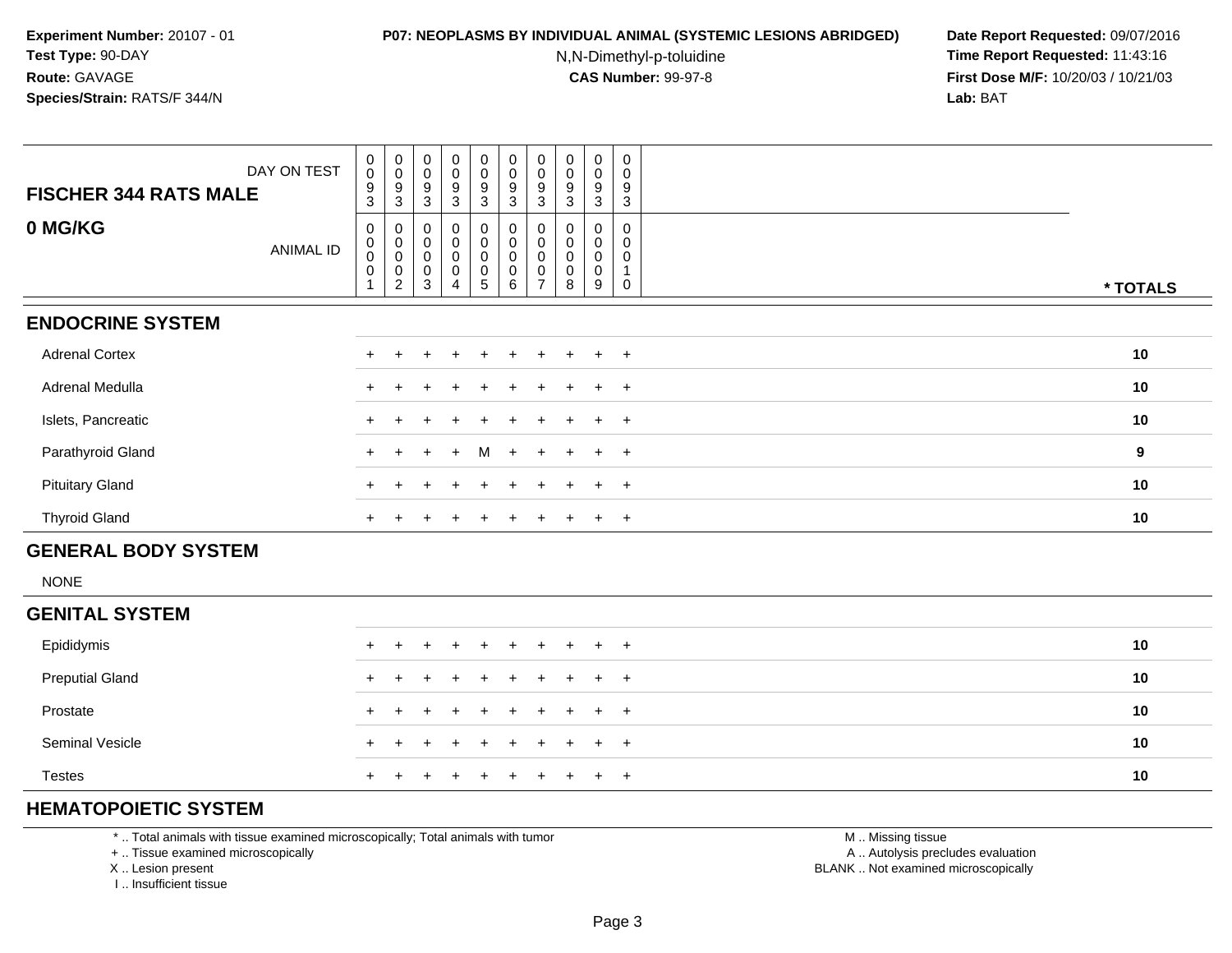# **P07: NEOPLASMS BY INDIVIDUAL ANIMAL (SYSTEMIC LESIONS ABRIDGED) Date Report Requested:** 09/07/2016

N,N-Dimethyl-p-toluidine

 **Time Report Requested:** 11:43:16 **First Dose M/F:** 10/20/03 / 10/21/03<br>**Lab:** BAT **Lab:** BAT

| DAY ON TEST<br><b>FISCHER 344 RATS MALE</b>                                                                                                | $\begin{smallmatrix}0\0\0\end{smallmatrix}$<br>9<br>$\mathbf{3}$       | $\pmb{0}$<br>$\mathbf 0$<br>9<br>$\sqrt{3}$             | $\pmb{0}$<br>$\boldsymbol{0}$<br>$9\,$<br>$\mathbf{3}$         | $\pmb{0}$<br>$\mathsf{O}\xspace$<br>$\boldsymbol{9}$<br>$\mathbf{3}$      | $\mathbf 0$<br>$\mathbf 0$<br>$\boldsymbol{9}$<br>$\mathbf{3}$ | $\pmb{0}$<br>$\pmb{0}$<br>$\boldsymbol{9}$<br>$\sqrt{3}$      | $\mathbf 0$<br>$\mathbf 0$<br>$9\,$<br>$\mathbf{3}$             | $\pmb{0}$<br>$\mathbf 0$<br>9<br>$\mathbf{3}$ | $\pmb{0}$<br>$\mathsf{O}\xspace$<br>$\boldsymbol{9}$<br>3        | 0<br>$\mathbf 0$<br>9<br>$\sqrt{3}$                                      |                                                                                               |             |
|--------------------------------------------------------------------------------------------------------------------------------------------|------------------------------------------------------------------------|---------------------------------------------------------|----------------------------------------------------------------|---------------------------------------------------------------------------|----------------------------------------------------------------|---------------------------------------------------------------|-----------------------------------------------------------------|-----------------------------------------------|------------------------------------------------------------------|--------------------------------------------------------------------------|-----------------------------------------------------------------------------------------------|-------------|
| 0 MG/KG<br><b>ANIMAL ID</b>                                                                                                                | $\mathbf 0$<br>$\mathbf 0$<br>$\mathbf 0$<br>$\pmb{0}$<br>$\mathbf{1}$ | 0<br>$\mathsf{O}$<br>$\mathbf 0$<br>0<br>$\overline{2}$ | 0<br>$\mathbf 0$<br>$\mathbf 0$<br>$\mathbf 0$<br>$\mathbf{3}$ | $\mathbf 0$<br>$\mathsf{O}$<br>$\mathbf 0$<br>$\pmb{0}$<br>$\overline{4}$ | 0<br>$\mathsf{O}$<br>$\mathbf 0$<br>0<br>$\overline{5}$        | $\mathbf 0$<br>$\pmb{0}$<br>$\mathbf 0$<br>$\pmb{0}$<br>$\,6$ | $\mathbf{0}$<br>$\Omega$<br>$\mathbf{0}$<br>0<br>$\overline{7}$ | $\Omega$<br>$\Omega$<br>$\Omega$<br>0<br>8    | 0<br>$\mathbf 0$<br>$\mathbf 0$<br>$\pmb{0}$<br>$\boldsymbol{9}$ | $\mathbf 0$<br>$\mathbf 0$<br>$\mathbf 0$<br>$\mathbf{1}$<br>$\mathbf 0$ |                                                                                               | * TOTALS    |
| <b>Bone Marrow</b>                                                                                                                         |                                                                        |                                                         |                                                                |                                                                           |                                                                |                                                               |                                                                 |                                               |                                                                  | $\ddot{}$                                                                |                                                                                               | 10          |
| Lymph Node                                                                                                                                 |                                                                        |                                                         |                                                                |                                                                           |                                                                |                                                               | $\ddot{}$                                                       |                                               |                                                                  |                                                                          |                                                                                               | $\mathbf 1$ |
| Lymph Node, Mandibular                                                                                                                     | М                                                                      | M                                                       | M                                                              | M                                                                         | M                                                              | M                                                             | M                                                               | M                                             | M M                                                              |                                                                          |                                                                                               | $\mathbf 0$ |
| Lymph Node, Mesenteric                                                                                                                     | $\ddot{}$                                                              |                                                         |                                                                |                                                                           |                                                                |                                                               |                                                                 |                                               | $\ddot{}$                                                        | $^{+}$                                                                   |                                                                                               | 10          |
| Spleen                                                                                                                                     |                                                                        |                                                         |                                                                |                                                                           |                                                                |                                                               |                                                                 |                                               | ÷                                                                | $+$                                                                      |                                                                                               | 10          |
| Thymus                                                                                                                                     |                                                                        |                                                         |                                                                |                                                                           |                                                                |                                                               |                                                                 |                                               | $\ddot{}$                                                        | $+$                                                                      |                                                                                               | 10          |
| <b>INTEGUMENTARY SYSTEM</b>                                                                                                                |                                                                        |                                                         |                                                                |                                                                           |                                                                |                                                               |                                                                 |                                               |                                                                  |                                                                          |                                                                                               |             |
| <b>Mammary Gland</b>                                                                                                                       |                                                                        |                                                         |                                                                |                                                                           |                                                                |                                                               |                                                                 |                                               |                                                                  | $\overline{+}$                                                           |                                                                                               | 10          |
| Skin                                                                                                                                       |                                                                        |                                                         |                                                                |                                                                           |                                                                |                                                               |                                                                 |                                               | $\ddot{}$                                                        | $+$                                                                      |                                                                                               | 10          |
| <b>MUSCULOSKELETAL SYSTEM</b>                                                                                                              |                                                                        |                                                         |                                                                |                                                                           |                                                                |                                                               |                                                                 |                                               |                                                                  |                                                                          |                                                                                               |             |
| Bone                                                                                                                                       | $\pm$                                                                  |                                                         |                                                                |                                                                           |                                                                |                                                               |                                                                 |                                               | $\pm$                                                            | $+$                                                                      |                                                                                               | 10          |
| <b>NERVOUS SYSTEM</b>                                                                                                                      |                                                                        |                                                         |                                                                |                                                                           |                                                                |                                                               |                                                                 |                                               |                                                                  |                                                                          |                                                                                               |             |
| <b>Brain</b>                                                                                                                               | $\ddot{}$                                                              |                                                         |                                                                |                                                                           |                                                                |                                                               |                                                                 |                                               | $\ddot{}$                                                        | $+$                                                                      |                                                                                               | 10          |
| <b>RESPIRATORY SYSTEM</b>                                                                                                                  |                                                                        |                                                         |                                                                |                                                                           |                                                                |                                                               |                                                                 |                                               |                                                                  |                                                                          |                                                                                               |             |
| Lung                                                                                                                                       |                                                                        |                                                         |                                                                |                                                                           |                                                                |                                                               |                                                                 |                                               | $\ddot{}$                                                        | $+$                                                                      |                                                                                               | 10          |
| Nose                                                                                                                                       |                                                                        |                                                         |                                                                |                                                                           |                                                                |                                                               |                                                                 |                                               |                                                                  | $\pm$                                                                    |                                                                                               | 10          |
| *  Total animals with tissue examined microscopically; Total animals with tumor<br>+  Tissue examined microscopically<br>X  Lesion present |                                                                        |                                                         |                                                                |                                                                           |                                                                |                                                               |                                                                 |                                               |                                                                  |                                                                          | M  Missing tissue<br>A  Autolysis precludes evaluation<br>BLANK  Not examined microscopically |             |

I .. Insufficient tissue

Page 4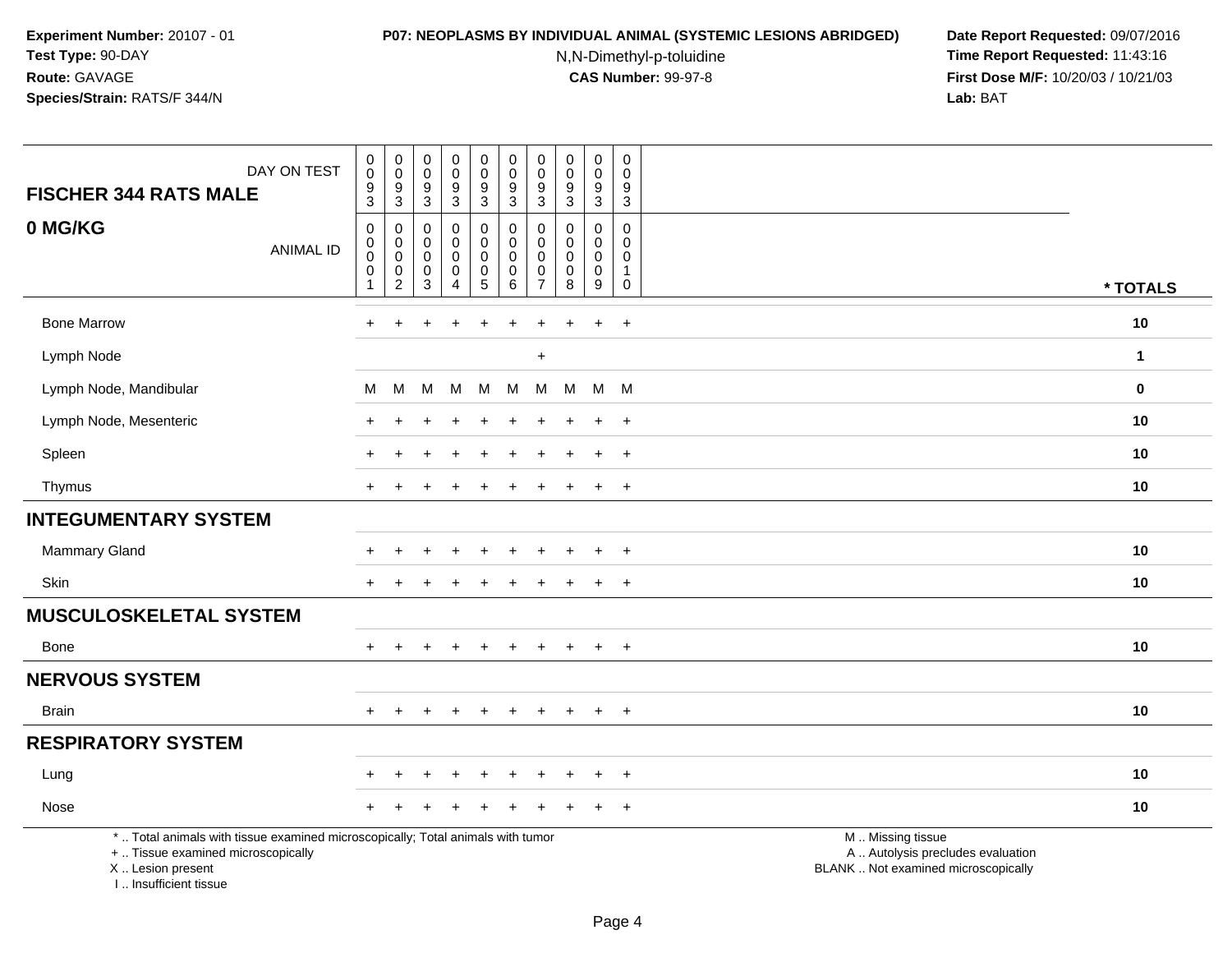### **P07: NEOPLASMS BY INDIVIDUAL ANIMAL (SYSTEMIC LESIONS ABRIDGED) Date Report Requested:** 09/07/2016

N,N-Dimethyl-p-toluidine

 **Time Report Requested:** 11:43:16 **First Dose M/F:** 10/20/03 / 10/21/03<br>**Lab:** BAT **Lab:** BAT

| DAY ON TEST<br><b>FISCHER 344 RATS MALE</b> | $_{\rm 0}^{\rm 0}$<br>$\frac{9}{3}$         | $_{\rm 0}^{\rm 0}$<br>$\boldsymbol{9}$<br>3                      | $_{\rm 0}^{\rm 0}$<br>$\boldsymbol{9}$<br>3                       | $\begin{smallmatrix}0\0\0\end{smallmatrix}$<br>9<br>$\overline{3}$           | $_{0}^{0}$<br>$\frac{9}{3}$                          | $\begin{array}{c} 0 \\ 0 \\ 9 \\ 3 \end{array}$     | $\begin{smallmatrix}0\\0\end{smallmatrix}$<br>9<br>$\mathbf{3}$ | $\begin{smallmatrix} 0\\0 \end{smallmatrix}$<br>$\boldsymbol{9}$<br>3 | $_0^0$<br>9<br>3                          | 0<br>0<br>9<br>3 |          |
|---------------------------------------------|---------------------------------------------|------------------------------------------------------------------|-------------------------------------------------------------------|------------------------------------------------------------------------------|------------------------------------------------------|-----------------------------------------------------|-----------------------------------------------------------------|-----------------------------------------------------------------------|-------------------------------------------|------------------|----------|
| 0 MG/KG<br>ANIMAL ID                        | 0<br>$_{\rm 0}^{\rm 0}$<br>$\boldsymbol{0}$ | 0<br>$\begin{matrix} 0 \\ 0 \\ 0 \end{matrix}$<br>$\overline{2}$ | 0<br>$\begin{smallmatrix}0\\0\end{smallmatrix}$<br>$\pmb{0}$<br>3 | $\begin{smallmatrix}0\0\0\0\end{smallmatrix}$<br>$\pmb{0}$<br>$\overline{4}$ | 0<br>0<br>0<br>$\begin{array}{c} 0 \\ 5 \end{array}$ | $\pmb{0}$<br>$\begin{matrix}0\\0\\0\\6\end{matrix}$ | 0<br>$\pmb{0}$<br>$\pmb{0}$<br>$\pmb{0}$<br>$\overline{ }$      | 0<br>$_{0}^{0}$<br>$\pmb{0}$<br>8                                     | 0<br>$_{\rm 0}^{\rm 0}$<br>$\pmb{0}$<br>9 | 0<br>0<br>0<br>0 | * TOTALS |
| Trachea                                     | $+$                                         |                                                                  |                                                                   | $\div$                                                                       | $+$                                                  | $\div$                                              | $\div$                                                          |                                                                       | $+$                                       | $+$              | 10       |
| <b>SPECIAL SENSES SYSTEM</b>                |                                             |                                                                  |                                                                   |                                                                              |                                                      |                                                     |                                                                 |                                                                       |                                           |                  |          |
| Eye                                         |                                             |                                                                  |                                                                   | $\ddot{}$                                                                    | $+$                                                  | $+$                                                 | $\pm$                                                           | $+$                                                                   | $+$                                       | $+$              | 10       |
| Harderian Gland                             |                                             |                                                                  |                                                                   |                                                                              | ÷                                                    |                                                     |                                                                 |                                                                       | $+$                                       | $+$              | 10       |
| <b>URINARY SYSTEM</b>                       |                                             |                                                                  |                                                                   |                                                                              |                                                      |                                                     |                                                                 |                                                                       |                                           |                  |          |
| Kidney                                      |                                             |                                                                  |                                                                   | $\ddot{}$                                                                    | $+$                                                  | $+$                                                 | $+$                                                             | $+$                                                                   | $+$                                       | $+$              | 10       |
| <b>Urinary Bladder</b>                      | $+$                                         |                                                                  |                                                                   |                                                                              | ÷                                                    |                                                     |                                                                 | $\pm$                                                                 | $+$                                       | $+$              | 10       |
| <b>SYSTEMIC LESIONS</b>                     |                                             |                                                                  |                                                                   |                                                                              |                                                      |                                                     |                                                                 |                                                                       |                                           |                  |          |
| Multiple Organ                              |                                             |                                                                  |                                                                   |                                                                              |                                                      |                                                     |                                                                 |                                                                       | $+$                                       | $+$              | 10       |

\* .. Total animals with tissue examined microscopically; Total animals with tumor

+ .. Tissue examined microscopically

- X .. Lesion present
- I .. Insufficient tissue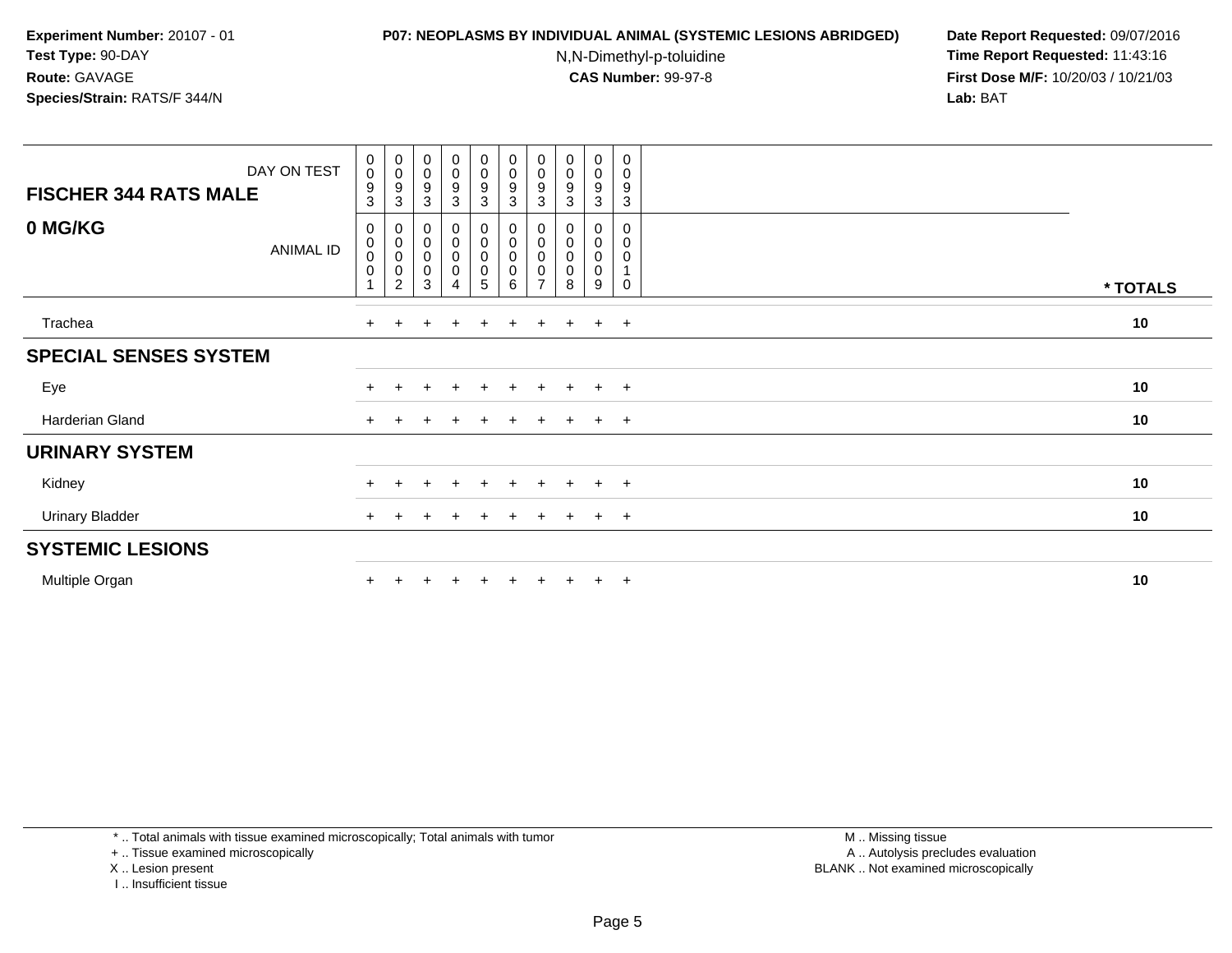# **P07: NEOPLASMS BY INDIVIDUAL ANIMAL (SYSTEMIC LESIONS ABRIDGED) Date Report Requested:** 09/07/2016

N,N-Dimethyl-p-toluidine

| <b>FISCHER 344 RATS MALE</b>                                                                                                                                          | DAY ON TEST      | 0<br>$\mathsf 0$<br>9<br>$\overline{3}$                       | $\boldsymbol{0}$<br>$\mathsf{O}\xspace$<br>9<br>$\overline{3}$          | $\mathbf 0$<br>$\mathbf 0$<br>9<br>3       | $\pmb{0}$<br>$\pmb{0}$<br>$\frac{9}{3}$       | $\pmb{0}$<br>$\pmb{0}$<br>$\frac{9}{3}$                                 | $\pmb{0}$<br>$\pmb{0}$<br>$\frac{9}{3}$                        | $\pmb{0}$<br>$\mathbf 0$<br>9<br>$\mathbf{3}$                               | $\pmb{0}$<br>$\mathsf{O}\xspace$<br>9<br>$\mathbf{3}$ | $\pmb{0}$<br>$\pmb{0}$<br>9<br>$\overline{3}$            | $\mathbf 0$<br>0<br>9<br>$\mathbf{3}$                                      |                                                                                               |          |
|-----------------------------------------------------------------------------------------------------------------------------------------------------------------------|------------------|---------------------------------------------------------------|-------------------------------------------------------------------------|--------------------------------------------|-----------------------------------------------|-------------------------------------------------------------------------|----------------------------------------------------------------|-----------------------------------------------------------------------------|-------------------------------------------------------|----------------------------------------------------------|----------------------------------------------------------------------------|-----------------------------------------------------------------------------------------------|----------|
| <b>62.5 MG/KG</b>                                                                                                                                                     | <b>ANIMAL ID</b> | 0<br>$\pmb{0}$<br>$\mathbf 0$<br>$\mathbf{1}$<br>$\mathbf{1}$ | 0<br>$\pmb{0}$<br>$\mathsf{O}\xspace$<br>$\mathbf{1}$<br>$\overline{2}$ | 0<br>0<br>$\mathbf 0$<br>$\mathbf{1}$<br>3 | 0<br>0<br>0<br>$\mathbf{1}$<br>$\overline{4}$ | $\mathbf 0$<br>$\pmb{0}$<br>$\pmb{0}$<br>$\mathbf{1}$<br>$\overline{5}$ | $\pmb{0}$<br>$\pmb{0}$<br>$\pmb{0}$<br>$\mathbf{1}$<br>$\,6\,$ | $\mathbf 0$<br>$\mathbf 0$<br>$\mathbf 0$<br>$\mathbf{1}$<br>$\overline{7}$ | 0<br>0<br>0<br>$\mathbf{1}$<br>8                      | 0<br>$\mathbf 0$<br>$\mathbf 0$<br>$\mathbf{1}$<br>$9\,$ | $\mathbf 0$<br>$\Omega$<br>$\mathbf 0$<br>$\overline{2}$<br>$\overline{0}$ |                                                                                               | * TOTALS |
| <b>ALIMENTARY SYSTEM</b>                                                                                                                                              |                  |                                                               |                                                                         |                                            |                                               |                                                                         |                                                                |                                                                             |                                                       |                                                          |                                                                            |                                                                                               |          |
| Liver                                                                                                                                                                 |                  | ÷                                                             |                                                                         | $\ddot{}$                                  | $\ddot{}$                                     | $\ddot{}$                                                               | $\ddot{}$                                                      | $\ddot{}$                                                                   | $\ddot{}$                                             |                                                          | $\overline{+}$                                                             |                                                                                               | 10       |
| Stomach, Forestomach                                                                                                                                                  |                  |                                                               |                                                                         |                                            |                                               |                                                                         |                                                                |                                                                             |                                                       |                                                          | $\overline{+}$                                                             |                                                                                               | 10       |
| <b>CARDIOVASCULAR SYSTEM</b>                                                                                                                                          |                  |                                                               |                                                                         |                                            |                                               |                                                                         |                                                                |                                                                             |                                                       |                                                          |                                                                            |                                                                                               |          |
| <b>NONE</b>                                                                                                                                                           |                  |                                                               |                                                                         |                                            |                                               |                                                                         |                                                                |                                                                             |                                                       |                                                          |                                                                            |                                                                                               |          |
| <b>ENDOCRINE SYSTEM</b>                                                                                                                                               |                  |                                                               |                                                                         |                                            |                                               |                                                                         |                                                                |                                                                             |                                                       |                                                          |                                                                            |                                                                                               |          |
| <b>NONE</b>                                                                                                                                                           |                  |                                                               |                                                                         |                                            |                                               |                                                                         |                                                                |                                                                             |                                                       |                                                          |                                                                            |                                                                                               |          |
| <b>GENERAL BODY SYSTEM</b>                                                                                                                                            |                  |                                                               |                                                                         |                                            |                                               |                                                                         |                                                                |                                                                             |                                                       |                                                          |                                                                            |                                                                                               |          |
| <b>NONE</b>                                                                                                                                                           |                  |                                                               |                                                                         |                                            |                                               |                                                                         |                                                                |                                                                             |                                                       |                                                          |                                                                            |                                                                                               |          |
| <b>GENITAL SYSTEM</b>                                                                                                                                                 |                  |                                                               |                                                                         |                                            |                                               |                                                                         |                                                                |                                                                             |                                                       |                                                          |                                                                            |                                                                                               |          |
| <b>NONE</b>                                                                                                                                                           |                  |                                                               |                                                                         |                                            |                                               |                                                                         |                                                                |                                                                             |                                                       |                                                          |                                                                            |                                                                                               |          |
| <b>HEMATOPOIETIC SYSTEM</b>                                                                                                                                           |                  |                                                               |                                                                         |                                            |                                               |                                                                         |                                                                |                                                                             |                                                       |                                                          |                                                                            |                                                                                               |          |
| <b>Bone Marrow</b>                                                                                                                                                    |                  |                                                               |                                                                         |                                            |                                               |                                                                         |                                                                |                                                                             |                                                       |                                                          | $\div$                                                                     |                                                                                               | 10       |
| Lymph Node, Mesenteric                                                                                                                                                |                  |                                                               |                                                                         |                                            |                                               |                                                                         |                                                                |                                                                             |                                                       |                                                          | $\overline{1}$                                                             |                                                                                               | 10       |
| Spleen                                                                                                                                                                |                  |                                                               |                                                                         |                                            |                                               |                                                                         |                                                                |                                                                             |                                                       |                                                          | $\ddot{}$                                                                  |                                                                                               | 10       |
| Thymus                                                                                                                                                                |                  |                                                               |                                                                         |                                            |                                               |                                                                         |                                                                |                                                                             |                                                       |                                                          | $\div$                                                                     |                                                                                               | 10       |
| *  Total animals with tissue examined microscopically; Total animals with tumor<br>+  Tissue examined microscopically<br>X  Lesion present<br>I., Insufficient tissue |                  |                                                               |                                                                         |                                            |                                               |                                                                         |                                                                |                                                                             |                                                       |                                                          |                                                                            | M  Missing tissue<br>A  Autolysis precludes evaluation<br>BLANK  Not examined microscopically |          |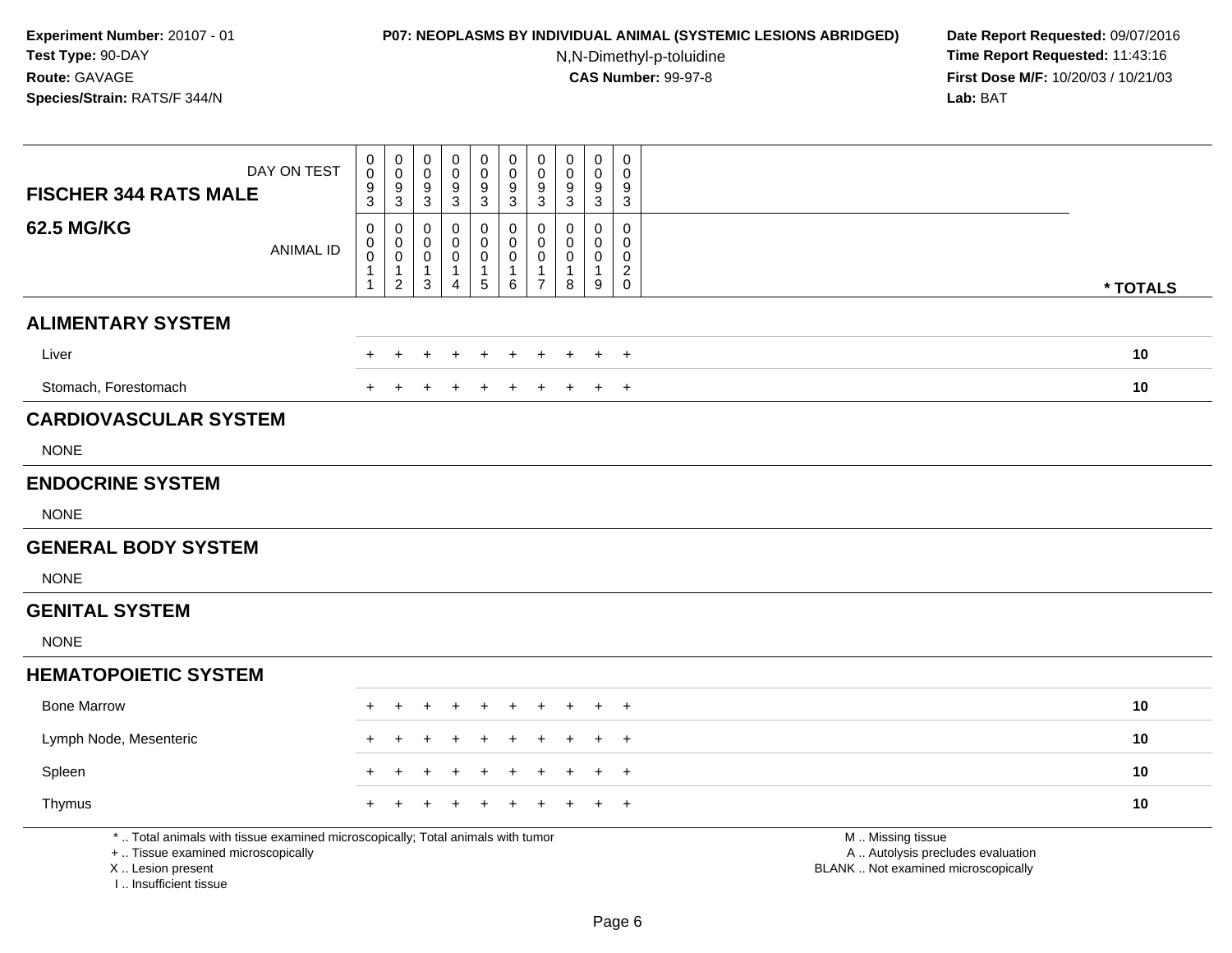# **P07: NEOPLASMS BY INDIVIDUAL ANIMAL (SYSTEMIC LESIONS ABRIDGED) Date Report Requested:** 09/07/2016

N,N-Dimethyl-p-toluidine

|                                                                                                                                                                       | DAY ON TEST      | $\pmb{0}$<br>$\pmb{0}$                                                        | $\pmb{0}$<br>$\mathbf 0$                                                    | $\pmb{0}$<br>$\mathbf 0$                                       | $\mathbf 0$<br>$\mathbf 0$                                                  | $\boldsymbol{0}$<br>$\mathsf{O}\xspace$                      | $\pmb{0}$<br>$_{9}^{\rm 0}$                                  | $\pmb{0}$<br>$\mathbf 0$                                                    | $\boldsymbol{0}$<br>$\mathbf 0$                        | $\pmb{0}$<br>$\mathbf 0$                                          | $\,0\,$<br>$\mathbf 0$                                                    |                                                                                               |          |
|-----------------------------------------------------------------------------------------------------------------------------------------------------------------------|------------------|-------------------------------------------------------------------------------|-----------------------------------------------------------------------------|----------------------------------------------------------------|-----------------------------------------------------------------------------|--------------------------------------------------------------|--------------------------------------------------------------|-----------------------------------------------------------------------------|--------------------------------------------------------|-------------------------------------------------------------------|---------------------------------------------------------------------------|-----------------------------------------------------------------------------------------------|----------|
| <b>FISCHER 344 RATS MALE</b>                                                                                                                                          |                  | $\frac{9}{3}$                                                                 | 9<br>$\mathbf{3}$                                                           | $\boldsymbol{9}$<br>$\mathbf{3}$                               | $\boldsymbol{9}$<br>$\mathbf{3}$                                            | 9<br>3                                                       | $\mathbf{3}$                                                 | 9<br>3                                                                      | 9<br>$\mathfrak{Z}$                                    | 9<br>$\mathbf{3}$                                                 | 9<br>$\sqrt{3}$                                                           |                                                                                               |          |
| <b>62.5 MG/KG</b>                                                                                                                                                     | <b>ANIMAL ID</b> | $\boldsymbol{0}$<br>$\mathbf 0$<br>$\mathsf{O}\xspace$<br>$\overline{1}$<br>1 | $\mathbf 0$<br>$\mathbf 0$<br>$\mathbf 0$<br>$\mathbf{1}$<br>$\overline{2}$ | $\mathbf 0$<br>$\mathbf 0$<br>$\mathbf 0$<br>$\mathbf{1}$<br>3 | $\mathbf 0$<br>$\mathbf 0$<br>$\mathbf 0$<br>$\mathbf{1}$<br>$\overline{4}$ | 0<br>$\mathbf 0$<br>$\mathsf{O}\xspace$<br>$\mathbf{1}$<br>5 | $\pmb{0}$<br>$\mathbf 0$<br>$\mathbf 0$<br>$\mathbf{1}$<br>6 | $\mathbf 0$<br>$\mathbf 0$<br>$\pmb{0}$<br>$\overline{1}$<br>$\overline{7}$ | $\mathbf 0$<br>$\mathbf 0$<br>0<br>$\overline{1}$<br>8 | $\mathbf 0$<br>$\overline{0}$<br>$\mathbf 0$<br>$\mathbf{1}$<br>9 | $\Omega$<br>$\mathbf 0$<br>$\mathbf 0$<br>$\boldsymbol{2}$<br>$\mathbf 0$ |                                                                                               | * TOTALS |
| <b>INTEGUMENTARY SYSTEM</b>                                                                                                                                           |                  |                                                                               |                                                                             |                                                                |                                                                             |                                                              |                                                              |                                                                             |                                                        |                                                                   |                                                                           |                                                                                               |          |
| <b>NONE</b>                                                                                                                                                           |                  |                                                                               |                                                                             |                                                                |                                                                             |                                                              |                                                              |                                                                             |                                                        |                                                                   |                                                                           |                                                                                               |          |
| <b>MUSCULOSKELETAL SYSTEM</b>                                                                                                                                         |                  |                                                                               |                                                                             |                                                                |                                                                             |                                                              |                                                              |                                                                             |                                                        |                                                                   |                                                                           |                                                                                               |          |
| <b>NONE</b>                                                                                                                                                           |                  |                                                                               |                                                                             |                                                                |                                                                             |                                                              |                                                              |                                                                             |                                                        |                                                                   |                                                                           |                                                                                               |          |
| <b>NERVOUS SYSTEM</b>                                                                                                                                                 |                  |                                                                               |                                                                             |                                                                |                                                                             |                                                              |                                                              |                                                                             |                                                        |                                                                   |                                                                           |                                                                                               |          |
| <b>NONE</b>                                                                                                                                                           |                  |                                                                               |                                                                             |                                                                |                                                                             |                                                              |                                                              |                                                                             |                                                        |                                                                   |                                                                           |                                                                                               |          |
| <b>RESPIRATORY SYSTEM</b>                                                                                                                                             |                  |                                                                               |                                                                             |                                                                |                                                                             |                                                              |                                                              |                                                                             |                                                        |                                                                   |                                                                           |                                                                                               |          |
| Lung                                                                                                                                                                  |                  |                                                                               |                                                                             |                                                                |                                                                             |                                                              |                                                              |                                                                             |                                                        |                                                                   | $+$                                                                       |                                                                                               | 10       |
| Nose                                                                                                                                                                  |                  |                                                                               |                                                                             |                                                                |                                                                             |                                                              |                                                              |                                                                             |                                                        |                                                                   | $+$                                                                       |                                                                                               | 10       |
| Trachea                                                                                                                                                               |                  |                                                                               |                                                                             |                                                                |                                                                             |                                                              |                                                              |                                                                             |                                                        |                                                                   | $\ddot{}$                                                                 |                                                                                               | 10       |
| <b>SPECIAL SENSES SYSTEM</b>                                                                                                                                          |                  |                                                                               |                                                                             |                                                                |                                                                             |                                                              |                                                              |                                                                             |                                                        |                                                                   |                                                                           |                                                                                               |          |
| <b>NONE</b>                                                                                                                                                           |                  |                                                                               |                                                                             |                                                                |                                                                             |                                                              |                                                              |                                                                             |                                                        |                                                                   |                                                                           |                                                                                               |          |
| <b>URINARY SYSTEM</b>                                                                                                                                                 |                  |                                                                               |                                                                             |                                                                |                                                                             |                                                              |                                                              |                                                                             |                                                        |                                                                   |                                                                           |                                                                                               |          |
| Kidney                                                                                                                                                                |                  |                                                                               |                                                                             |                                                                |                                                                             | $\ddot{}$                                                    | $+$                                                          | $+$                                                                         | $+$                                                    | $+$                                                               | $+$                                                                       |                                                                                               | 10       |
| <b>SYSTEMIC LESIONS</b>                                                                                                                                               |                  |                                                                               |                                                                             |                                                                |                                                                             |                                                              |                                                              |                                                                             |                                                        |                                                                   |                                                                           |                                                                                               |          |
| Multiple Organ                                                                                                                                                        |                  |                                                                               |                                                                             |                                                                |                                                                             |                                                              |                                                              |                                                                             |                                                        |                                                                   | $\ddot{}$                                                                 |                                                                                               | 10       |
| *  Total animals with tissue examined microscopically; Total animals with tumor<br>+  Tissue examined microscopically<br>X  Lesion present<br>I., Insufficient tissue |                  |                                                                               |                                                                             |                                                                |                                                                             |                                                              |                                                              |                                                                             |                                                        |                                                                   |                                                                           | M  Missing tissue<br>A  Autolysis precludes evaluation<br>BLANK  Not examined microscopically |          |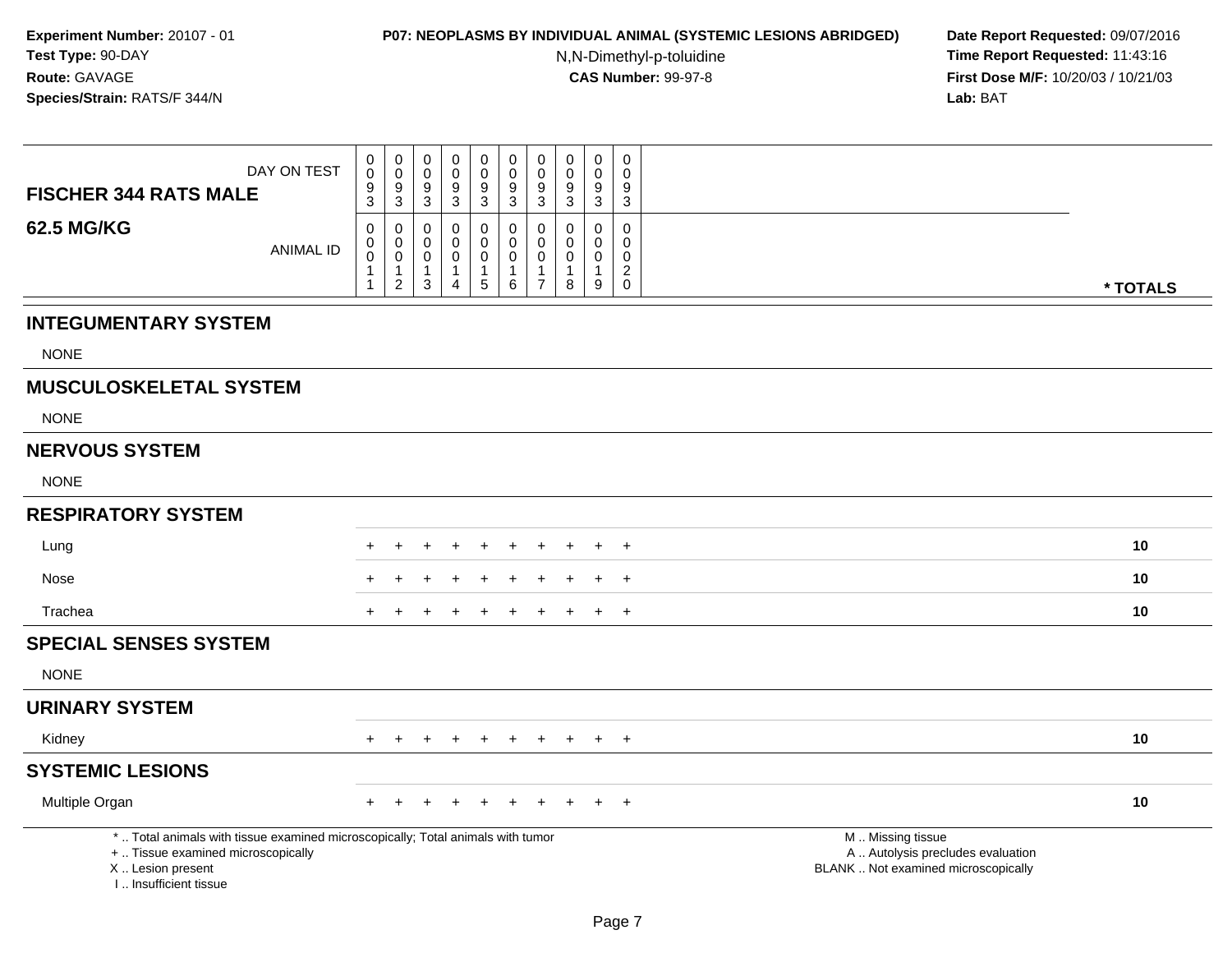# **P07: NEOPLASMS BY INDIVIDUAL ANIMAL (SYSTEMIC LESIONS ABRIDGED) Date Report Requested:** 09/07/2016

N,N-Dimethyl-p-toluidine

| DAY ON TEST<br><b>FISCHER 344 RATS MALE</b>                                                                                                                          | 0<br>$\mathbf 0$<br>$\frac{9}{3}$                                              | $\boldsymbol{0}$<br>$\ddot{\mathbf{0}}$<br>$\boldsymbol{9}$<br>$\overline{3}$ | $\mathbf 0$<br>$\mathbf 0$<br>9<br>$\mathfrak{S}$ | $\pmb{0}$<br>$\pmb{0}$<br>$\frac{9}{3}$ | $\mathsf 0$<br>$\ddot{\mathbf{0}}$<br>$\frac{9}{3}$            | $\mathbf 0$<br>$\overline{0}$<br>$\frac{9}{3}$            | $\mathbf 0$<br>$\mathbf 0$<br>9<br>$\overline{3}$          | 0<br>0<br>9<br>$\overline{3}$               | $\pmb{0}$<br>$\ddot{\mathbf{0}}$<br>$\frac{9}{3}$      | $\mathbf 0$<br>$\Omega$<br>9<br>$\mathbf{3}$  |                                                                                               |  |
|----------------------------------------------------------------------------------------------------------------------------------------------------------------------|--------------------------------------------------------------------------------|-------------------------------------------------------------------------------|---------------------------------------------------|-----------------------------------------|----------------------------------------------------------------|-----------------------------------------------------------|------------------------------------------------------------|---------------------------------------------|--------------------------------------------------------|-----------------------------------------------|-----------------------------------------------------------------------------------------------|--|
| <b>125 MG/KG</b><br><b>ANIMAL ID</b>                                                                                                                                 | $\mathbf 0$<br>$\pmb{0}$<br>$\overline{0}$<br>$\boldsymbol{2}$<br>$\mathbf{1}$ | 0<br>$\mathbf 0$<br>$\overline{0}$<br>$\frac{2}{2}$                           | 0<br>0<br>0<br>$\frac{2}{3}$                      | 0<br>0<br>0<br>$\frac{2}{4}$            | $\pmb{0}$<br>$\pmb{0}$<br>$\mathsf{O}\xspace$<br>$\frac{2}{5}$ | $\pmb{0}$<br>$\pmb{0}$<br>$\overline{0}$<br>$\frac{2}{6}$ | $\mathbf 0$<br>$\mathbf 0$<br>$\mathbf 0$<br>$\frac{2}{7}$ | 0<br>0<br>0<br>$\overline{\mathbf{c}}$<br>8 | $\mathbf 0$<br>$\pmb{0}$<br>$\pmb{0}$<br>$\frac{2}{9}$ | $\Omega$<br>0<br>$\Omega$<br>3<br>$\mathbf 0$ | * TOTALS                                                                                      |  |
| <b>ALIMENTARY SYSTEM</b>                                                                                                                                             |                                                                                |                                                                               |                                                   |                                         |                                                                |                                                           |                                                            |                                             |                                                        |                                               |                                                                                               |  |
| Liver                                                                                                                                                                |                                                                                |                                                                               | ÷                                                 |                                         |                                                                | $\ddot{}$                                                 |                                                            |                                             |                                                        | $\overline{+}$                                | 10                                                                                            |  |
| Stomach, Forestomach                                                                                                                                                 |                                                                                |                                                                               |                                                   |                                         |                                                                |                                                           |                                                            |                                             |                                                        | $\overline{+}$                                | 10                                                                                            |  |
| <b>CARDIOVASCULAR SYSTEM</b>                                                                                                                                         |                                                                                |                                                                               |                                                   |                                         |                                                                |                                                           |                                                            |                                             |                                                        |                                               |                                                                                               |  |
| <b>NONE</b>                                                                                                                                                          |                                                                                |                                                                               |                                                   |                                         |                                                                |                                                           |                                                            |                                             |                                                        |                                               |                                                                                               |  |
| <b>ENDOCRINE SYSTEM</b>                                                                                                                                              |                                                                                |                                                                               |                                                   |                                         |                                                                |                                                           |                                                            |                                             |                                                        |                                               |                                                                                               |  |
| <b>NONE</b>                                                                                                                                                          |                                                                                |                                                                               |                                                   |                                         |                                                                |                                                           |                                                            |                                             |                                                        |                                               |                                                                                               |  |
| <b>GENERAL BODY SYSTEM</b>                                                                                                                                           |                                                                                |                                                                               |                                                   |                                         |                                                                |                                                           |                                                            |                                             |                                                        |                                               |                                                                                               |  |
| <b>NONE</b>                                                                                                                                                          |                                                                                |                                                                               |                                                   |                                         |                                                                |                                                           |                                                            |                                             |                                                        |                                               |                                                                                               |  |
| <b>GENITAL SYSTEM</b>                                                                                                                                                |                                                                                |                                                                               |                                                   |                                         |                                                                |                                                           |                                                            |                                             |                                                        |                                               |                                                                                               |  |
| <b>NONE</b>                                                                                                                                                          |                                                                                |                                                                               |                                                   |                                         |                                                                |                                                           |                                                            |                                             |                                                        |                                               |                                                                                               |  |
| <b>HEMATOPOIETIC SYSTEM</b>                                                                                                                                          |                                                                                |                                                                               |                                                   |                                         |                                                                |                                                           |                                                            |                                             |                                                        |                                               |                                                                                               |  |
| <b>Bone Marrow</b>                                                                                                                                                   |                                                                                |                                                                               |                                                   |                                         |                                                                |                                                           |                                                            |                                             |                                                        | $\overline{1}$                                | 10                                                                                            |  |
| Lymph Node, Mesenteric                                                                                                                                               |                                                                                |                                                                               |                                                   |                                         |                                                                |                                                           |                                                            |                                             |                                                        | $\overline{+}$                                | 10                                                                                            |  |
| Spleen                                                                                                                                                               |                                                                                |                                                                               |                                                   |                                         |                                                                |                                                           |                                                            |                                             |                                                        | $\ddot{}$                                     | 10                                                                                            |  |
| Thymus                                                                                                                                                               |                                                                                |                                                                               |                                                   |                                         |                                                                |                                                           |                                                            |                                             |                                                        | $\div$                                        | 10                                                                                            |  |
| *  Total animals with tissue examined microscopically; Total animals with tumor<br>+  Tissue examined microscopically<br>X Lesion present<br>I., Insufficient tissue |                                                                                |                                                                               |                                                   |                                         |                                                                |                                                           |                                                            |                                             |                                                        |                                               | M  Missing tissue<br>A  Autolysis precludes evaluation<br>BLANK  Not examined microscopically |  |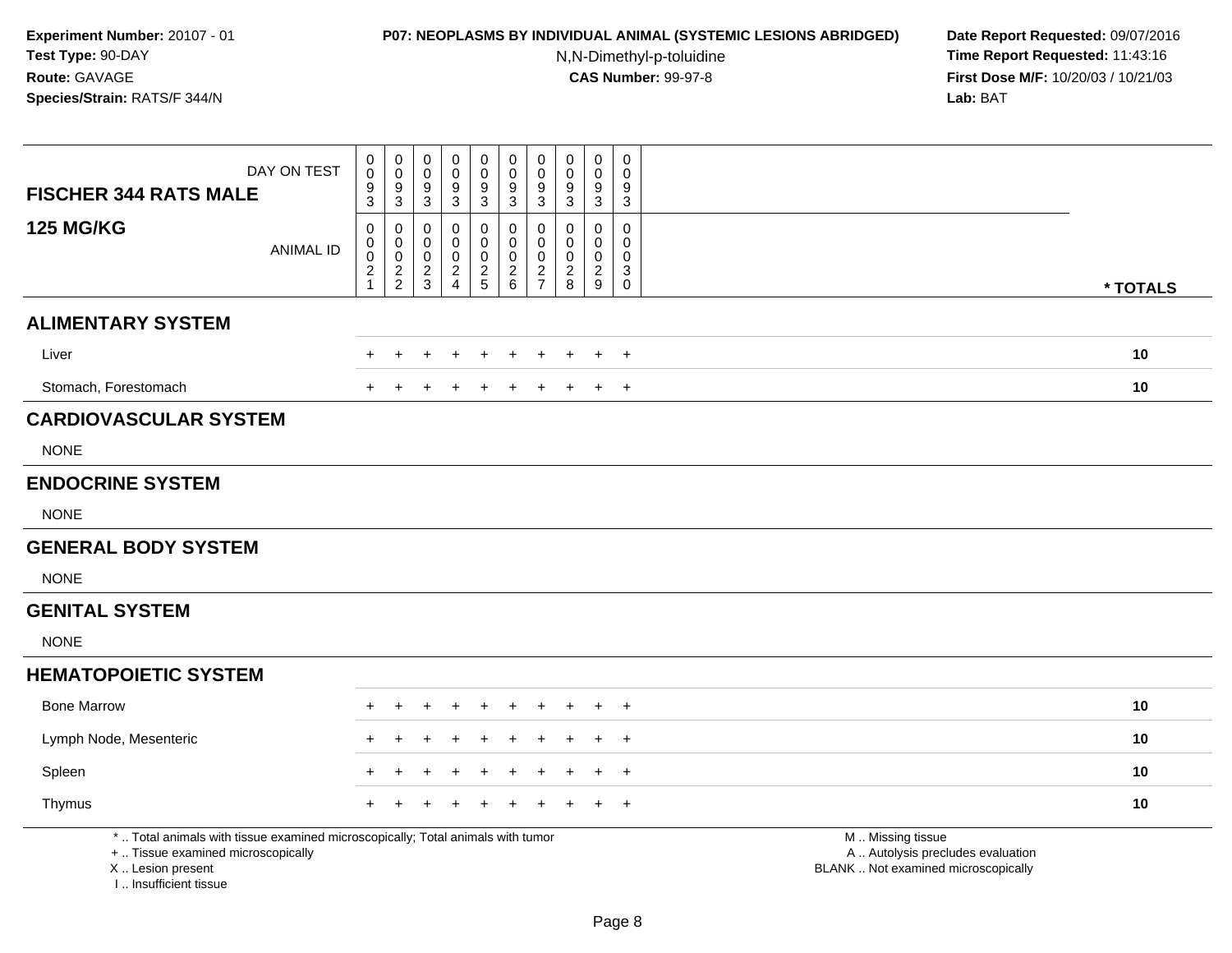# **P07: NEOPLASMS BY INDIVIDUAL ANIMAL (SYSTEMIC LESIONS ABRIDGED) Date Report Requested:** 09/07/2016

N,N-Dimethyl-p-toluidine

| DAY ON TEST                                                                                                                                                         | 0<br>$\pmb{0}$<br>9                                   | $\pmb{0}$<br>$\mathbf 0$<br>$\boldsymbol{9}$                                  | $\pmb{0}$<br>0<br>9                        | $\pmb{0}$<br>$\pmb{0}$<br>9                                      | $\pmb{0}$<br>$_{9}^{\rm 0}$          | $\pmb{0}$<br>$\mathbf 0$<br>$\overline{9}$         | $\pmb{0}$<br>$\mathbf 0$<br>$\boldsymbol{9}$                              | $\pmb{0}$<br>$\mathbf 0$<br>$9\,$                                | $\pmb{0}$<br>$\mathbf 0$<br>9                                 | $\pmb{0}$<br>$\mathbf 0$<br>9                              |                                                                                               |          |
|---------------------------------------------------------------------------------------------------------------------------------------------------------------------|-------------------------------------------------------|-------------------------------------------------------------------------------|--------------------------------------------|------------------------------------------------------------------|--------------------------------------|----------------------------------------------------|---------------------------------------------------------------------------|------------------------------------------------------------------|---------------------------------------------------------------|------------------------------------------------------------|-----------------------------------------------------------------------------------------------|----------|
| <b>FISCHER 344 RATS MALE</b>                                                                                                                                        | 3                                                     | $\mathsf 3$                                                                   | $\mathbf{3}$                               | $\mathfrak{Z}$                                                   | $\mathbf{3}$                         | $\mathbf{3}$                                       | 3                                                                         | $\sqrt{3}$                                                       | 3                                                             | 3                                                          |                                                                                               |          |
| <b>125 MG/KG</b><br><b>ANIMAL ID</b>                                                                                                                                | 0<br>0<br>$\pmb{0}$<br>$\overline{c}$<br>$\mathbf{1}$ | $\mathbf 0$<br>$\mathbf 0$<br>$\mathbf 0$<br>$\overline{2}$<br>$\overline{2}$ | 0<br>0<br>$\pmb{0}$<br>$\overline{c}$<br>3 | $\Omega$<br>0<br>$\mathbf 0$<br>$\overline{c}$<br>$\overline{4}$ | 0<br>0<br>$\mathbf 0$<br>$rac{2}{5}$ | 0<br>0<br>$\mathbf 0$<br>$\overline{2}$<br>$\,6\,$ | $\mathbf 0$<br>$\mathbf 0$<br>$\mathbf 0$<br>$\sqrt{2}$<br>$\overline{7}$ | $\Omega$<br>$\Omega$<br>$\mathbf 0$<br>$\overline{c}$<br>$\,8\,$ | $\Omega$<br>$\mathbf 0$<br>$\mathbf 0$<br>$\overline{2}$<br>9 | $\Omega$<br>$\mathbf 0$<br>$\mathbf 0$<br>3<br>$\mathbf 0$ |                                                                                               | * TOTALS |
| <b>INTEGUMENTARY SYSTEM</b>                                                                                                                                         |                                                       |                                                                               |                                            |                                                                  |                                      |                                                    |                                                                           |                                                                  |                                                               |                                                            |                                                                                               |          |
| <b>NONE</b>                                                                                                                                                         |                                                       |                                                                               |                                            |                                                                  |                                      |                                                    |                                                                           |                                                                  |                                                               |                                                            |                                                                                               |          |
| <b>MUSCULOSKELETAL SYSTEM</b>                                                                                                                                       |                                                       |                                                                               |                                            |                                                                  |                                      |                                                    |                                                                           |                                                                  |                                                               |                                                            |                                                                                               |          |
| <b>NONE</b>                                                                                                                                                         |                                                       |                                                                               |                                            |                                                                  |                                      |                                                    |                                                                           |                                                                  |                                                               |                                                            |                                                                                               |          |
| <b>NERVOUS SYSTEM</b>                                                                                                                                               |                                                       |                                                                               |                                            |                                                                  |                                      |                                                    |                                                                           |                                                                  |                                                               |                                                            |                                                                                               |          |
| <b>NONE</b>                                                                                                                                                         |                                                       |                                                                               |                                            |                                                                  |                                      |                                                    |                                                                           |                                                                  |                                                               |                                                            |                                                                                               |          |
| <b>RESPIRATORY SYSTEM</b>                                                                                                                                           |                                                       |                                                                               |                                            |                                                                  |                                      |                                                    |                                                                           |                                                                  |                                                               |                                                            |                                                                                               |          |
| Lung                                                                                                                                                                | +                                                     |                                                                               |                                            |                                                                  | $\ddot{}$                            | $\ddot{}$                                          | $\ddot{}$                                                                 | +                                                                |                                                               | $+$                                                        |                                                                                               | 10       |
| Nose                                                                                                                                                                |                                                       |                                                                               |                                            |                                                                  |                                      |                                                    |                                                                           |                                                                  |                                                               | $+$                                                        |                                                                                               | 10       |
| Trachea                                                                                                                                                             |                                                       |                                                                               |                                            |                                                                  |                                      |                                                    |                                                                           |                                                                  |                                                               | $+$                                                        |                                                                                               | 10       |
| <b>SPECIAL SENSES SYSTEM</b>                                                                                                                                        |                                                       |                                                                               |                                            |                                                                  |                                      |                                                    |                                                                           |                                                                  |                                                               |                                                            |                                                                                               |          |
| <b>NONE</b>                                                                                                                                                         |                                                       |                                                                               |                                            |                                                                  |                                      |                                                    |                                                                           |                                                                  |                                                               |                                                            |                                                                                               |          |
| <b>URINARY SYSTEM</b>                                                                                                                                               |                                                       |                                                                               |                                            |                                                                  |                                      |                                                    |                                                                           |                                                                  |                                                               |                                                            |                                                                                               |          |
| Kidney                                                                                                                                                              |                                                       |                                                                               |                                            |                                                                  |                                      |                                                    |                                                                           | $\pm$                                                            | $\ddot{}$                                                     | $+$                                                        |                                                                                               | 10       |
| <b>SYSTEMIC LESIONS</b>                                                                                                                                             |                                                       |                                                                               |                                            |                                                                  |                                      |                                                    |                                                                           |                                                                  |                                                               |                                                            |                                                                                               |          |
| Multiple Organ                                                                                                                                                      |                                                       |                                                                               |                                            |                                                                  |                                      |                                                    |                                                                           |                                                                  |                                                               | $+$                                                        |                                                                                               | 10       |
| *  Total animals with tissue examined microscopically; Total animals with tumor<br>+  Tissue examined microscopically<br>X  Lesion present<br>I Insufficient tissue |                                                       |                                                                               |                                            |                                                                  |                                      |                                                    |                                                                           |                                                                  |                                                               |                                                            | M  Missing tissue<br>A  Autolysis precludes evaluation<br>BLANK  Not examined microscopically |          |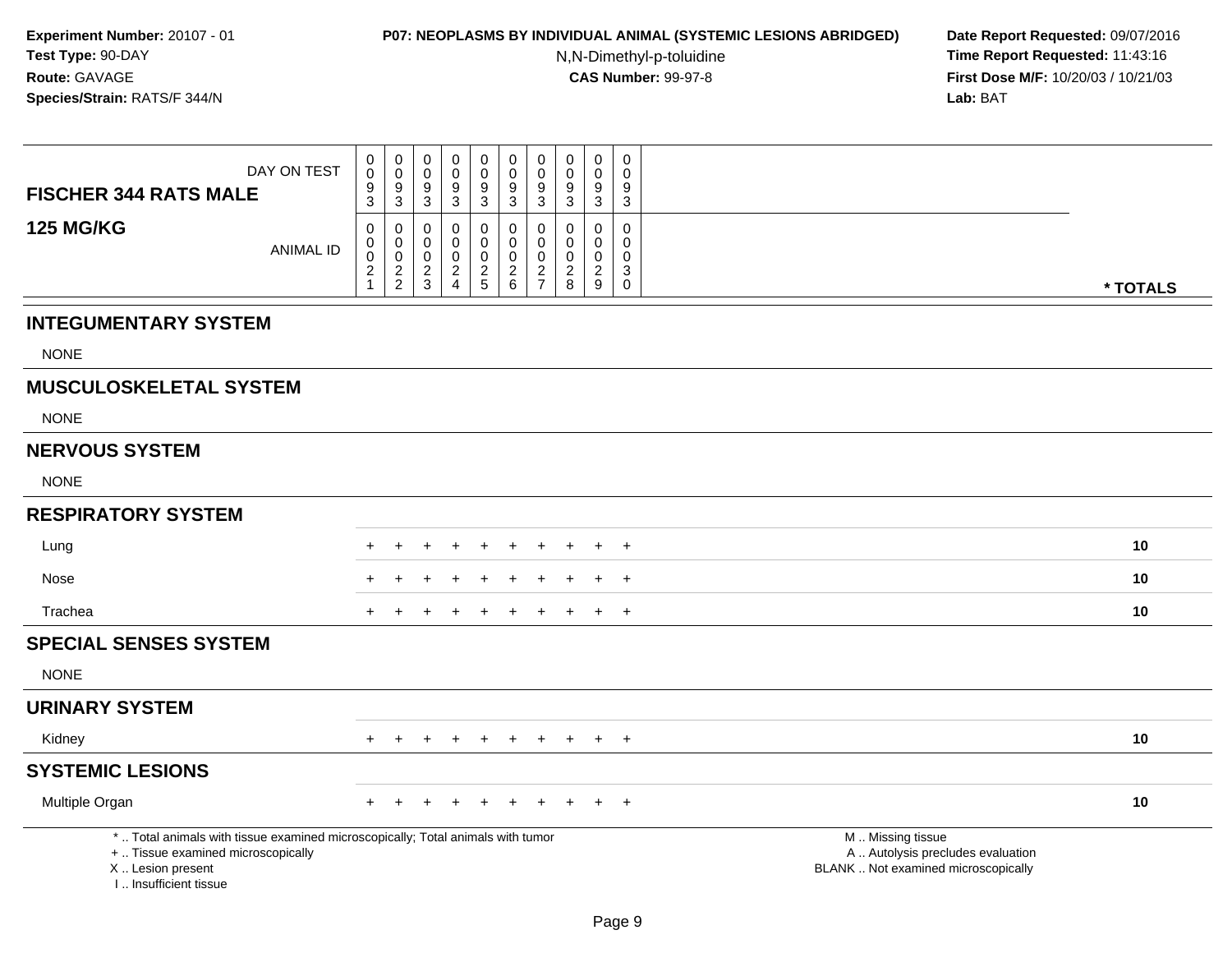# **P07: NEOPLASMS BY INDIVIDUAL ANIMAL (SYSTEMIC LESIONS ABRIDGED) Date Report Requested:** 09/07/2016

N,N-Dimethyl-p-toluidine

| DAY ON TEST<br><b>FISCHER 344 RATS MALE</b>                                                                                                                         | 0<br>$\mathbf 0$<br>$\frac{9}{3}$          | $\boldsymbol{0}$<br>$\ddot{\mathbf{0}}$<br>9<br>$\overline{3}$                         | $\mathbf 0$<br>$\mathbf 0$<br>9<br>$\mathbf{3}$ | $\pmb{0}$<br>0<br>$\frac{9}{3}$                                      | $\mathsf{O}\xspace$<br>$\ddot{\mathbf{0}}$<br>$\frac{9}{3}$ | $\mathbf 0$<br>$\overline{0}$<br>$\frac{9}{3}$            | $\mathbf 0$<br>$\mathbf 0$<br>9<br>$\mathbf{3}$            | 0<br>0<br>9<br>$\mathbf{3}$ | $\pmb{0}$<br>$\pmb{0}$<br>$\frac{9}{3}$                         | 0<br>$\Omega$<br>9<br>$\mathbf{3}$        |                                                                                               |
|---------------------------------------------------------------------------------------------------------------------------------------------------------------------|--------------------------------------------|----------------------------------------------------------------------------------------|-------------------------------------------------|----------------------------------------------------------------------|-------------------------------------------------------------|-----------------------------------------------------------|------------------------------------------------------------|-----------------------------|-----------------------------------------------------------------|-------------------------------------------|-----------------------------------------------------------------------------------------------|
| <b>250 MG/KG</b><br><b>ANIMAL ID</b>                                                                                                                                | 0<br>$\pmb{0}$<br>$\overline{0}$<br>3<br>1 | 0<br>$\mathbf 0$<br>$\ddot{\mathbf{0}}$<br>$\ensuremath{\mathsf{3}}$<br>$\overline{2}$ | 0<br>$\pmb{0}$<br>0<br>$\mathfrak{S}$<br>3      | 0<br>$\mathbf 0$<br>0<br>$\ensuremath{\mathsf{3}}$<br>$\overline{4}$ | $\pmb{0}$<br>$\pmb{0}$<br>$\pmb{0}$<br>$\frac{3}{5}$        | $\pmb{0}$<br>$\pmb{0}$<br>$\overline{0}$<br>$\frac{3}{6}$ | $\mathbf 0$<br>$\mathbf 0$<br>$\mathbf 0$<br>$\frac{3}{7}$ | 0<br>0<br>0<br>3<br>8       | 0<br>$\mathbf 0$<br>$\pmb{0}$<br>$\ensuremath{\mathsf{3}}$<br>9 | 0<br>$\mathbf 0$<br>0<br>4<br>$\mathbf 0$ | * TOTALS                                                                                      |
| <b>ALIMENTARY SYSTEM</b>                                                                                                                                            |                                            |                                                                                        |                                                 |                                                                      |                                                             |                                                           |                                                            |                             |                                                                 |                                           |                                                                                               |
| Liver                                                                                                                                                               |                                            |                                                                                        | ÷                                               |                                                                      |                                                             | $\ddot{}$                                                 |                                                            |                             |                                                                 | $\overline{+}$                            | 10                                                                                            |
| Stomach, Forestomach                                                                                                                                                |                                            |                                                                                        |                                                 |                                                                      |                                                             |                                                           |                                                            |                             |                                                                 | $\overline{+}$                            | 10                                                                                            |
| <b>CARDIOVASCULAR SYSTEM</b>                                                                                                                                        |                                            |                                                                                        |                                                 |                                                                      |                                                             |                                                           |                                                            |                             |                                                                 |                                           |                                                                                               |
| <b>NONE</b>                                                                                                                                                         |                                            |                                                                                        |                                                 |                                                                      |                                                             |                                                           |                                                            |                             |                                                                 |                                           |                                                                                               |
| <b>ENDOCRINE SYSTEM</b>                                                                                                                                             |                                            |                                                                                        |                                                 |                                                                      |                                                             |                                                           |                                                            |                             |                                                                 |                                           |                                                                                               |
| <b>NONE</b>                                                                                                                                                         |                                            |                                                                                        |                                                 |                                                                      |                                                             |                                                           |                                                            |                             |                                                                 |                                           |                                                                                               |
| <b>GENERAL BODY SYSTEM</b>                                                                                                                                          |                                            |                                                                                        |                                                 |                                                                      |                                                             |                                                           |                                                            |                             |                                                                 |                                           |                                                                                               |
| <b>NONE</b>                                                                                                                                                         |                                            |                                                                                        |                                                 |                                                                      |                                                             |                                                           |                                                            |                             |                                                                 |                                           |                                                                                               |
| <b>GENITAL SYSTEM</b>                                                                                                                                               |                                            |                                                                                        |                                                 |                                                                      |                                                             |                                                           |                                                            |                             |                                                                 |                                           |                                                                                               |
| <b>NONE</b>                                                                                                                                                         |                                            |                                                                                        |                                                 |                                                                      |                                                             |                                                           |                                                            |                             |                                                                 |                                           |                                                                                               |
| <b>HEMATOPOIETIC SYSTEM</b>                                                                                                                                         |                                            |                                                                                        |                                                 |                                                                      |                                                             |                                                           |                                                            |                             |                                                                 |                                           |                                                                                               |
| <b>Bone Marrow</b>                                                                                                                                                  |                                            |                                                                                        |                                                 |                                                                      |                                                             |                                                           |                                                            |                             |                                                                 | $\overline{1}$                            | 10                                                                                            |
| Lymph Node, Mesenteric                                                                                                                                              |                                            |                                                                                        |                                                 |                                                                      |                                                             |                                                           |                                                            |                             |                                                                 | $\overline{+}$                            | 10                                                                                            |
| Spleen                                                                                                                                                              |                                            |                                                                                        |                                                 |                                                                      |                                                             |                                                           |                                                            |                             |                                                                 | $\div$                                    | 10                                                                                            |
| Thymus                                                                                                                                                              |                                            |                                                                                        |                                                 |                                                                      |                                                             |                                                           |                                                            |                             |                                                                 | $\overline{1}$                            | 10                                                                                            |
| *  Total animals with tissue examined microscopically; Total animals with tumor<br>+  Tissue examined microscopically<br>X  Lesion present<br>I Insufficient tissue |                                            |                                                                                        |                                                 |                                                                      |                                                             |                                                           |                                                            |                             |                                                                 |                                           | M  Missing tissue<br>A  Autolysis precludes evaluation<br>BLANK  Not examined microscopically |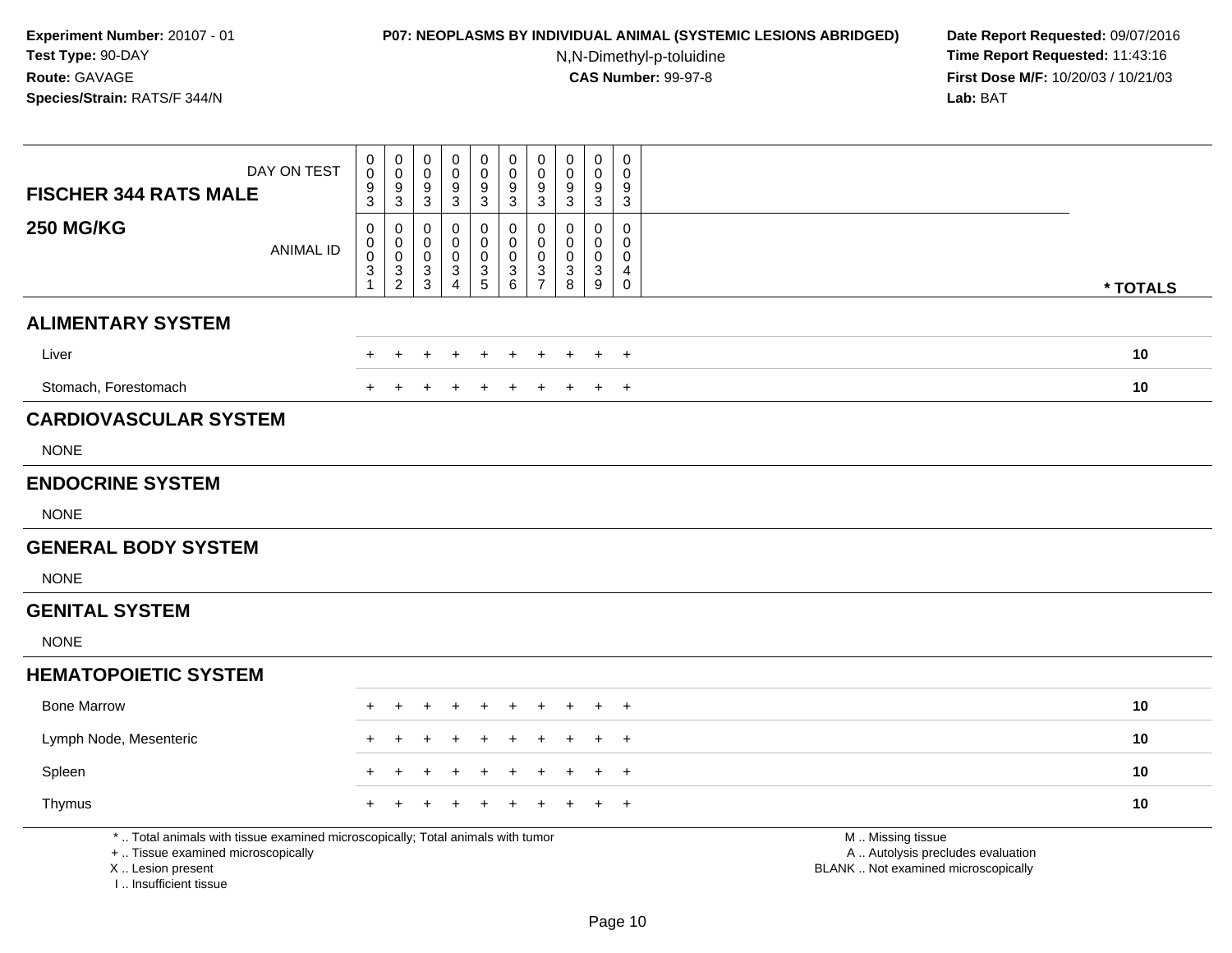# **P07: NEOPLASMS BY INDIVIDUAL ANIMAL (SYSTEMIC LESIONS ABRIDGED) Date Report Requested:** 09/07/2016

N,N-Dimethyl-p-toluidine

| DAY ON TEST                                                                                                                                                           | $\pmb{0}$<br>$\pmb{0}$                             | $\begin{smallmatrix} 0\\0 \end{smallmatrix}$                                | 0<br>$\mathbf 0$      | $\mathbf 0$<br>$\mathbf 0$                                            | $\pmb{0}$<br>$\mathbf 0$                                          | 0<br>$\mathbf 0$<br>$\boldsymbol{9}$                  | $\pmb{0}$<br>$\pmb{0}$                                       | $\mathbf 0$<br>$\mathbf 0$                          | $\pmb{0}$<br>$\mathbf 0$                                       | 0<br>$\mathbf 0$                                    |                                                                                               |          |
|-----------------------------------------------------------------------------------------------------------------------------------------------------------------------|----------------------------------------------------|-----------------------------------------------------------------------------|-----------------------|-----------------------------------------------------------------------|-------------------------------------------------------------------|-------------------------------------------------------|--------------------------------------------------------------|-----------------------------------------------------|----------------------------------------------------------------|-----------------------------------------------------|-----------------------------------------------------------------------------------------------|----------|
| <b>FISCHER 344 RATS MALE</b>                                                                                                                                          | $\frac{9}{3}$                                      | $\boldsymbol{9}$<br>$\mathbf{3}$                                            | 9<br>3                | 9<br>$\mathbf{3}$                                                     | $\boldsymbol{9}$<br>$\mathbf{3}$                                  | 3                                                     | 9<br>3                                                       | 9<br>3                                              | 9<br>3                                                         | 9<br>3                                              |                                                                                               |          |
| <b>250 MG/KG</b><br><b>ANIMAL ID</b>                                                                                                                                  | 0<br>$\boldsymbol{0}$<br>$\mathbf 0$<br>$\sqrt{3}$ | $\mathbf 0$<br>$\pmb{0}$<br>$\mathbf 0$<br>$\overline{3}$<br>$\overline{2}$ | 0<br>0<br>0<br>3<br>3 | $\Omega$<br>$\mathbf 0$<br>$\mathbf 0$<br>3<br>$\boldsymbol{\Lambda}$ | 0<br>$\mathsf 0$<br>$\mathbf 0$<br>$\ensuremath{\mathsf{3}}$<br>5 | 0<br>$\mathbf 0$<br>0<br>$\sqrt{3}$<br>$6\phantom{1}$ | $\pmb{0}$<br>$\pmb{0}$<br>$\mathbf 0$<br>3<br>$\overline{7}$ | $\mathbf 0$<br>$\mathbf 0$<br>$\mathbf 0$<br>3<br>8 | $\mathbf 0$<br>$\mathbf 0$<br>$\mathbf 0$<br>$\mathbf{3}$<br>9 | $\mathbf 0$<br>0<br>$\mathbf 0$<br>4<br>$\mathbf 0$ |                                                                                               | * TOTALS |
| <b>INTEGUMENTARY SYSTEM</b>                                                                                                                                           |                                                    |                                                                             |                       |                                                                       |                                                                   |                                                       |                                                              |                                                     |                                                                |                                                     |                                                                                               |          |
| <b>NONE</b>                                                                                                                                                           |                                                    |                                                                             |                       |                                                                       |                                                                   |                                                       |                                                              |                                                     |                                                                |                                                     |                                                                                               |          |
| <b>MUSCULOSKELETAL SYSTEM</b>                                                                                                                                         |                                                    |                                                                             |                       |                                                                       |                                                                   |                                                       |                                                              |                                                     |                                                                |                                                     |                                                                                               |          |
| <b>NONE</b>                                                                                                                                                           |                                                    |                                                                             |                       |                                                                       |                                                                   |                                                       |                                                              |                                                     |                                                                |                                                     |                                                                                               |          |
| <b>NERVOUS SYSTEM</b>                                                                                                                                                 |                                                    |                                                                             |                       |                                                                       |                                                                   |                                                       |                                                              |                                                     |                                                                |                                                     |                                                                                               |          |
| <b>NONE</b>                                                                                                                                                           |                                                    |                                                                             |                       |                                                                       |                                                                   |                                                       |                                                              |                                                     |                                                                |                                                     |                                                                                               |          |
| <b>RESPIRATORY SYSTEM</b>                                                                                                                                             |                                                    |                                                                             |                       |                                                                       |                                                                   |                                                       |                                                              |                                                     |                                                                |                                                     |                                                                                               |          |
| Lung                                                                                                                                                                  |                                                    |                                                                             |                       |                                                                       |                                                                   |                                                       |                                                              |                                                     |                                                                | $+$                                                 |                                                                                               | 10       |
| Nose                                                                                                                                                                  |                                                    |                                                                             |                       |                                                                       |                                                                   |                                                       |                                                              |                                                     |                                                                | $\ddot{}$                                           |                                                                                               | 10       |
| Trachea                                                                                                                                                               | ╇                                                  |                                                                             |                       |                                                                       |                                                                   |                                                       |                                                              |                                                     |                                                                | $+$                                                 |                                                                                               | 10       |
| <b>SPECIAL SENSES SYSTEM</b>                                                                                                                                          |                                                    |                                                                             |                       |                                                                       |                                                                   |                                                       |                                                              |                                                     |                                                                |                                                     |                                                                                               |          |
| <b>NONE</b>                                                                                                                                                           |                                                    |                                                                             |                       |                                                                       |                                                                   |                                                       |                                                              |                                                     |                                                                |                                                     |                                                                                               |          |
| <b>URINARY SYSTEM</b>                                                                                                                                                 |                                                    |                                                                             |                       |                                                                       |                                                                   |                                                       |                                                              |                                                     |                                                                |                                                     |                                                                                               |          |
| Kidney                                                                                                                                                                |                                                    |                                                                             |                       |                                                                       |                                                                   |                                                       |                                                              |                                                     | $+$                                                            | $+$                                                 |                                                                                               | 10       |
| <b>SYSTEMIC LESIONS</b>                                                                                                                                               |                                                    |                                                                             |                       |                                                                       |                                                                   |                                                       |                                                              |                                                     |                                                                |                                                     |                                                                                               |          |
| Multiple Organ                                                                                                                                                        |                                                    |                                                                             |                       |                                                                       |                                                                   |                                                       |                                                              |                                                     |                                                                | $^{+}$                                              |                                                                                               | 10       |
| *  Total animals with tissue examined microscopically; Total animals with tumor<br>+  Tissue examined microscopically<br>X  Lesion present<br>I., Insufficient tissue |                                                    |                                                                             |                       |                                                                       |                                                                   |                                                       |                                                              |                                                     |                                                                |                                                     | M  Missing tissue<br>A  Autolysis precludes evaluation<br>BLANK  Not examined microscopically |          |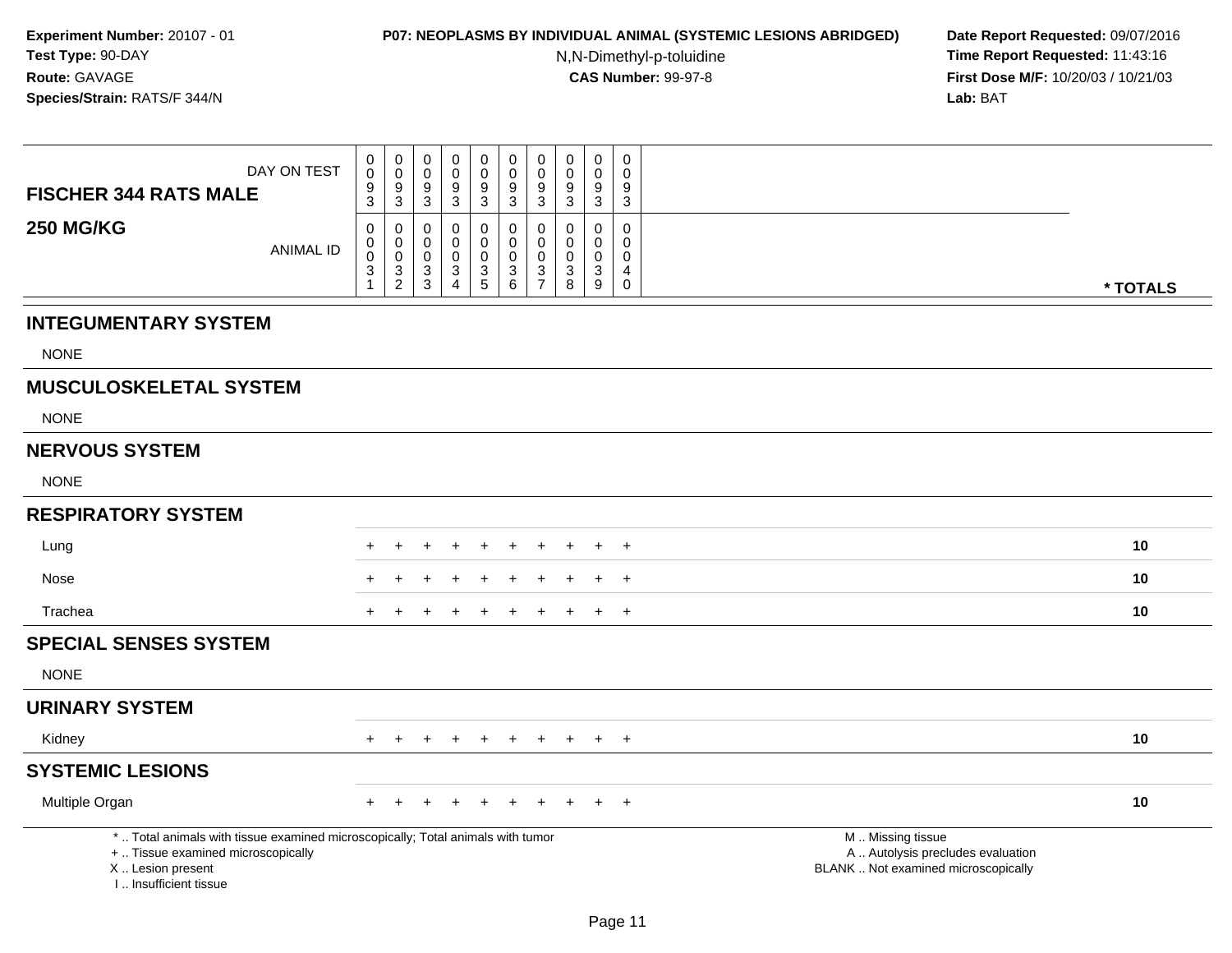# **P07: NEOPLASMS BY INDIVIDUAL ANIMAL (SYSTEMIC LESIONS ABRIDGED) Date Report Requested:** 09/07/2016

N,N-Dimethyl-p-toluidine

| DAY ON TEST<br><b>FISCHER 344 RATS MALE</b>                                                                                                                          | 0<br>$\mathbf 0$<br>$\frac{9}{3}$         | $\pmb{0}$<br>$\ddot{\mathbf{0}}$<br>$\frac{9}{3}$                                    | $\,0\,$<br>$\mathbf 0$<br>$\frac{9}{3}$                                   | $_{\rm 0}^{\rm 0}$<br>$\frac{9}{3}$                                               | $\mathbf 0$<br>$\mathsf 0$<br>$\frac{9}{3}$                        | $\pmb{0}$<br>$\overline{0}$<br>$\frac{9}{3}$                                      | $\pmb{0}$<br>$\mathbf 0$<br>0<br>3                     | $\pmb{0}$<br>$\mathbf 0$<br>9<br>$\overline{3}$                                   | $\pmb{0}$<br>$\ddot{\mathbf{0}}$<br>$\frac{9}{3}$                      | $\pmb{0}$<br>$\Omega$<br>9<br>3                                        |                                                                                               |  |
|----------------------------------------------------------------------------------------------------------------------------------------------------------------------|-------------------------------------------|--------------------------------------------------------------------------------------|---------------------------------------------------------------------------|-----------------------------------------------------------------------------------|--------------------------------------------------------------------|-----------------------------------------------------------------------------------|--------------------------------------------------------|-----------------------------------------------------------------------------------|------------------------------------------------------------------------|------------------------------------------------------------------------|-----------------------------------------------------------------------------------------------|--|
| <b>500 MG/KG</b><br><b>ANIMAL ID</b>                                                                                                                                 | $\mathbf 0$<br>0<br>$\mathbf 0$<br>4<br>1 | $\pmb{0}$<br>$\mathbf 0$<br>$\tilde{0}$<br>$\overline{\mathbf{4}}$<br>$\overline{2}$ | $\mathsf{O}\xspace$<br>0<br>$\pmb{0}$<br>$\overline{4}$<br>$\mathfrak{S}$ | $\pmb{0}$<br>$\mathsf{O}\xspace$<br>$\pmb{0}$<br>$\overline{4}$<br>$\overline{4}$ | $\mathbf 0$<br>$\mathsf{O}\xspace$<br>$\mathbf 0$<br>$\frac{4}{5}$ | $\pmb{0}$<br>$\boldsymbol{0}$<br>$\boldsymbol{0}$<br>$\overline{\mathbf{4}}$<br>6 | 0<br>$\mathbf 0$<br>$\mathbf 0$<br>4<br>$\overline{7}$ | $\mathbf 0$<br>$\mathbf 0$<br>$\mathsf{O}\xspace$<br>$\overline{\mathbf{4}}$<br>8 | $\pmb{0}$<br>$\mathsf{O}\xspace$<br>$\mathbf 0$<br>$\overline{4}$<br>9 | $\mathbf 0$<br>$\mathbf 0$<br>$\mathbf 0$<br>$\sqrt{5}$<br>$\mathbf 0$ | * TOTALS                                                                                      |  |
| <b>ALIMENTARY SYSTEM</b>                                                                                                                                             |                                           |                                                                                      |                                                                           |                                                                                   |                                                                    |                                                                                   |                                                        |                                                                                   |                                                                        |                                                                        |                                                                                               |  |
| Esophagus                                                                                                                                                            |                                           |                                                                                      |                                                                           |                                                                                   |                                                                    |                                                                                   |                                                        |                                                                                   | $\ddot{}$                                                              | $+$                                                                    | 10                                                                                            |  |
| Intestine Large, Cecum                                                                                                                                               |                                           |                                                                                      |                                                                           |                                                                                   |                                                                    |                                                                                   |                                                        |                                                                                   |                                                                        | $\overline{1}$                                                         | 10                                                                                            |  |
| Intestine Large, Colon                                                                                                                                               |                                           |                                                                                      |                                                                           |                                                                                   |                                                                    |                                                                                   |                                                        |                                                                                   |                                                                        | $\ddot{}$                                                              | 10                                                                                            |  |
| Intestine Large, Rectum                                                                                                                                              |                                           |                                                                                      |                                                                           |                                                                                   |                                                                    |                                                                                   |                                                        |                                                                                   | $\ddot{}$                                                              | $+$                                                                    | 10                                                                                            |  |
| Intestine Small, Duodenum                                                                                                                                            |                                           |                                                                                      |                                                                           |                                                                                   |                                                                    |                                                                                   |                                                        |                                                                                   |                                                                        | $+$                                                                    | 10                                                                                            |  |
| Intestine Small, Ileum                                                                                                                                               |                                           |                                                                                      |                                                                           |                                                                                   |                                                                    |                                                                                   |                                                        |                                                                                   |                                                                        | $\div$                                                                 | 10                                                                                            |  |
| Intestine Small, Jejunum                                                                                                                                             |                                           |                                                                                      |                                                                           |                                                                                   |                                                                    |                                                                                   |                                                        |                                                                                   | $\mathbf +$                                                            | $^{+}$                                                                 | 10                                                                                            |  |
| Liver                                                                                                                                                                |                                           |                                                                                      |                                                                           |                                                                                   |                                                                    |                                                                                   |                                                        |                                                                                   | $\ddot{}$                                                              | $+$                                                                    | 10                                                                                            |  |
| Pancreas                                                                                                                                                             |                                           |                                                                                      |                                                                           |                                                                                   |                                                                    |                                                                                   |                                                        |                                                                                   |                                                                        | $\ddot{}$                                                              | 10                                                                                            |  |
| <b>Salivary Glands</b>                                                                                                                                               |                                           |                                                                                      |                                                                           |                                                                                   |                                                                    |                                                                                   |                                                        |                                                                                   |                                                                        | $\overline{+}$                                                         | 10                                                                                            |  |
| Stomach, Forestomach                                                                                                                                                 |                                           |                                                                                      |                                                                           |                                                                                   |                                                                    |                                                                                   |                                                        |                                                                                   |                                                                        | $\overline{ }$                                                         | 10                                                                                            |  |
| Stomach, Glandular                                                                                                                                                   |                                           |                                                                                      |                                                                           |                                                                                   |                                                                    |                                                                                   |                                                        |                                                                                   | $\mathbf +$                                                            | $^{+}$                                                                 | 10                                                                                            |  |
| <b>CARDIOVASCULAR SYSTEM</b>                                                                                                                                         |                                           |                                                                                      |                                                                           |                                                                                   |                                                                    |                                                                                   |                                                        |                                                                                   |                                                                        |                                                                        |                                                                                               |  |
| <b>Blood Vessel</b>                                                                                                                                                  |                                           |                                                                                      |                                                                           |                                                                                   |                                                                    |                                                                                   |                                                        |                                                                                   |                                                                        | $\overline{1}$                                                         | 10                                                                                            |  |
| Heart                                                                                                                                                                |                                           |                                                                                      |                                                                           |                                                                                   |                                                                    |                                                                                   |                                                        |                                                                                   |                                                                        | $\overline{+}$                                                         | 10                                                                                            |  |
| *  Total animals with tissue examined microscopically; Total animals with tumor<br>+  Tissue examined microscopically<br>X Lesion present<br>L., Insufficient tissue |                                           |                                                                                      |                                                                           |                                                                                   |                                                                    |                                                                                   |                                                        |                                                                                   |                                                                        |                                                                        | M  Missing tissue<br>A  Autolysis precludes evaluation<br>BLANK  Not examined microscopically |  |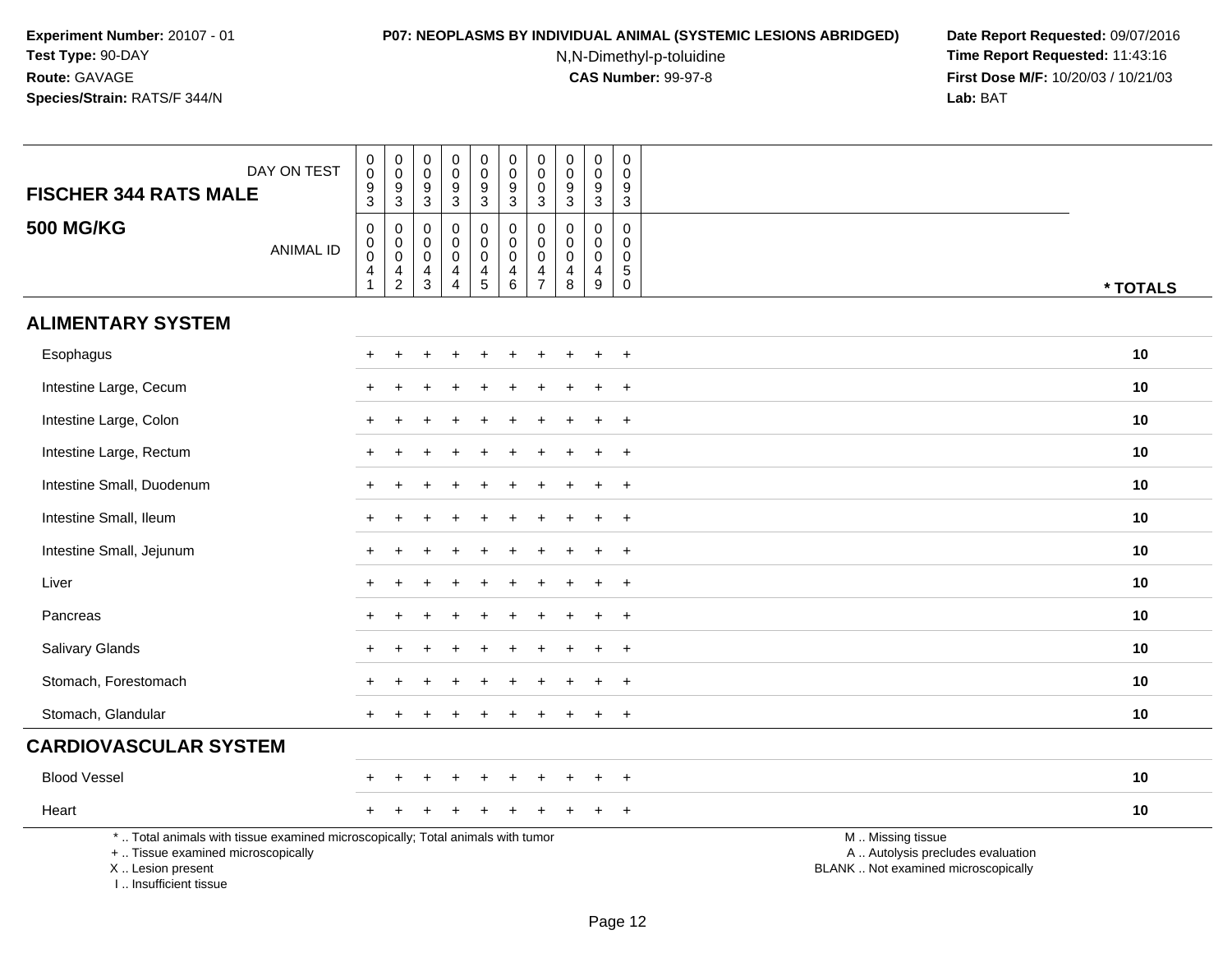### **P07: NEOPLASMS BY INDIVIDUAL ANIMAL (SYSTEMIC LESIONS ABRIDGED) Date Report Requested:** 09/07/2016

N,N-Dimethyl-p-toluidine

 **Time Report Requested:** 11:43:16 **First Dose M/F:** 10/20/03 / 10/21/03<br>**Lab:** BAT **Lab:** BAT

| DAY ON TEST<br><b>FISCHER 344 RATS MALE</b> | $_{\rm 0}^{\rm 0}$<br>9<br>3                    | $\begin{smallmatrix}0\\0\end{smallmatrix}$<br>$\boldsymbol{9}$<br>3                   | $\pmb{0}$<br>$\pmb{0}$<br>$\boldsymbol{9}$<br>3 | $_{\rm 0}^{\rm 0}$<br>9<br>3            | $\begin{smallmatrix}0\0\0\end{smallmatrix}$<br>9<br>3 | $\pmb{0}$<br>$\pmb{0}$<br>$\boldsymbol{9}$<br>3 | $\begin{smallmatrix}0\\0\end{smallmatrix}$<br>$\pmb{0}$<br>3 | $\mathbf 0$<br>$\pmb{0}$<br>9<br>3 | $\boldsymbol{0}$<br>$\pmb{0}$<br>9<br>3 | 0<br>0<br>9<br>3      |          |  |
|---------------------------------------------|-------------------------------------------------|---------------------------------------------------------------------------------------|-------------------------------------------------|-----------------------------------------|-------------------------------------------------------|-------------------------------------------------|--------------------------------------------------------------|------------------------------------|-----------------------------------------|-----------------------|----------|--|
| <b>500 MG/KG</b><br><b>ANIMAL ID</b>        | $\boldsymbol{0}$<br>$\pmb{0}$<br>$\pmb{0}$<br>4 | $\boldsymbol{0}$<br>$\begin{smallmatrix}0\\0\end{smallmatrix}$<br>4<br>$\overline{c}$ | 0<br>$\,0\,$<br>$\,0\,$<br>4<br>3               | 0<br>$\pmb{0}$<br>$\mathbf 0$<br>4<br>4 | 0<br>0<br>0<br>4<br>5                                 | 0<br>$\pmb{0}$<br>$\mathbf 0$<br>4<br>6         | 0<br>$\pmb{0}$<br>$\pmb{0}$<br>4                             | 0<br>0<br>8                        | 0<br>$\pmb{0}$<br>0<br>4<br>9           | 0<br>0<br>0<br>5<br>0 | * TOTALS |  |
| <b>ENDOCRINE SYSTEM</b>                     |                                                 |                                                                                       |                                                 |                                         |                                                       |                                                 |                                                              |                                    |                                         |                       |          |  |
| <b>Adrenal Cortex</b>                       |                                                 |                                                                                       |                                                 |                                         | $\ddot{}$                                             |                                                 |                                                              | $+$                                |                                         | $+$                   | 10       |  |
| Adrenal Medulla                             |                                                 |                                                                                       |                                                 |                                         | $\div$                                                |                                                 | $+$                                                          | $+$                                |                                         | $+$                   | 10       |  |
| Islets, Pancreatic                          | $+$                                             |                                                                                       |                                                 |                                         | $\div$                                                |                                                 | $+$                                                          | $+$                                | $+$ $+$                                 |                       | 10       |  |
| Parathyroid Gland                           | $+$                                             | $+$                                                                                   | $+$                                             | $+$                                     |                                                       | M +                                             | $+$                                                          | $+$                                | $+$ M                                   |                       | 8        |  |
| <b>Pituitary Gland</b>                      | $+$                                             |                                                                                       |                                                 | $\div$                                  | $\pm$                                                 | $+$                                             | $+$                                                          | $+$                                | $+$ $+$                                 |                       | 10       |  |
| <b>Thyroid Gland</b>                        | $+$                                             | $\pm$                                                                                 | ÷                                               | $\pm$                                   | $\overline{+}$                                        | $+$                                             | $+$                                                          | $+$                                | $+$ $+$                                 |                       | 10       |  |
| <b>GENERAL BODY SYSTEM</b>                  |                                                 |                                                                                       |                                                 |                                         |                                                       |                                                 |                                                              |                                    |                                         |                       |          |  |

NONE

| <b>GENITAL SYSTEM</b>  |  |                     |  |  |  |  |    |
|------------------------|--|---------------------|--|--|--|--|----|
| Epididymis             |  | + + + + + + + + + + |  |  |  |  | 10 |
| <b>Preputial Gland</b> |  | + + + + + + + + + + |  |  |  |  | 10 |
| Prostate               |  | + + + + + + + + + + |  |  |  |  | 10 |
| <b>Seminal Vesicle</b> |  | + + + + + + + + + + |  |  |  |  | 10 |
| <b>Testes</b>          |  | + + + + + + + + + + |  |  |  |  | 10 |

# **HEMATOPOIETIC SYSTEM**

\* .. Total animals with tissue examined microscopically; Total animals with tumor

+ .. Tissue examined microscopically

X .. Lesion present

I .. Insufficient tissue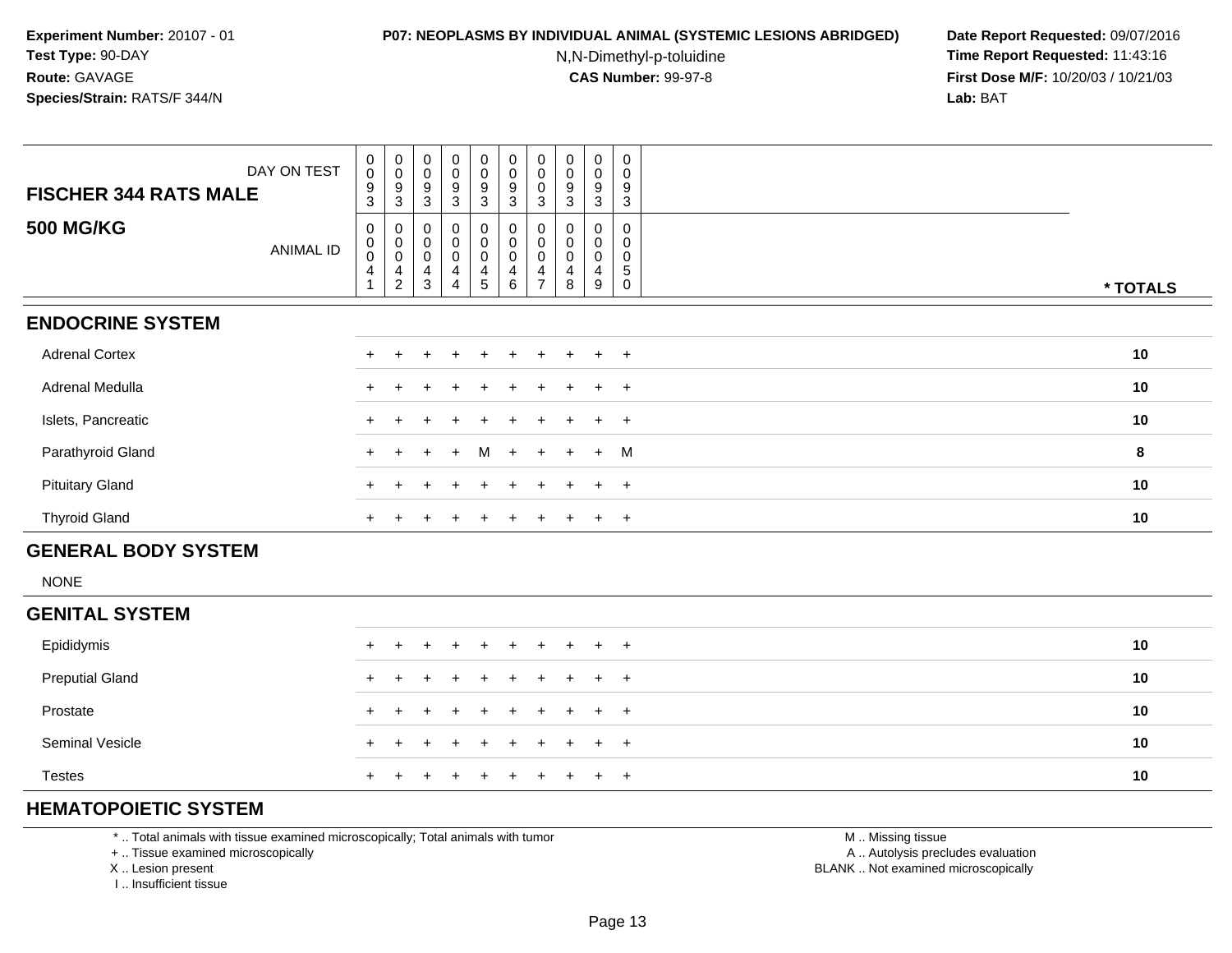#### **P07: NEOPLASMS BY INDIVIDUAL ANIMAL (SYSTEMIC LESIONS ABRIDGED) Date Report Requested:** 09/07/2016

N,N-Dimethyl-p-toluidine

 **Time Report Requested:** 11:43:16 **First Dose M/F:** 10/20/03 / 10/21/03<br>**Lab:** BAT **Lab:** BAT

| DAY ON TEST<br><b>FISCHER 344 RATS MALE</b>                                                                                                | $_{\rm 0}^{\rm 0}$<br>$\boldsymbol{9}$ | $_{\rm 0}^{\rm 0}$<br>$\boldsymbol{9}$    | $\pmb{0}$<br>$\boldsymbol{0}$<br>$\boldsymbol{9}$ | $\begin{smallmatrix} 0\\0 \end{smallmatrix}$<br>$\boldsymbol{9}$ | 0<br>$\tilde{0}$<br>$\boldsymbol{9}$  | $\pmb{0}$<br>$\pmb{0}$<br>$\boldsymbol{9}$ | $\pmb{0}$<br>$\mathbf 0$<br>$\mathbf 0$    | $\pmb{0}$<br>$\mathbf 0$<br>9              | $\mathsf 0$<br>$\ddot{\mathbf{0}}$<br>9 | $\mathsf 0$<br>$\mathbf 0$<br>$\boldsymbol{9}$ |                                                                                               |                 |
|--------------------------------------------------------------------------------------------------------------------------------------------|----------------------------------------|-------------------------------------------|---------------------------------------------------|------------------------------------------------------------------|---------------------------------------|--------------------------------------------|--------------------------------------------|--------------------------------------------|-----------------------------------------|------------------------------------------------|-----------------------------------------------------------------------------------------------|-----------------|
|                                                                                                                                            | 3                                      | $\sqrt{3}$                                | $\mathbf{3}$                                      | $\mathbf{3}$                                                     | 3                                     | $\sqrt{3}$                                 | $\sqrt{3}$                                 | $\mathbf{3}$                               | $\sqrt{3}$                              | $\mathbf{3}$                                   |                                                                                               |                 |
| <b>500 MG/KG</b><br><b>ANIMAL ID</b>                                                                                                       | 0<br>$\pmb{0}$<br>$\mathbf 0$          | $\mathbf 0$<br>$\mathbf 0$<br>$\mathbf 0$ | $\mathbf 0$<br>$\mathbf 0$<br>$\mathbf 0$         | $\mathbf 0$<br>0<br>$\pmb{0}$                                    | 0<br>$\mathbf 0$<br>$\mathbf 0$       | $\mathbf 0$<br>$\mathbf 0$<br>$\mathbf 0$  | $\mathbf 0$<br>$\mathbf 0$<br>$\mathbf{0}$ | $\mathbf 0$<br>$\mathbf{0}$<br>$\mathbf 0$ | 0<br>$\mathbf 0$<br>$\mathbf 0$         | $\mathbf 0$<br>$\mathbf 0$<br>$\mathbf 0$      |                                                                                               |                 |
|                                                                                                                                            | 4<br>$\mathbf{1}$                      | $\frac{4}{2}$                             | $\overline{a}$<br>$\mathbf{3}$                    | $\overline{4}$<br>$\overline{4}$                                 | $\begin{array}{c} 4 \\ 5 \end{array}$ | $\overline{4}$<br>$\,6\,$                  | 4<br>$\overline{7}$                        | $\overline{4}$<br>8                        | $\overline{\mathbf{4}}$<br>$9\,$        | $\sqrt{5}$<br>$\mathbf 0$                      |                                                                                               | * TOTALS        |
| <b>Bone Marrow</b>                                                                                                                         | $\div$                                 | +                                         |                                                   |                                                                  |                                       |                                            |                                            |                                            | $\ddot{}$                               | $\ddot{}$                                      |                                                                                               | 10              |
| Lymph Node                                                                                                                                 |                                        |                                           |                                                   | $\ddot{}$                                                        |                                       |                                            |                                            |                                            |                                         |                                                |                                                                                               | $\mathbf{1}$    |
| Lymph Node, Mandibular                                                                                                                     | м                                      | M                                         | M                                                 | M                                                                | M                                     | M                                          | м                                          | M                                          | M M                                     |                                                |                                                                                               | $\pmb{0}$       |
| Lymph Node, Mesenteric                                                                                                                     |                                        |                                           |                                                   |                                                                  |                                       |                                            |                                            |                                            | ÷                                       | $\pm$                                          |                                                                                               | 10              |
| Spleen                                                                                                                                     |                                        |                                           |                                                   |                                                                  |                                       |                                            |                                            |                                            | $\ddot{}$                               | $^{+}$                                         |                                                                                               | 10              |
| Thymus                                                                                                                                     |                                        |                                           |                                                   |                                                                  |                                       |                                            |                                            |                                            | $\ddot{}$                               | $+$                                            |                                                                                               | 10              |
| <b>INTEGUMENTARY SYSTEM</b>                                                                                                                |                                        |                                           |                                                   |                                                                  |                                       |                                            |                                            |                                            |                                         |                                                |                                                                                               |                 |
| Mammary Gland                                                                                                                              | $\ddot{}$                              | $\ddot{}$                                 | М                                                 | $+$                                                              | M                                     | M                                          | $+$                                        | $+$                                        | M M                                     |                                                |                                                                                               | $5\phantom{.0}$ |
| Skin                                                                                                                                       |                                        |                                           |                                                   |                                                                  |                                       | $\div$                                     |                                            |                                            | $\pm$                                   | $+$                                            |                                                                                               | 10              |
| <b>MUSCULOSKELETAL SYSTEM</b>                                                                                                              |                                        |                                           |                                                   |                                                                  |                                       |                                            |                                            |                                            |                                         |                                                |                                                                                               |                 |
| <b>Bone</b>                                                                                                                                | $+$                                    |                                           |                                                   | $\overline{1}$                                                   | $\pm$                                 | $\ddot{}$                                  |                                            | $\pm$                                      | $+$                                     | $^{+}$                                         |                                                                                               | 10              |
| <b>NERVOUS SYSTEM</b>                                                                                                                      |                                        |                                           |                                                   |                                                                  |                                       |                                            |                                            |                                            |                                         |                                                |                                                                                               |                 |
| <b>Brain</b>                                                                                                                               | $\ddot{}$                              |                                           |                                                   |                                                                  |                                       |                                            |                                            |                                            | $\ddot{}$                               | $^{+}$                                         |                                                                                               | 10              |
| <b>RESPIRATORY SYSTEM</b>                                                                                                                  |                                        |                                           |                                                   |                                                                  |                                       |                                            |                                            |                                            |                                         |                                                |                                                                                               |                 |
| Lung                                                                                                                                       |                                        |                                           |                                                   |                                                                  |                                       |                                            |                                            |                                            | $\ddot{}$                               | $+$                                            |                                                                                               | 10              |
| Nose                                                                                                                                       |                                        |                                           |                                                   |                                                                  |                                       |                                            |                                            |                                            |                                         | $\ddot{}$                                      |                                                                                               | 10              |
| *  Total animals with tissue examined microscopically; Total animals with tumor<br>+  Tissue examined microscopically<br>X  Lesion present |                                        |                                           |                                                   |                                                                  |                                       |                                            |                                            |                                            |                                         |                                                | M  Missing tissue<br>A  Autolysis precludes evaluation<br>BLANK  Not examined microscopically |                 |

I .. Insufficient tissue

Page 14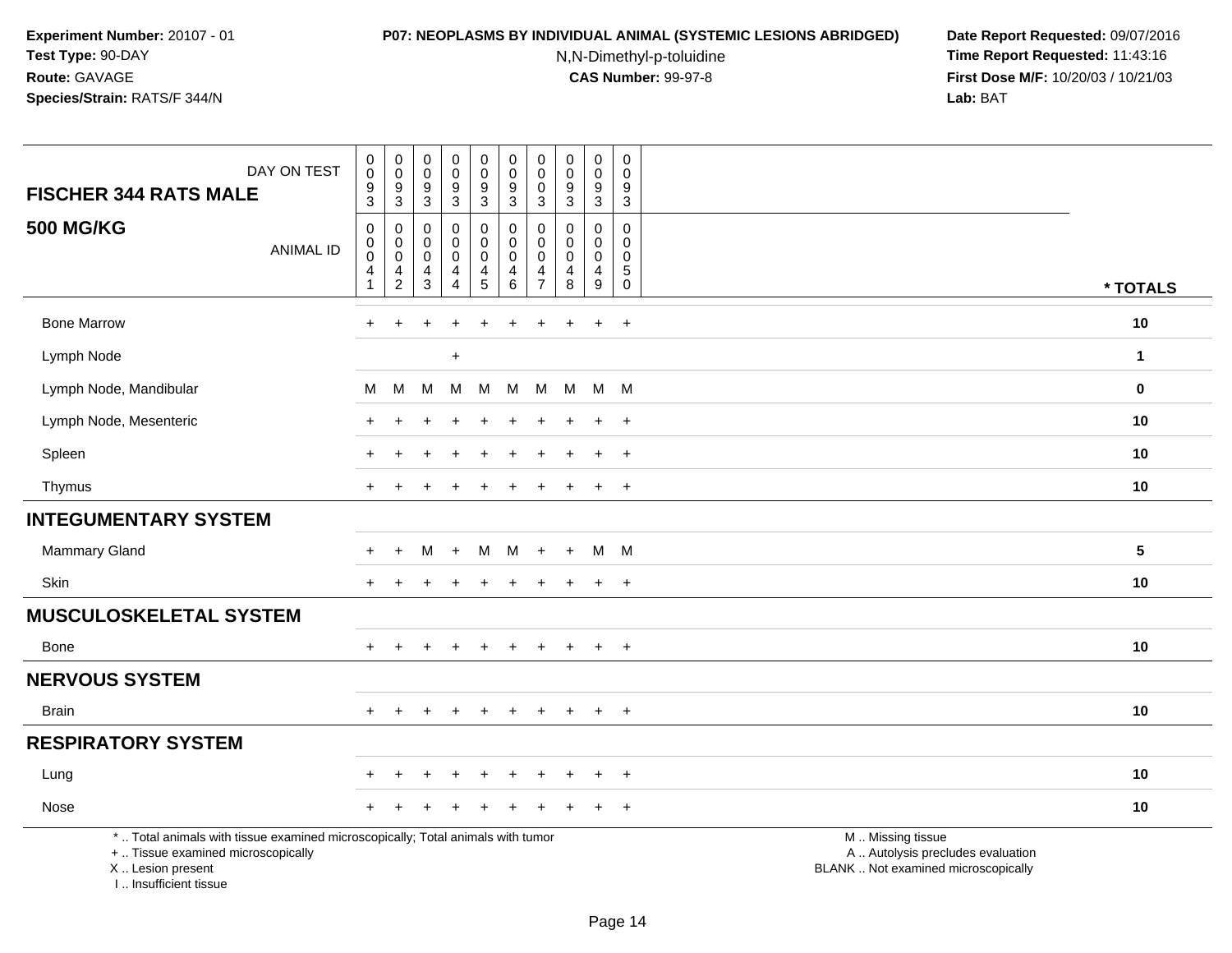#### **P07: NEOPLASMS BY INDIVIDUAL ANIMAL (SYSTEMIC LESIONS ABRIDGED) Date Report Requested:** 09/07/2016

N,N-Dimethyl-p-toluidine

 **Time Report Requested:** 11:43:16 **First Dose M/F:** 10/20/03 / 10/21/03<br>**Lab:** BAT **Lab:** BAT

| DAY ON TEST<br><b>FISCHER 344 RATS MALE</b> | $_{\rm 0}^{\rm 0}$<br>$\boldsymbol{9}$<br>3 | $\begin{matrix} 0 \\ 0 \\ 9 \\ 3 \end{matrix}$                 | $_{\rm 0}^{\rm 0}$<br>$\boldsymbol{9}$<br>$\sqrt{3}$ | $\begin{smallmatrix}0\0\0\end{smallmatrix}$<br>9<br>3 | $\begin{smallmatrix}0\0\0\end{smallmatrix}$<br>$\boldsymbol{9}$<br>$\mathbf{3}$ | $\begin{array}{c} 0 \\ 0 \\ 9 \\ 3 \end{array}$                  | $\begin{smallmatrix} 0\\0 \end{smallmatrix}$<br>$\pmb{0}$<br>$\mathbf{3}$ | $\begin{smallmatrix} 0\\0 \end{smallmatrix}$<br>$\boldsymbol{9}$<br>3 | $\begin{smallmatrix}0\0\0\end{smallmatrix}$<br>$\boldsymbol{9}$<br>3 | 0<br>0<br>9<br>3                |          |  |
|---------------------------------------------|---------------------------------------------|----------------------------------------------------------------|------------------------------------------------------|-------------------------------------------------------|---------------------------------------------------------------------------------|------------------------------------------------------------------|---------------------------------------------------------------------------|-----------------------------------------------------------------------|----------------------------------------------------------------------|---------------------------------|----------|--|
| <b>500 MG/KG</b><br><b>ANIMAL ID</b>        | 0<br>$\mathbf 0$<br>0<br>$\overline{a}$     | $\begin{smallmatrix}0\\0\\0\end{smallmatrix}$<br>$\frac{4}{2}$ | 0<br>$\overline{0}$<br>4<br>3                        | 0<br>$\pmb{0}$<br>$\pmb{0}$<br>$\overline{4}$<br>4    | 0<br>$\pmb{0}$<br>$\pmb{0}$<br>$\overline{\mathbf{4}}$<br>5                     | 0<br>$\overline{0}$ <sub>0</sub><br>$\overline{\mathbf{4}}$<br>6 | 0<br>$\overline{0}$<br>0<br>4<br>$\overline{7}$                           | 0<br>$\boldsymbol{0}$<br>$\pmb{0}$<br>4<br>8                          | 0<br>$\mathbf 0$<br>0<br>4<br>9                                      | 0<br>0<br>0<br>5<br>$\mathbf 0$ | * TOTALS |  |
| Trachea                                     | $+$                                         |                                                                |                                                      | $\div$                                                | $\ddot{}$                                                                       | $\div$                                                           | $\ddot{}$                                                                 | $\ddot{}$                                                             | $+$                                                                  | $+$                             | 10       |  |
| <b>SPECIAL SENSES SYSTEM</b>                |                                             |                                                                |                                                      |                                                       |                                                                                 |                                                                  |                                                                           |                                                                       |                                                                      |                                 |          |  |
| Eye                                         | $+$                                         |                                                                | $+$                                                  | $\overline{+}$                                        | $+$                                                                             | $+$                                                              | $+$                                                                       | $+$                                                                   | $+$                                                                  | $+$                             | 10       |  |
| Harderian Gland                             | $+$                                         |                                                                |                                                      |                                                       | $\pm$                                                                           | $\ddot{}$                                                        | $\pm$                                                                     | $+$                                                                   | $\ddot{}$                                                            | $+$                             | 10       |  |
| <b>URINARY SYSTEM</b>                       |                                             |                                                                |                                                      |                                                       |                                                                                 |                                                                  |                                                                           |                                                                       |                                                                      |                                 |          |  |
| Kidney                                      | $+$                                         | $\pm$                                                          | $\pm$                                                | $\ddot{}$                                             | $+$                                                                             | $+$                                                              | $+$                                                                       | $+$                                                                   | $+$                                                                  | $+$                             | 10       |  |
| <b>Urinary Bladder</b>                      | $+$                                         |                                                                |                                                      |                                                       | $+$                                                                             | $\ddot{}$                                                        | $\ddot{}$                                                                 | $+$                                                                   | $\ddot{}$                                                            | $+$                             | 10       |  |
| <b>SYSTEMIC LESIONS</b>                     |                                             |                                                                |                                                      |                                                       |                                                                                 |                                                                  |                                                                           |                                                                       |                                                                      |                                 |          |  |
| Multiple Organ                              |                                             |                                                                |                                                      |                                                       |                                                                                 |                                                                  |                                                                           |                                                                       | $\pm$                                                                | $+$                             | 10       |  |

\* .. Total animals with tissue examined microscopically; Total animals with tumor

+ .. Tissue examined microscopically

X .. Lesion present

I .. Insufficient tissue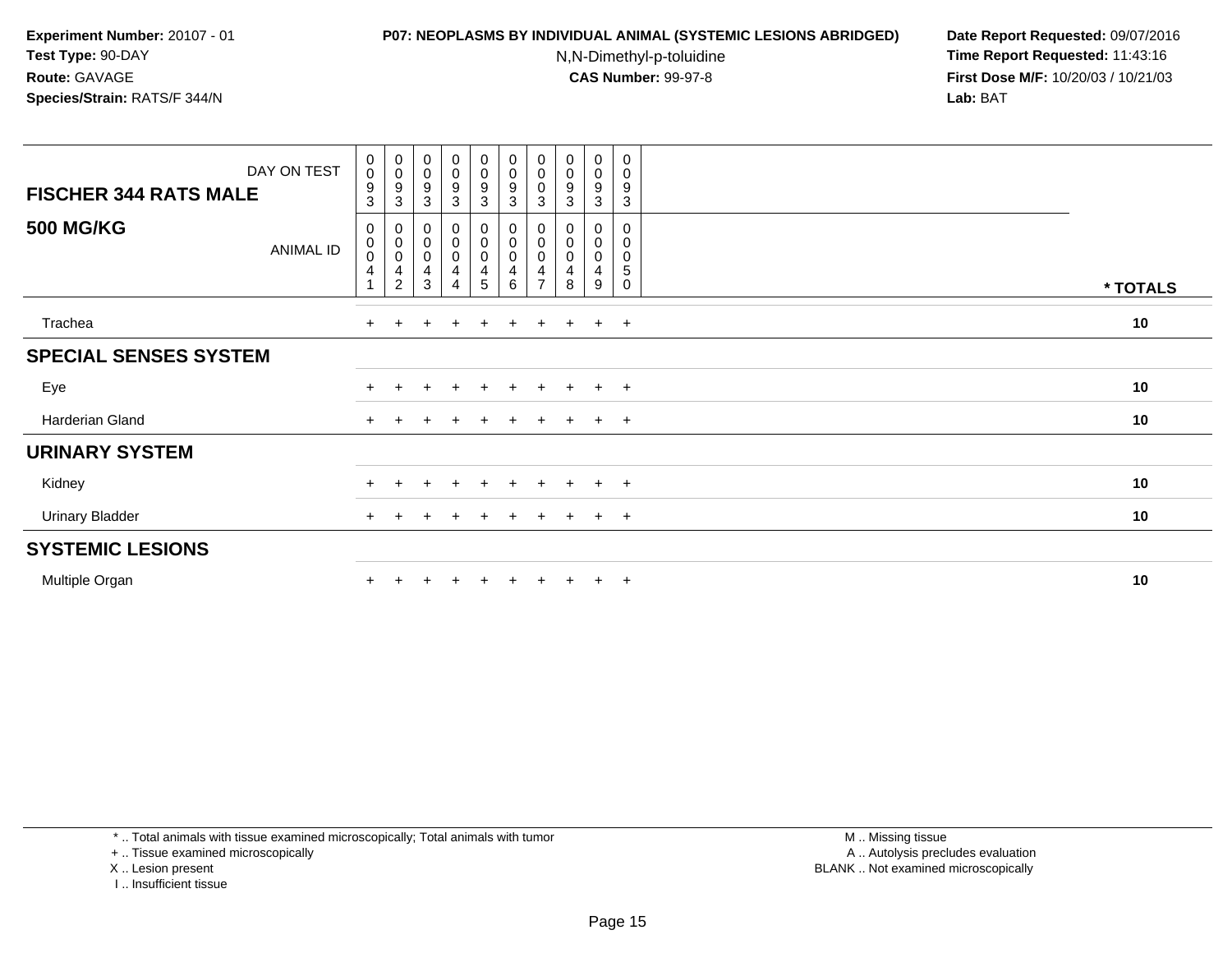# **P07: NEOPLASMS BY INDIVIDUAL ANIMAL (SYSTEMIC LESIONS ABRIDGED) Date Report Requested:** 09/07/2016

N,N-Dimethyl-p-toluidine

| DAY ON TEST<br><b>FISCHER 344 RATS MALE</b>                                                                                                                          | 0<br>$\ddot{\mathbf{0}}$<br>$\pmb{0}$<br>$\mathbf{3}$ | $_{\rm 0}^{\rm 0}$<br>$\mathbf 0$<br>3          | 0<br>$\mathbf 0$<br>0<br>3                                   | $\mathbf 0$<br>$\mathbf 0$<br>$\mathbf 0$<br>3                                     | $\pmb{0}$<br>$\mathsf{O}\xspace$<br>0<br>3                  | $\pmb{0}$<br>$\mathsf{O}\xspace$<br>0<br>$\mathbf{3}$  | $\pmb{0}$<br>$\pmb{0}$<br>$\pmb{0}$<br>$\mathbf{3}$                 | $\pmb{0}$<br>$\mathbf 0$<br>0<br>$\mathbf{3}$                | $\pmb{0}$<br>$\mathbf 0$<br>$\mathbf 0$<br>3                 | $\mathbf 0$<br>$\mathbf 0$<br>$\mathbf 0$<br>$\mathbf{3}$ |                                                                                               |
|----------------------------------------------------------------------------------------------------------------------------------------------------------------------|-------------------------------------------------------|-------------------------------------------------|--------------------------------------------------------------|------------------------------------------------------------------------------------|-------------------------------------------------------------|--------------------------------------------------------|---------------------------------------------------------------------|--------------------------------------------------------------|--------------------------------------------------------------|-----------------------------------------------------------|-----------------------------------------------------------------------------------------------|
| <b>1000 MG/KG</b><br><b>ANIMAL ID</b>                                                                                                                                | $\pmb{0}$<br>$_{\rm 0}^{\rm 0}$<br>$\overline{5}$     | $\,0\,$<br>$\mathsf{O}\xspace$<br>$\frac{0}{5}$ | $\mathbf 0$<br>$\mathbf 0$<br>$\mathbf 0$<br>$\sqrt{5}$<br>3 | $\mathbf 0$<br>$\mathbf 0$<br>$\mathbf 0$<br>$\,$ 5 $\,$<br>$\boldsymbol{\Lambda}$ | $\mathbf 0$<br>$\mathsf 0$<br>$\pmb{0}$<br>$\,$ 5 $\,$<br>5 | $\mathbf 0$<br>0<br>$\mathbf 0$<br>$\overline{5}$<br>6 | $\pmb{0}$<br>$\pmb{0}$<br>$\pmb{0}$<br>$\sqrt{5}$<br>$\overline{7}$ | $\mathbf 0$<br>$\mathbf 0$<br>$\mathbf 0$<br>$\sqrt{5}$<br>8 | $\mathbf 0$<br>$\mathbf 0$<br>$\mathbf 0$<br>$\sqrt{5}$<br>9 | $\Omega$<br>0<br>$\mathbf 0$<br>$\,6\,$<br>$\mathbf 0$    | * TOTALS                                                                                      |
| <b>ALIMENTARY SYSTEM</b>                                                                                                                                             |                                                       |                                                 |                                                              |                                                                                    |                                                             |                                                        |                                                                     |                                                              |                                                              |                                                           |                                                                                               |
| Esophagus                                                                                                                                                            | $\pm$                                                 |                                                 |                                                              |                                                                                    |                                                             |                                                        |                                                                     |                                                              |                                                              | $+$                                                       | 10                                                                                            |
| Intestine Large, Cecum                                                                                                                                               |                                                       |                                                 |                                                              |                                                                                    |                                                             |                                                        |                                                                     |                                                              |                                                              | $\overline{+}$                                            | 10                                                                                            |
| Intestine Large, Colon                                                                                                                                               |                                                       |                                                 |                                                              |                                                                                    |                                                             |                                                        |                                                                     |                                                              |                                                              | $\ddot{}$                                                 | 10                                                                                            |
| Intestine Large, Rectum                                                                                                                                              | $+$                                                   |                                                 |                                                              |                                                                                    |                                                             |                                                        |                                                                     |                                                              |                                                              | $+$                                                       | 10                                                                                            |
| Intestine Small, Duodenum                                                                                                                                            |                                                       |                                                 |                                                              |                                                                                    |                                                             |                                                        |                                                                     |                                                              |                                                              | $\overline{+}$                                            | 10                                                                                            |
| Intestine Small, Ileum                                                                                                                                               |                                                       |                                                 |                                                              |                                                                                    |                                                             |                                                        |                                                                     |                                                              |                                                              | $\ddot{}$                                                 | 10                                                                                            |
| Intestine Small, Jejunum                                                                                                                                             | $+$                                                   |                                                 |                                                              |                                                                                    |                                                             |                                                        |                                                                     |                                                              | $\div$                                                       | $+$                                                       | 10                                                                                            |
| Liver                                                                                                                                                                | $+$                                                   |                                                 |                                                              |                                                                                    |                                                             |                                                        |                                                                     |                                                              |                                                              | $+$                                                       | 10                                                                                            |
| Pancreas                                                                                                                                                             |                                                       |                                                 |                                                              |                                                                                    |                                                             |                                                        |                                                                     |                                                              |                                                              | $\overline{+}$                                            | 10                                                                                            |
| Salivary Glands                                                                                                                                                      |                                                       |                                                 |                                                              |                                                                                    |                                                             |                                                        |                                                                     |                                                              |                                                              | $\overline{+}$                                            | 10                                                                                            |
| Stomach, Forestomach                                                                                                                                                 |                                                       |                                                 |                                                              |                                                                                    |                                                             |                                                        |                                                                     |                                                              |                                                              | $\overline{+}$                                            | 10                                                                                            |
| Stomach, Glandular                                                                                                                                                   |                                                       |                                                 |                                                              |                                                                                    |                                                             |                                                        |                                                                     |                                                              |                                                              | $+$                                                       | 10                                                                                            |
| <b>CARDIOVASCULAR SYSTEM</b>                                                                                                                                         |                                                       |                                                 |                                                              |                                                                                    |                                                             |                                                        |                                                                     |                                                              |                                                              |                                                           |                                                                                               |
| <b>Blood Vessel</b>                                                                                                                                                  |                                                       |                                                 |                                                              |                                                                                    |                                                             |                                                        |                                                                     |                                                              |                                                              | $\overline{+}$                                            | 10                                                                                            |
| Heart                                                                                                                                                                |                                                       |                                                 |                                                              |                                                                                    |                                                             |                                                        |                                                                     |                                                              |                                                              | $+$                                                       | 10                                                                                            |
| *  Total animals with tissue examined microscopically; Total animals with tumor<br>+  Tissue examined microscopically<br>X  Lesion present<br>I  Insufficient tissue |                                                       |                                                 |                                                              |                                                                                    |                                                             |                                                        |                                                                     |                                                              |                                                              |                                                           | M  Missing tissue<br>A  Autolysis precludes evaluation<br>BLANK  Not examined microscopically |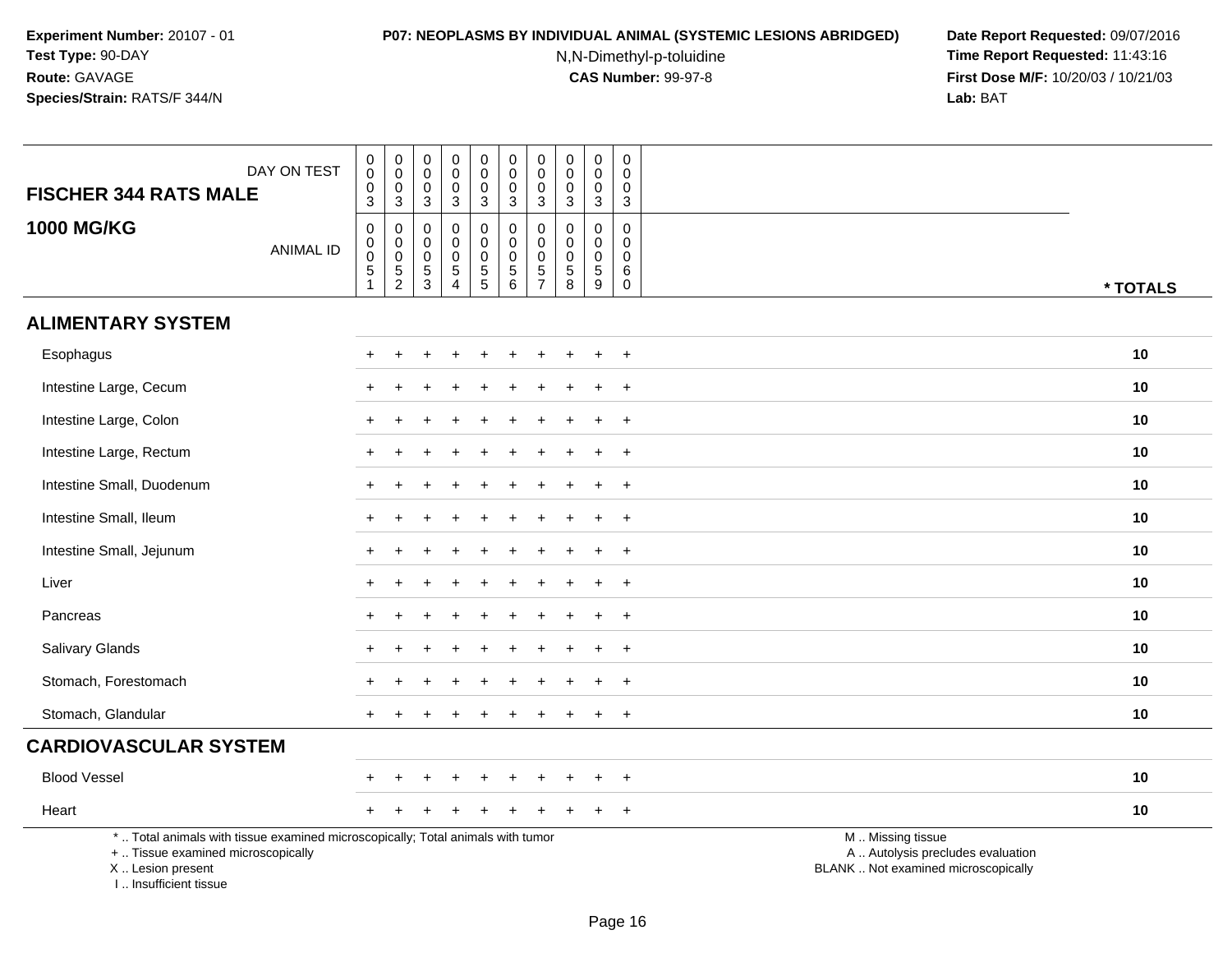### **P07: NEOPLASMS BY INDIVIDUAL ANIMAL (SYSTEMIC LESIONS ABRIDGED) Date Report Requested:** 09/07/2016

N,N-Dimethyl-p-toluidine

 **Time Report Requested:** 11:43:16 **First Dose M/F:** 10/20/03 / 10/21/03<br>**Lab:** BAT **Lab:** BAT

| DAY ON TEST<br><b>FISCHER 344 RATS MALE</b> | $\begin{smallmatrix} 0\\0 \end{smallmatrix}$<br>$\pmb{0}$<br>3 | $\begin{smallmatrix}0\\0\end{smallmatrix}$<br>$\pmb{0}$<br>$\sqrt{3}$               | $\begin{smallmatrix} 0\\0 \end{smallmatrix}$<br>$\pmb{0}$<br>3 | $\begin{smallmatrix} 0\\0 \end{smallmatrix}$<br>0<br>$\mathbf{3}$ | $\begin{smallmatrix}0\0\0\end{smallmatrix}$<br>0<br>3 | $\pmb{0}$<br>$\overline{0}$<br>$\pmb{0}$<br>3 | $\begin{smallmatrix}0\0\0\end{smallmatrix}$<br>$\pmb{0}$<br>3 | 0<br>$\pmb{0}$<br>0<br>3 | $\begin{smallmatrix} 0\\0 \end{smallmatrix}$<br>$\mathbf 0$<br>3 | 0<br>0<br>0<br>3      |                |  |
|---------------------------------------------|----------------------------------------------------------------|-------------------------------------------------------------------------------------|----------------------------------------------------------------|-------------------------------------------------------------------|-------------------------------------------------------|-----------------------------------------------|---------------------------------------------------------------|--------------------------|------------------------------------------------------------------|-----------------------|----------------|--|
| <b>1000 MG/KG</b><br><b>ANIMAL ID</b>       | 0<br>$_{\rm 0}^{\rm 0}$<br>5                                   | 0<br>$\begin{smallmatrix}0\\0\end{smallmatrix}$<br>$\overline{5}$<br>$\overline{c}$ | $\pmb{0}$<br>$\,0\,$<br>$\pmb{0}$<br>$\sqrt{5}$<br>$\sqrt{3}$  | 0<br>$\mathbf 0$<br>$\mathsf 0$<br>$\mathbf 5$<br>$\overline{4}$  | 0<br>$\mathsf 0$<br>$\mathbf 0$<br>5<br>5             | $\pmb{0}$<br>$\pmb{0}$<br>$\mathbf 5$<br>6    | 0<br>$\pmb{0}$<br>$\pmb{0}$<br>$\mathbf 5$<br>$\overline{ }$  | 0<br>0<br>5<br>8         | 0<br>$\pmb{0}$<br>$\pmb{0}$<br>$\sqrt{5}$<br>9                   | 0<br>0<br>0<br>6<br>0 | * TOTALS       |  |
| <b>ENDOCRINE SYSTEM</b>                     |                                                                |                                                                                     |                                                                |                                                                   |                                                       |                                               |                                                               |                          |                                                                  |                       |                |  |
| <b>Adrenal Cortex</b>                       |                                                                |                                                                                     |                                                                |                                                                   | $\ddot{}$                                             |                                               | $+$                                                           | $+$                      | $+$                                                              | $+$                   | 10             |  |
| Adrenal Medulla                             |                                                                |                                                                                     |                                                                |                                                                   | $\pm$                                                 | $+$                                           | $+$                                                           | $+$                      |                                                                  | $+$ $+$               | 10             |  |
| Islets, Pancreatic                          |                                                                |                                                                                     |                                                                |                                                                   | $\ddot{}$                                             | $+$                                           | $+$                                                           | $+$                      | $+$                                                              | $+$                   | 10             |  |
| Parathyroid Gland                           | $+$                                                            | M                                                                                   | $+$                                                            | $+$                                                               | $+$                                                   | $+$                                           | M                                                             | M                        |                                                                  | $+$ $+$               | $\overline{7}$ |  |
| <b>Pituitary Gland</b>                      |                                                                |                                                                                     |                                                                | $\ddot{}$                                                         | $+$                                                   | M                                             | $+$                                                           | $+$                      | $+$                                                              | $+$                   | 9              |  |
| <b>Thyroid Gland</b>                        | $+$                                                            | $\pm$                                                                               | +                                                              | $\pm$                                                             | $\pm$                                                 | $+$                                           | $+$                                                           | $+$                      |                                                                  | $+$ $+$               | 10             |  |
| <b>GENERAL BODY SYSTEM</b>                  |                                                                |                                                                                     |                                                                |                                                                   |                                                       |                                               |                                                               |                          |                                                                  |                       |                |  |

NONE

#### **GENITAL SYSTEM**Epididymis <sup>+</sup> <sup>+</sup> <sup>+</sup> <sup>+</sup> <sup>+</sup> <sup>+</sup> <sup>+</sup> <sup>+</sup> <sup>+</sup> <sup>+</sup> **<sup>10</sup>** Preputial Glandd  $+$  <sup>+</sup> <sup>+</sup> <sup>+</sup> <sup>+</sup> <sup>+</sup> <sup>+</sup> <sup>+</sup> <sup>+</sup> <sup>+</sup> **<sup>10</sup>** Prostate $e$  + <sup>+</sup> <sup>+</sup> <sup>+</sup> <sup>+</sup> <sup>+</sup> <sup>+</sup> <sup>+</sup> <sup>+</sup> <sup>+</sup> **<sup>10</sup>** Seminal Vesicle $e$  + <sup>M</sup> <sup>+</sup> <sup>+</sup> <sup>+</sup> <sup>+</sup> <sup>+</sup> <sup>+</sup> <sup>+</sup> <sup>M</sup> **<sup>8</sup>** Testes <sup>+</sup><sup>+</sup> <sup>+</sup> <sup>+</sup> <sup>+</sup> <sup>+</sup> <sup>+</sup> <sup>+</sup> <sup>+</sup> <sup>+</sup> **<sup>10</sup>**

# **HEMATOPOIETIC SYSTEM**

\* .. Total animals with tissue examined microscopically; Total animals with tumor

+ .. Tissue examined microscopically

X .. Lesion present

I .. Insufficient tissue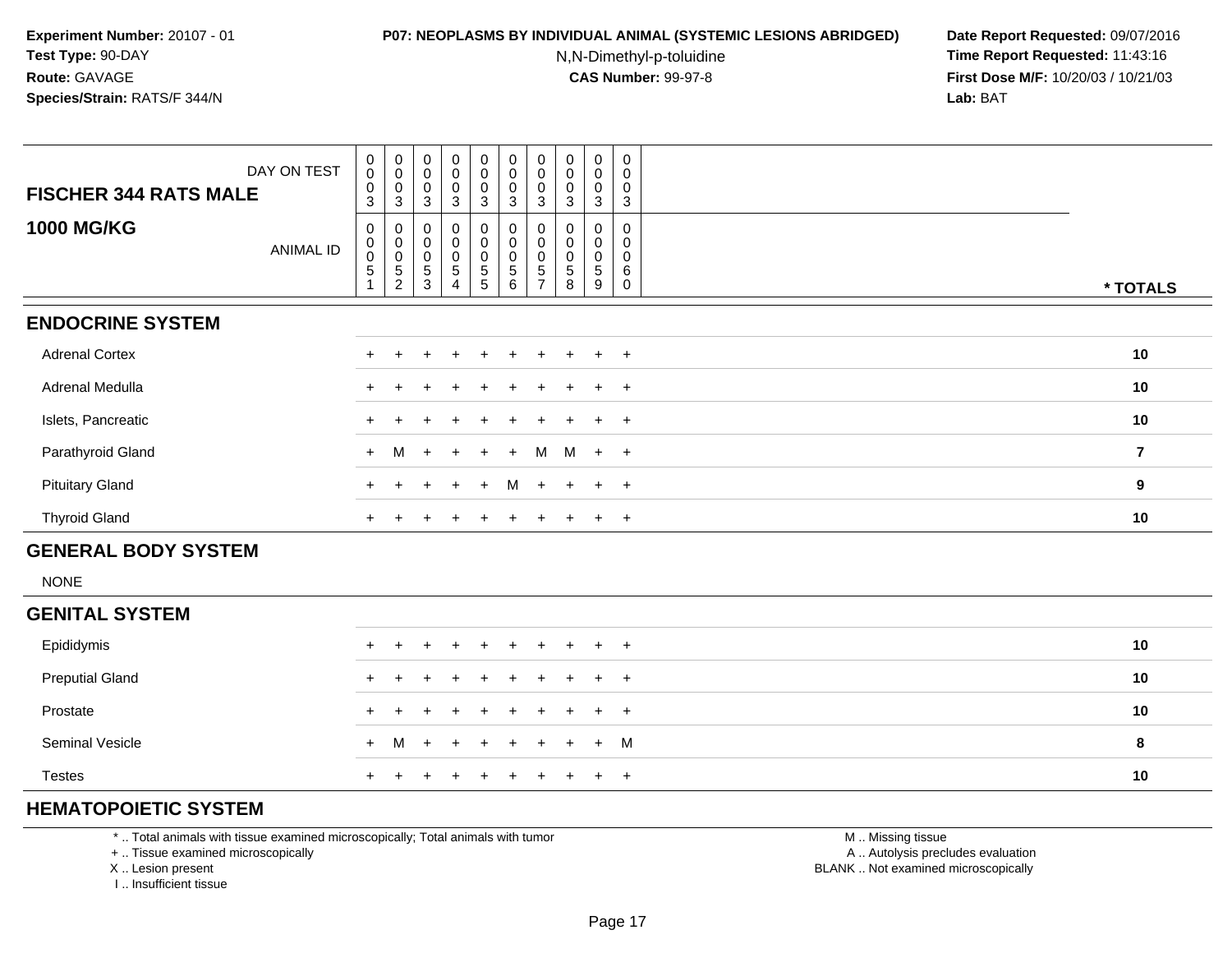# **P07: NEOPLASMS BY INDIVIDUAL ANIMAL (SYSTEMIC LESIONS ABRIDGED) Date Report Requested:** 09/07/2016

N,N-Dimethyl-p-toluidine

 **Time Report Requested:** 11:43:16 **First Dose M/F:** 10/20/03 / 10/21/03<br>**Lab:** BAT **Lab:** BAT

| DAY ON TEST<br><b>FISCHER 344 RATS MALE</b>                                                                                                | $\pmb{0}$<br>$\mathbf 0$<br>0 | $\pmb{0}$<br>$\pmb{0}$<br>$\mathbf 0$ | $\pmb{0}$<br>$\boldsymbol{0}$<br>$\mathbf 0$ | $\pmb{0}$<br>$\mathsf{O}\xspace$<br>0 | 0<br>$\mathbf 0$<br>0 | $\pmb{0}$<br>$\pmb{0}$<br>$\mathbf 0$          | $\mathbf 0$<br>0<br>$\mathbf 0$             | $\pmb{0}$<br>$\mathbf 0$<br>$\mathbf 0$ | $\pmb{0}$<br>$\pmb{0}$<br>0 | $\pmb{0}$<br>$\mathbf 0$<br>$\mathbf 0$        |                                                                                               |             |
|--------------------------------------------------------------------------------------------------------------------------------------------|-------------------------------|---------------------------------------|----------------------------------------------|---------------------------------------|-----------------------|------------------------------------------------|---------------------------------------------|-----------------------------------------|-----------------------------|------------------------------------------------|-----------------------------------------------------------------------------------------------|-------------|
| <b>1000 MG/KG</b><br><b>ANIMAL ID</b>                                                                                                      | 3<br>0<br>0<br>$\mathbf 0$    | $\mathbf{3}$<br>0<br>0<br>$\mathbf 0$ | 3<br>$\Omega$<br>$\mathbf 0$<br>$\mathbf 0$  | 3<br>0<br>$\mathbf 0$<br>$\mathbf 0$  | 3<br>0<br>0<br>0      | 3<br>$\mathbf 0$<br>$\mathbf 0$<br>$\mathbf 0$ | 3<br>$\Omega$<br>$\mathbf 0$<br>$\mathbf 0$ | 3<br>$\Omega$<br>0<br>$\mathbf 0$       | 3<br>0<br>0<br>0            | 3<br>$\mathbf 0$<br>$\mathbf 0$<br>$\mathbf 0$ |                                                                                               |             |
|                                                                                                                                            | 5<br>$\overline{1}$           | $\frac{5}{2}$                         | $\frac{5}{3}$                                | $\mathbf 5$<br>$\overline{4}$         | $\frac{5}{5}$         | $\begin{array}{c} 5 \\ 6 \end{array}$          | $\,$ 5 $\,$<br>$\overline{7}$               | $\,$ 5 $\,$<br>8                        | $\frac{5}{9}$               | 6<br>$\mathbf 0$                               |                                                                                               | * TOTALS    |
| <b>Bone Marrow</b>                                                                                                                         | ÷                             |                                       |                                              |                                       |                       |                                                |                                             |                                         | $\ddot{}$                   | $^{+}$                                         |                                                                                               | 10          |
| Lymph Node, Mandibular                                                                                                                     | м                             | м                                     | M                                            | M                                     | M                     | M                                              | M                                           | M                                       |                             | M M                                            |                                                                                               | $\mathbf 0$ |
| Lymph Node, Mesenteric                                                                                                                     |                               |                                       |                                              |                                       |                       |                                                |                                             |                                         | $\ddot{}$                   | $+$                                            |                                                                                               | 10          |
| Spleen                                                                                                                                     |                               |                                       |                                              |                                       |                       |                                                |                                             |                                         | $\ddot{}$                   | $\overline{ }$                                 |                                                                                               | 10          |
| Thymus                                                                                                                                     | $\ddot{}$                     |                                       |                                              |                                       |                       |                                                |                                             |                                         | $\pm$                       | $+$                                            |                                                                                               | 10          |
| <b>INTEGUMENTARY SYSTEM</b>                                                                                                                |                               |                                       |                                              |                                       |                       |                                                |                                             |                                         |                             |                                                |                                                                                               |             |
| Mammary Gland                                                                                                                              |                               |                                       |                                              |                                       |                       |                                                |                                             |                                         | $\ddot{}$                   | $\ddot{}$                                      |                                                                                               | 10          |
| Skin                                                                                                                                       |                               |                                       |                                              |                                       |                       |                                                |                                             |                                         | $\ddot{}$                   | $+$                                            |                                                                                               | 10          |
| <b>MUSCULOSKELETAL SYSTEM</b>                                                                                                              |                               |                                       |                                              |                                       |                       |                                                |                                             |                                         |                             |                                                |                                                                                               |             |
| Bone                                                                                                                                       |                               |                                       |                                              |                                       |                       |                                                |                                             |                                         |                             | $^{+}$                                         |                                                                                               | 10          |
| <b>NERVOUS SYSTEM</b>                                                                                                                      |                               |                                       |                                              |                                       |                       |                                                |                                             |                                         |                             |                                                |                                                                                               |             |
| <b>Brain</b>                                                                                                                               | $+$                           | $+$                                   | $\ddot{}$                                    | $+$                                   | $+$                   | $+$                                            | $+$                                         | $+$                                     | $+$                         | $+$                                            |                                                                                               | 10          |
| <b>RESPIRATORY SYSTEM</b>                                                                                                                  |                               |                                       |                                              |                                       |                       |                                                |                                             |                                         |                             |                                                |                                                                                               |             |
| Lung                                                                                                                                       |                               |                                       |                                              |                                       |                       |                                                |                                             |                                         | ÷                           | $^{+}$                                         |                                                                                               | 10          |
| Nose                                                                                                                                       |                               |                                       |                                              |                                       |                       |                                                |                                             |                                         | $\ddot{}$                   | $+$                                            |                                                                                               | 10          |
| Trachea                                                                                                                                    |                               |                                       |                                              |                                       |                       |                                                |                                             |                                         |                             | $\overline{+}$                                 |                                                                                               | 10          |
| *  Total animals with tissue examined microscopically; Total animals with tumor<br>+  Tissue examined microscopically<br>X  Lesion present |                               |                                       |                                              |                                       |                       |                                                |                                             |                                         |                             |                                                | M  Missing tissue<br>A  Autolysis precludes evaluation<br>BLANK  Not examined microscopically |             |

I .. Insufficient tissue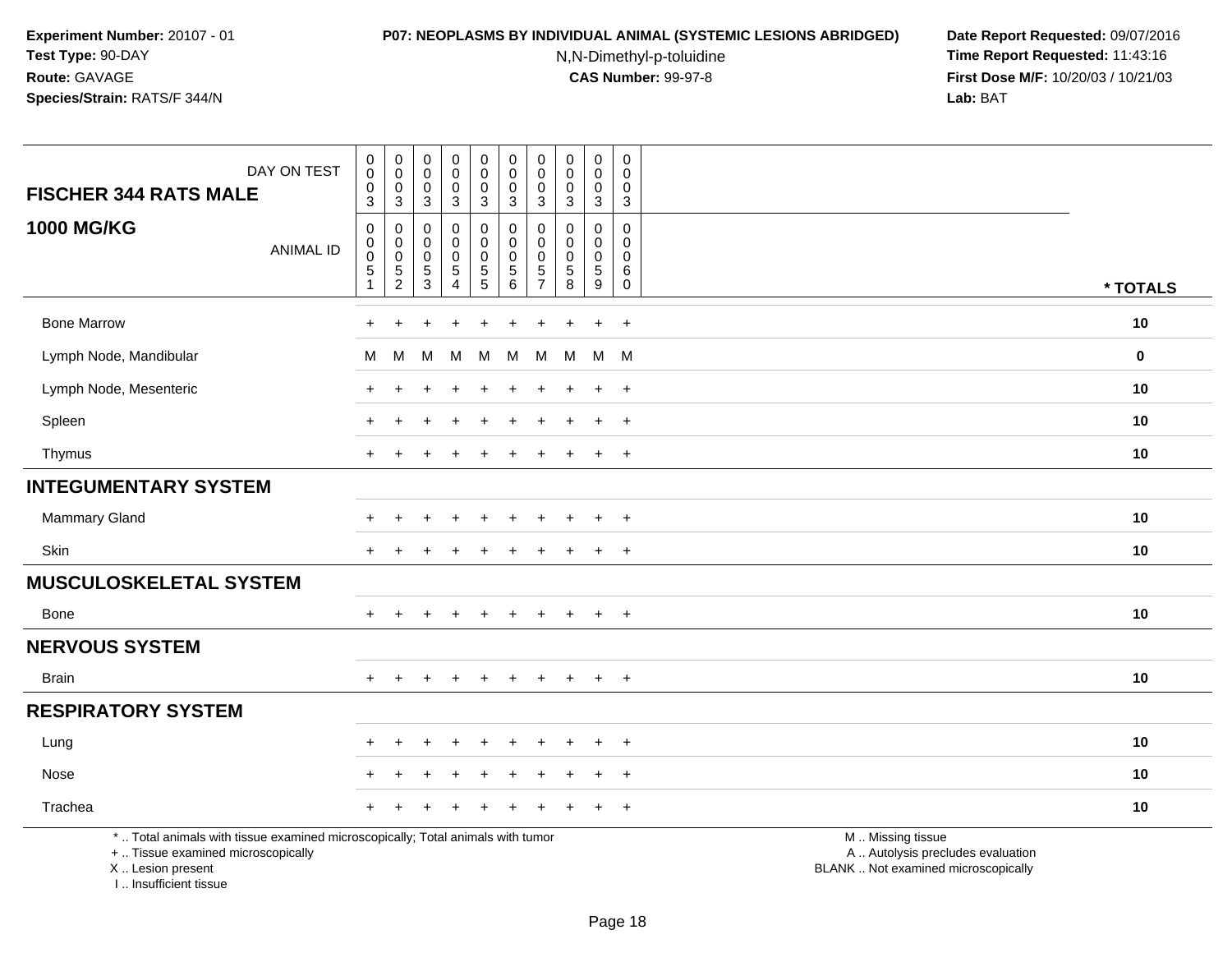# **P07: NEOPLASMS BY INDIVIDUAL ANIMAL (SYSTEMIC LESIONS ABRIDGED) Date Report Requested:** 09/07/2016

N,N-Dimethyl-p-toluidine

 **Time Report Requested:** 11:43:16 **First Dose M/F:** 10/20/03 / 10/21/03<br>**Lab:** BAT **Lab:** BAT

| DAY ON TEST                    | $\pmb{0}$<br>$\pmb{0}$<br>$\mathbf 0$ | $\begin{smallmatrix} 0\\0 \end{smallmatrix}$<br>$\,0\,$ | $\pmb{0}$<br>$\pmb{0}$<br>$\pmb{0}$     | $_0^0$<br>$\boldsymbol{0}$                          | $_0^0$<br>0           | $_{\rm 0}^{\rm 0}$<br>$\pmb{0}$                | $\pmb{0}$<br>$\pmb{0}$<br>0           | $\pmb{0}$<br>$\pmb{0}$<br>$\mathbf 0$ | 0<br>$\pmb{0}$<br>$\mathbf 0$   | $\pmb{0}$<br>0<br>0   |          |
|--------------------------------|---------------------------------------|---------------------------------------------------------|-----------------------------------------|-----------------------------------------------------|-----------------------|------------------------------------------------|---------------------------------------|---------------------------------------|---------------------------------|-----------------------|----------|
| <b>FISCHER 344 RATS MALE</b>   | 3                                     | 3                                                       | 3                                       | 3                                                   | $\mathbf{3}$          | $\mathbf{3}$                                   | 3                                     | 3                                     | 3                               | 3                     |          |
| <b>1000 MG/KG</b><br>ANIMAL ID | 0<br>$\,0\,$<br>$\pmb{0}$<br>5        | $\pmb{0}$<br>$\overline{0}$<br>$\mathbf 5$<br>2         | $\boldsymbol{0}$<br>$\pmb{0}$<br>5<br>3 | 0<br>$\begin{matrix} 0 \\ 0 \end{matrix}$<br>5<br>4 | 0<br>0<br>0<br>5<br>5 | 0<br>$\pmb{0}$<br>$\pmb{0}$<br>$\sqrt{5}$<br>6 | $\pmb{0}$<br>0<br>5<br>$\overline{ }$ | 0<br>5<br>8                           | 0<br>$\mathbf 0$<br>0<br>5<br>9 | 0<br>0<br>0<br>6<br>0 | * TOTALS |
|                                |                                       |                                                         |                                         |                                                     |                       |                                                |                                       |                                       |                                 |                       |          |
| <b>SPECIAL SENSES SYSTEM</b>   |                                       |                                                         |                                         |                                                     |                       |                                                |                                       |                                       |                                 |                       |          |
| Eye                            |                                       |                                                         |                                         |                                                     | $\pm$                 |                                                |                                       | $\div$                                | $\pm$                           | $+$                   | 10       |
| Harderian Gland                |                                       |                                                         |                                         |                                                     | $\pm$                 | $\pm$                                          | $\pm$                                 | $+$                                   | $+$                             | $+$                   | 10       |
| <b>URINARY SYSTEM</b>          |                                       |                                                         |                                         |                                                     |                       |                                                |                                       |                                       |                                 |                       |          |
| Kidney                         |                                       |                                                         |                                         |                                                     | ÷                     |                                                |                                       |                                       | $+$                             | $+$                   | 10       |
| <b>Urinary Bladder</b>         |                                       |                                                         |                                         | $+$                                                 | м                     | $+$                                            | $+$                                   | $+$                                   | $+$                             | $+$                   | 9        |
| <b>SYSTEMIC LESIONS</b>        |                                       |                                                         |                                         |                                                     |                       |                                                |                                       |                                       |                                 |                       |          |
| Multiple Organ                 |                                       |                                                         |                                         |                                                     | $+$                   |                                                |                                       |                                       | $+$                             | $+$                   | 10       |

\*\*\* END OF MALE DATA \*\*\*

\* .. Total animals with tissue examined microscopically; Total animals with tumor

+ .. Tissue examined microscopically

X .. Lesion present

I .. Insufficient tissue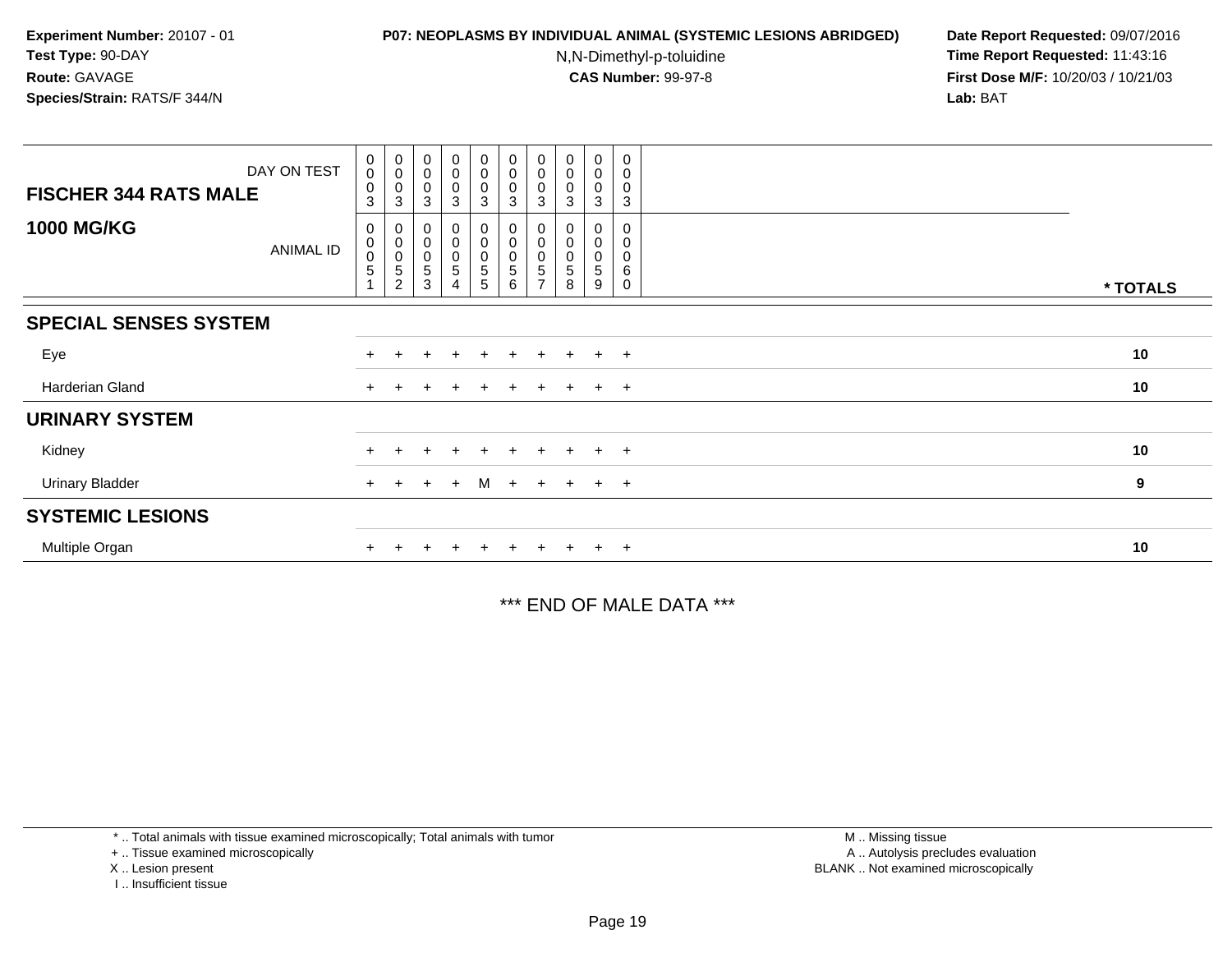## **P07: NEOPLASMS BY INDIVIDUAL ANIMAL (SYSTEMIC LESIONS ABRIDGED) Date Report Requested:** 09/07/2016

N,N-Dimethyl-p-toluidine

| DAY ON TEST<br><b>FISCHER 344 RATS FEMALE</b>                                                                                                                      | $\pmb{0}$<br>$\pmb{0}$<br>$\frac{9}{3}$                             | $_{\rm 0}^{\rm 0}$<br>$\frac{9}{3}$                                             | $\boldsymbol{0}$<br>$\ddot{\mathbf{0}}$<br>$\frac{9}{3}$           | $\pmb{0}$<br>$\mathsf{O}\xspace$<br>$\frac{9}{3}$                      | $\pmb{0}$<br>$\pmb{0}$<br>$\frac{9}{3}$         | $\pmb{0}$<br>$\overline{0}$<br>$\frac{9}{3}$                                      | $\pmb{0}$<br>$\mathbf 0$<br>9<br>$\overline{3}$                        | $\pmb{0}$<br>$\mathbf 0$<br>9<br>$\mathbf{3}$   | $\mathbf 0$<br>$\mathbf 0$<br>$\boldsymbol{9}$<br>3     | 0<br>$\Omega$<br>9<br>3                                       |                                                                                               |
|--------------------------------------------------------------------------------------------------------------------------------------------------------------------|---------------------------------------------------------------------|---------------------------------------------------------------------------------|--------------------------------------------------------------------|------------------------------------------------------------------------|-------------------------------------------------|-----------------------------------------------------------------------------------|------------------------------------------------------------------------|-------------------------------------------------|---------------------------------------------------------|---------------------------------------------------------------|-----------------------------------------------------------------------------------------------|
| 0 MG/KG<br><b>ANIMAL ID</b>                                                                                                                                        | $\mathbf 0$<br>$_{\rm 0}^{\rm 0}$<br>$6\phantom{a}$<br>$\mathbf{1}$ | $\pmb{0}$<br>$\mathsf 0$<br>$\ddot{\mathbf{0}}$<br>$6\phantom{a}$<br>$\sqrt{2}$ | $\mathbf 0$<br>$\mathbf 0$<br>$\mathbf 0$<br>$\,6$<br>$\mathbf{3}$ | $\mathbf 0$<br>$\mathbf 0$<br>$\mathbf 0$<br>$\,6\,$<br>$\overline{4}$ | 0<br>$\mathbf 0$<br>$\mathbf 0$<br>$\,6\,$<br>5 | $\boldsymbol{0}$<br>$\mathsf{O}\xspace$<br>$\mathbf 0$<br>$\,6$<br>$6\phantom{1}$ | $\mathbf 0$<br>$\mathbf 0$<br>$\mathbf 0$<br>$\,6\,$<br>$\overline{7}$ | $\mathbf 0$<br>$\mathbf 0$<br>0<br>$\,6\,$<br>8 | $\mathbf 0$<br>$\mathbf 0$<br>$\mathbf 0$<br>$\,6$<br>9 | $\Omega$<br>0<br>$\mathbf 0$<br>$\overline{7}$<br>$\mathbf 0$ | * TOTALS                                                                                      |
| <b>ALIMENTARY SYSTEM</b>                                                                                                                                           |                                                                     |                                                                                 |                                                                    |                                                                        |                                                 |                                                                                   |                                                                        |                                                 |                                                         |                                                               |                                                                                               |
| Esophagus                                                                                                                                                          | $+$                                                                 | $\div$                                                                          |                                                                    |                                                                        |                                                 |                                                                                   |                                                                        |                                                 |                                                         | $+$                                                           | 10                                                                                            |
| Intestine Large, Cecum                                                                                                                                             |                                                                     |                                                                                 |                                                                    |                                                                        |                                                 |                                                                                   |                                                                        |                                                 |                                                         | $\overline{+}$                                                | 10                                                                                            |
| Intestine Large, Colon                                                                                                                                             |                                                                     |                                                                                 |                                                                    |                                                                        |                                                 |                                                                                   |                                                                        |                                                 |                                                         | $+$                                                           | 10                                                                                            |
| Intestine Large, Rectum                                                                                                                                            | $+$                                                                 |                                                                                 |                                                                    |                                                                        |                                                 |                                                                                   |                                                                        |                                                 |                                                         | $+$                                                           | 10                                                                                            |
| Intestine Small, Duodenum                                                                                                                                          |                                                                     |                                                                                 |                                                                    |                                                                        |                                                 |                                                                                   |                                                                        |                                                 |                                                         | $+$                                                           | 10                                                                                            |
| Intestine Small, Ileum                                                                                                                                             |                                                                     |                                                                                 |                                                                    |                                                                        |                                                 |                                                                                   |                                                                        |                                                 |                                                         | $\ddot{}$                                                     | 10                                                                                            |
| Intestine Small, Jejunum                                                                                                                                           | $+$                                                                 |                                                                                 |                                                                    |                                                                        |                                                 |                                                                                   |                                                                        |                                                 | ÷                                                       | $+$                                                           | 10                                                                                            |
| Liver                                                                                                                                                              |                                                                     |                                                                                 |                                                                    |                                                                        |                                                 |                                                                                   |                                                                        |                                                 |                                                         | $+$                                                           | 10                                                                                            |
| Pancreas                                                                                                                                                           |                                                                     |                                                                                 |                                                                    |                                                                        |                                                 |                                                                                   |                                                                        |                                                 |                                                         | $+$                                                           | 10                                                                                            |
| Salivary Glands                                                                                                                                                    |                                                                     |                                                                                 |                                                                    |                                                                        |                                                 |                                                                                   |                                                                        |                                                 |                                                         | $^{+}$                                                        | 10                                                                                            |
| Stomach, Forestomach                                                                                                                                               |                                                                     |                                                                                 |                                                                    |                                                                        |                                                 |                                                                                   |                                                                        |                                                 |                                                         | $+$                                                           | 10                                                                                            |
| Stomach, Glandular                                                                                                                                                 |                                                                     |                                                                                 |                                                                    |                                                                        |                                                 |                                                                                   |                                                                        |                                                 |                                                         | $+$                                                           | 10                                                                                            |
| <b>CARDIOVASCULAR SYSTEM</b>                                                                                                                                       |                                                                     |                                                                                 |                                                                    |                                                                        |                                                 |                                                                                   |                                                                        |                                                 |                                                         |                                                               |                                                                                               |
| <b>Blood Vessel</b>                                                                                                                                                |                                                                     |                                                                                 |                                                                    |                                                                        |                                                 |                                                                                   |                                                                        |                                                 |                                                         | $\overline{+}$                                                | 10                                                                                            |
| Heart                                                                                                                                                              |                                                                     |                                                                                 |                                                                    |                                                                        |                                                 |                                                                                   |                                                                        |                                                 |                                                         | $+$                                                           | 10                                                                                            |
| *  Total animals with tissue examined microscopically; Total animals with tumor<br>+  Tissue examined microscopically<br>X Lesion present<br>I Insufficient tissue |                                                                     |                                                                                 |                                                                    |                                                                        |                                                 |                                                                                   |                                                                        |                                                 |                                                         |                                                               | M  Missing tissue<br>A  Autolysis precludes evaluation<br>BLANK  Not examined microscopically |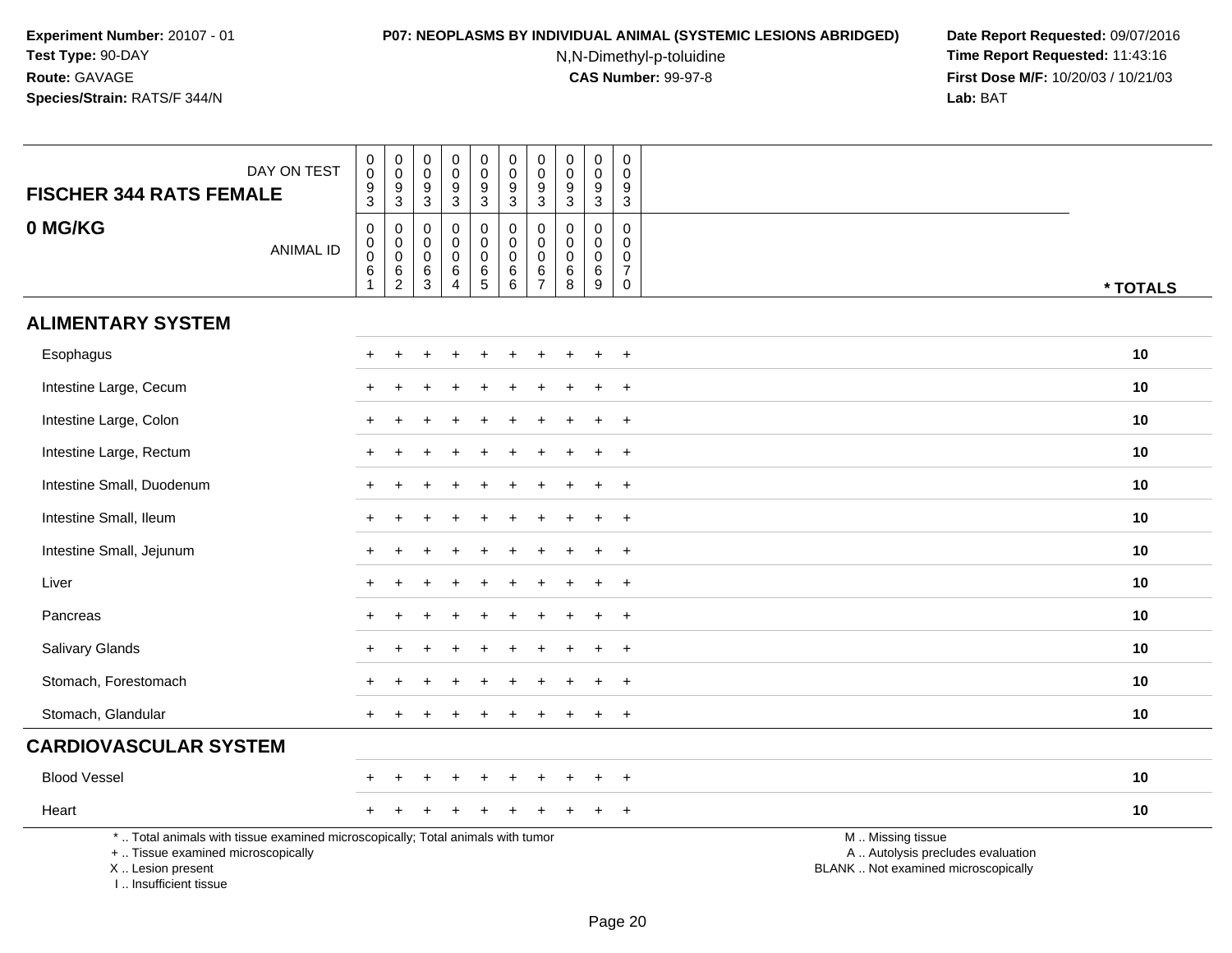I .. Insufficient tissue

# **P07: NEOPLASMS BY INDIVIDUAL ANIMAL (SYSTEMIC LESIONS ABRIDGED) Date Report Requested:** 09/07/2016

N,N-Dimethyl-p-toluidine

| <b>FISCHER 344 RATS FEMALE</b>                                                                                                             | DAY ON TEST      | 0<br>0<br>9<br>3                                    | $\pmb{0}$<br>$\pmb{0}$<br>9<br>$\mathbf{3}$                          | 0<br>0<br>9<br>3                | $\pmb{0}$<br>$\mathbf 0$<br>$\frac{9}{3}$    | $_{\rm 0}^{\rm 0}$<br>$\frac{9}{3}$                              | $_{\rm 0}^{\rm 0}$<br>$\frac{9}{3}$                         | $\pmb{0}$<br>$\mathbf 0$<br>9<br>$\mathbf{3}$                      | $\pmb{0}$<br>$\mathbf 0$<br>9<br>3 | $_{\rm 0}^{\rm 0}$<br>$\frac{9}{3}$                          | 0<br>$\Omega$<br>9<br>3                                |                                                                                               |
|--------------------------------------------------------------------------------------------------------------------------------------------|------------------|-----------------------------------------------------|----------------------------------------------------------------------|---------------------------------|----------------------------------------------|------------------------------------------------------------------|-------------------------------------------------------------|--------------------------------------------------------------------|------------------------------------|--------------------------------------------------------------|--------------------------------------------------------|-----------------------------------------------------------------------------------------------|
| 0 MG/KG                                                                                                                                    | <b>ANIMAL ID</b> | 0<br>$\,0\,$<br>$\overline{0}$<br>6<br>$\mathbf{1}$ | $\pmb{0}$<br>$\mathbf 0$<br>$\mathbf 0$<br>$\,6\,$<br>$\overline{2}$ | $\mathbf 0$<br>0<br>0<br>6<br>3 | $\mathbf 0$<br>0<br>0<br>6<br>$\overline{4}$ | $\pmb{0}$<br>$\pmb{0}$<br>$\pmb{0}$<br>$\,6\,$<br>$\overline{5}$ | $\mathbf 0$<br>$\pmb{0}$<br>$\pmb{0}$<br>$\,6\,$<br>$\,6\,$ | $\pmb{0}$<br>$\mathbf 0$<br>$\mathbf 0$<br>$\,6$<br>$\overline{7}$ | 0<br>0<br>$\mathbf 0$<br>6<br>8    | 0<br>$\pmb{0}$<br>$\mathbf 0$<br>$\,6\,$<br>$\boldsymbol{9}$ | 0<br>0<br>$\mathbf 0$<br>$\overline{7}$<br>$\mathbf 0$ | * TOTALS                                                                                      |
| <b>ENDOCRINE SYSTEM</b>                                                                                                                    |                  |                                                     |                                                                      |                                 |                                              |                                                                  |                                                             |                                                                    |                                    |                                                              |                                                        |                                                                                               |
| <b>Adrenal Cortex</b>                                                                                                                      |                  |                                                     |                                                                      |                                 |                                              |                                                                  |                                                             |                                                                    |                                    |                                                              | $\overline{1}$                                         | 10                                                                                            |
| Adrenal Medulla                                                                                                                            |                  | $\ddot{}$                                           |                                                                      |                                 |                                              |                                                                  |                                                             |                                                                    |                                    |                                                              | $+$                                                    | 10                                                                                            |
| Islets, Pancreatic                                                                                                                         |                  | $+$                                                 |                                                                      |                                 |                                              |                                                                  |                                                             |                                                                    |                                    |                                                              | $\ddot{}$                                              | 10                                                                                            |
| Parathyroid Gland                                                                                                                          |                  |                                                     |                                                                      |                                 |                                              |                                                                  |                                                             |                                                                    |                                    | M                                                            | $+$                                                    | $\boldsymbol{9}$                                                                              |
| <b>Pituitary Gland</b>                                                                                                                     |                  | $+$                                                 |                                                                      |                                 |                                              |                                                                  |                                                             |                                                                    |                                    |                                                              | $+$                                                    | 10                                                                                            |
| <b>Thyroid Gland</b>                                                                                                                       |                  | $+$                                                 |                                                                      |                                 |                                              |                                                                  | $\ddot{}$                                                   | $\overline{+}$                                                     | $\ddot{}$                          | $+$                                                          | $+$                                                    | 10                                                                                            |
| <b>GENERAL BODY SYSTEM</b>                                                                                                                 |                  |                                                     |                                                                      |                                 |                                              |                                                                  |                                                             |                                                                    |                                    |                                                              |                                                        |                                                                                               |
| <b>NONE</b>                                                                                                                                |                  |                                                     |                                                                      |                                 |                                              |                                                                  |                                                             |                                                                    |                                    |                                                              |                                                        |                                                                                               |
| <b>GENITAL SYSTEM</b>                                                                                                                      |                  |                                                     |                                                                      |                                 |                                              |                                                                  |                                                             |                                                                    |                                    |                                                              |                                                        |                                                                                               |
| <b>Clitoral Gland</b>                                                                                                                      |                  |                                                     |                                                                      |                                 |                                              |                                                                  |                                                             |                                                                    |                                    |                                                              | $\overline{1}$                                         | 10                                                                                            |
| Ovary                                                                                                                                      |                  |                                                     |                                                                      |                                 |                                              |                                                                  |                                                             |                                                                    |                                    |                                                              | $\overline{ }$                                         | 10                                                                                            |
| Uterus                                                                                                                                     |                  | $\ddot{}$                                           |                                                                      |                                 |                                              |                                                                  |                                                             |                                                                    | ÷                                  |                                                              | $\ddot{}$                                              | 10                                                                                            |
| <b>HEMATOPOIETIC SYSTEM</b>                                                                                                                |                  |                                                     |                                                                      |                                 |                                              |                                                                  |                                                             |                                                                    |                                    |                                                              |                                                        |                                                                                               |
| <b>Bone Marrow</b>                                                                                                                         |                  | +                                                   |                                                                      |                                 |                                              |                                                                  |                                                             |                                                                    |                                    |                                                              | $\overline{+}$                                         | 10                                                                                            |
| Lymph Node, Mandibular                                                                                                                     |                  | M                                                   | M                                                                    | м                               | м                                            | M                                                                | M                                                           | M                                                                  | M                                  |                                                              | M M                                                    | $\pmb{0}$                                                                                     |
| *  Total animals with tissue examined microscopically; Total animals with tumor<br>+  Tissue examined microscopically<br>X  Lesion present |                  |                                                     |                                                                      |                                 |                                              |                                                                  |                                                             |                                                                    |                                    |                                                              |                                                        | M  Missing tissue<br>A  Autolysis precludes evaluation<br>BLANK  Not examined microscopically |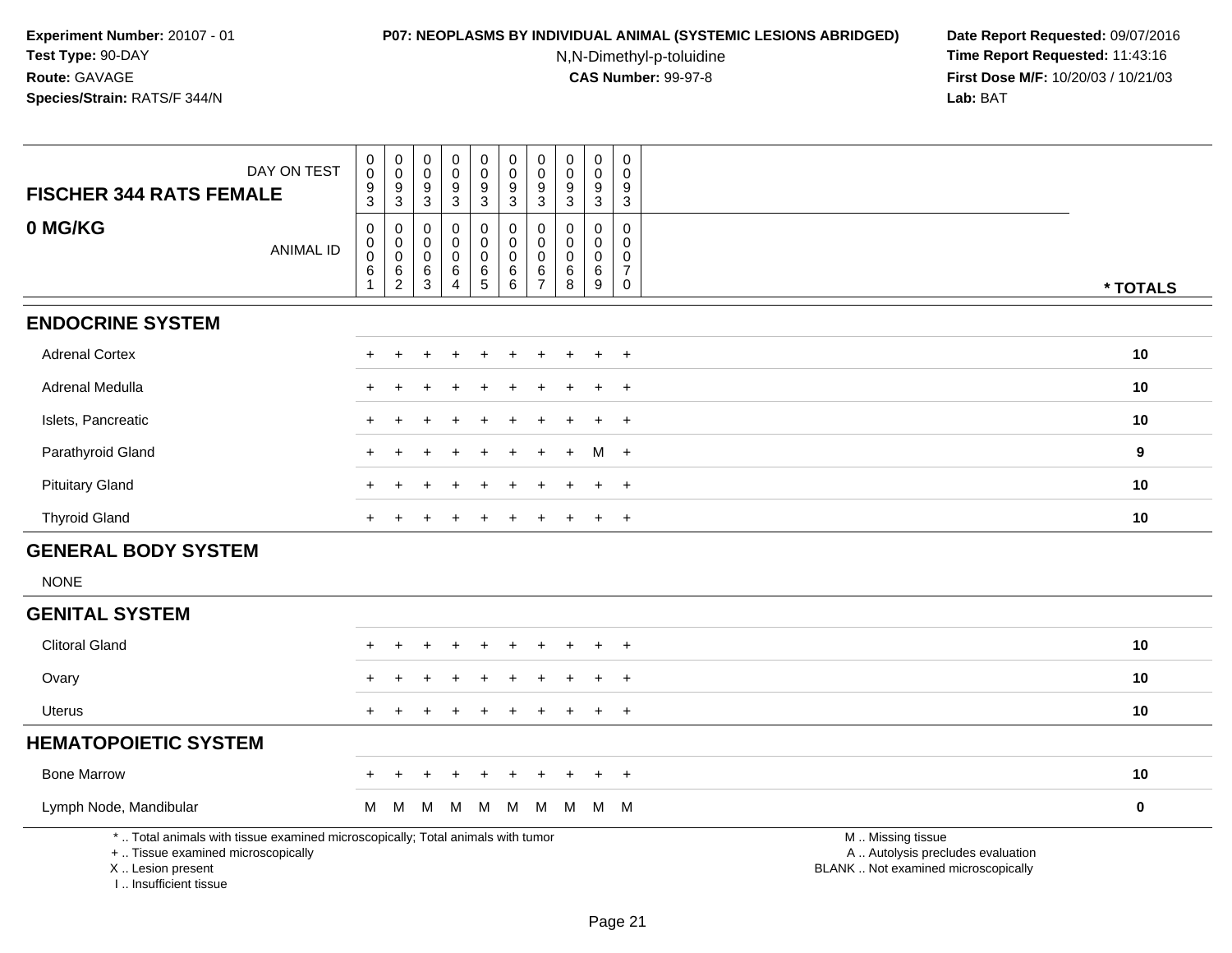# **P07: NEOPLASMS BY INDIVIDUAL ANIMAL (SYSTEMIC LESIONS ABRIDGED) Date Report Requested:** 09/07/2016

N,N-Dimethyl-p-toluidine

| <b>FISCHER 344 RATS FEMALE</b>                                                                                                                                        | DAY ON TEST      | $\begin{smallmatrix} 0\\0 \end{smallmatrix}$<br>$\boldsymbol{9}$<br>$\mathbf{3}$ | $\pmb{0}$<br>$\boldsymbol{0}$<br>$9\,$<br>3        | $\pmb{0}$<br>$\mathbf 0$<br>$\boldsymbol{9}$<br>$\mathbf{3}$ | $\begin{smallmatrix}0\\0\end{smallmatrix}$<br>$\overline{9}$<br>3 | $\pmb{0}$<br>$\mathbf 0$<br>$\overline{9}$<br>3                    | $\begin{smallmatrix}0\0\0\end{smallmatrix}$<br>$\boldsymbol{9}$<br>3 | $\pmb{0}$<br>$\pmb{0}$<br>$\boldsymbol{9}$<br>$\mathbf{3}$           | $\pmb{0}$<br>$\mathbf 0$<br>$\boldsymbol{9}$<br>$\mathbf{3}$ | $\pmb{0}$<br>$\mathbf 0$<br>$\boldsymbol{9}$<br>3                      | $\pmb{0}$<br>$\mathbf 0$<br>$\frac{9}{3}$                      |                                                                                               |          |
|-----------------------------------------------------------------------------------------------------------------------------------------------------------------------|------------------|----------------------------------------------------------------------------------|----------------------------------------------------|--------------------------------------------------------------|-------------------------------------------------------------------|--------------------------------------------------------------------|----------------------------------------------------------------------|----------------------------------------------------------------------|--------------------------------------------------------------|------------------------------------------------------------------------|----------------------------------------------------------------|-----------------------------------------------------------------------------------------------|----------|
| 0 MG/KG                                                                                                                                                               | <b>ANIMAL ID</b> | $\pmb{0}$<br>$\pmb{0}$<br>$\mathbf 0$<br>$\,6$<br>$\overline{1}$                 | 0<br>$\,0\,$<br>$\mathbf 0$<br>6<br>$\overline{c}$ | $\mathbf 0$<br>$\mathbf 0$<br>$\mathbf 0$<br>6<br>3          | 0<br>0<br>$\mathsf 0$<br>6<br>$\overline{4}$                      | $\pmb{0}$<br>$\mathbf 0$<br>$\pmb{0}$<br>$\,6\,$<br>$\overline{5}$ | $\pmb{0}$<br>$\pmb{0}$<br>$\pmb{0}$<br>$\,6\,$<br>$6\phantom{1}$     | $\mathbf 0$<br>$\mathbf 0$<br>$\pmb{0}$<br>$\,6\,$<br>$\overline{7}$ | $\pmb{0}$<br>$\mathbf 0$<br>$\mathbf 0$<br>$\,6\,$<br>8      | $\mathbf 0$<br>$\mathbf 0$<br>$\mathbf 0$<br>$\,6$<br>$\boldsymbol{9}$ | 0<br>$\mathbf 0$<br>$\pmb{0}$<br>$\boldsymbol{7}$<br>$\pmb{0}$ |                                                                                               | * TOTALS |
| Lymph Node, Mesenteric                                                                                                                                                |                  |                                                                                  |                                                    |                                                              |                                                                   |                                                                    |                                                                      |                                                                      |                                                              | ÷                                                                      | $\overline{+}$                                                 |                                                                                               | 10       |
| Spleen                                                                                                                                                                |                  |                                                                                  |                                                    |                                                              |                                                                   |                                                                    |                                                                      |                                                                      |                                                              |                                                                        | $\ddot{}$                                                      |                                                                                               | 10       |
| Thymus                                                                                                                                                                |                  | $\ddot{}$                                                                        |                                                    |                                                              |                                                                   |                                                                    |                                                                      |                                                                      |                                                              | ÷                                                                      | $+$                                                            |                                                                                               | 10       |
| <b>INTEGUMENTARY SYSTEM</b>                                                                                                                                           |                  |                                                                                  |                                                    |                                                              |                                                                   |                                                                    |                                                                      |                                                                      |                                                              |                                                                        |                                                                |                                                                                               |          |
| Mammary Gland                                                                                                                                                         |                  | $\div$                                                                           | $\ddot{}$                                          | ÷                                                            | $\ddot{}$                                                         | $\ddot{}$                                                          | $\ddot{}$                                                            | $\pm$                                                                | ÷                                                            | $\ddot{}$                                                              | $+$                                                            |                                                                                               | 10       |
| Skin                                                                                                                                                                  |                  |                                                                                  |                                                    |                                                              |                                                                   |                                                                    |                                                                      |                                                                      |                                                              |                                                                        | $\ddot{}$                                                      |                                                                                               | 10       |
| MUSCULOSKELETAL SYSTEM                                                                                                                                                |                  |                                                                                  |                                                    |                                                              |                                                                   |                                                                    |                                                                      |                                                                      |                                                              |                                                                        |                                                                |                                                                                               |          |
| <b>Bone</b>                                                                                                                                                           |                  | $\ddot{}$                                                                        |                                                    |                                                              | $\ddot{}$                                                         | $\pm$                                                              | $\div$                                                               |                                                                      |                                                              | $\ddot{}$                                                              | $+$                                                            |                                                                                               | 10       |
| <b>NERVOUS SYSTEM</b>                                                                                                                                                 |                  |                                                                                  |                                                    |                                                              |                                                                   |                                                                    |                                                                      |                                                                      |                                                              |                                                                        |                                                                |                                                                                               |          |
| <b>Brain</b>                                                                                                                                                          |                  | $\ddot{}$                                                                        | $\ddot{}$                                          |                                                              | $\ddot{}$                                                         | $\ddot{}$                                                          | $\ddot{}$                                                            | $\pm$                                                                | $\overline{+}$                                               | $\ddot{}$                                                              | $+$                                                            |                                                                                               | 10       |
| <b>RESPIRATORY SYSTEM</b>                                                                                                                                             |                  |                                                                                  |                                                    |                                                              |                                                                   |                                                                    |                                                                      |                                                                      |                                                              |                                                                        |                                                                |                                                                                               |          |
| Lung                                                                                                                                                                  |                  |                                                                                  |                                                    |                                                              |                                                                   |                                                                    |                                                                      |                                                                      |                                                              |                                                                        | $\ddot{}$                                                      |                                                                                               | 10       |
| Nose                                                                                                                                                                  |                  |                                                                                  |                                                    |                                                              |                                                                   |                                                                    |                                                                      |                                                                      |                                                              | $\ddot{}$                                                              | $+$                                                            |                                                                                               | 10       |
| Trachea                                                                                                                                                               |                  | $+$                                                                              |                                                    |                                                              |                                                                   |                                                                    |                                                                      |                                                                      |                                                              | $\ddot{}$                                                              | $+$                                                            |                                                                                               | 10       |
| <b>SPECIAL SENSES SYSTEM</b>                                                                                                                                          |                  |                                                                                  |                                                    |                                                              |                                                                   |                                                                    |                                                                      |                                                                      |                                                              |                                                                        |                                                                |                                                                                               |          |
| Eye                                                                                                                                                                   |                  |                                                                                  |                                                    |                                                              |                                                                   |                                                                    |                                                                      |                                                                      |                                                              |                                                                        | $\ddot{}$                                                      |                                                                                               | 10       |
| *  Total animals with tissue examined microscopically; Total animals with tumor<br>+  Tissue examined microscopically<br>X  Lesion present<br>I., Insufficient tissue |                  |                                                                                  |                                                    |                                                              |                                                                   |                                                                    |                                                                      |                                                                      |                                                              |                                                                        |                                                                | M  Missing tissue<br>A  Autolysis precludes evaluation<br>BLANK  Not examined microscopically |          |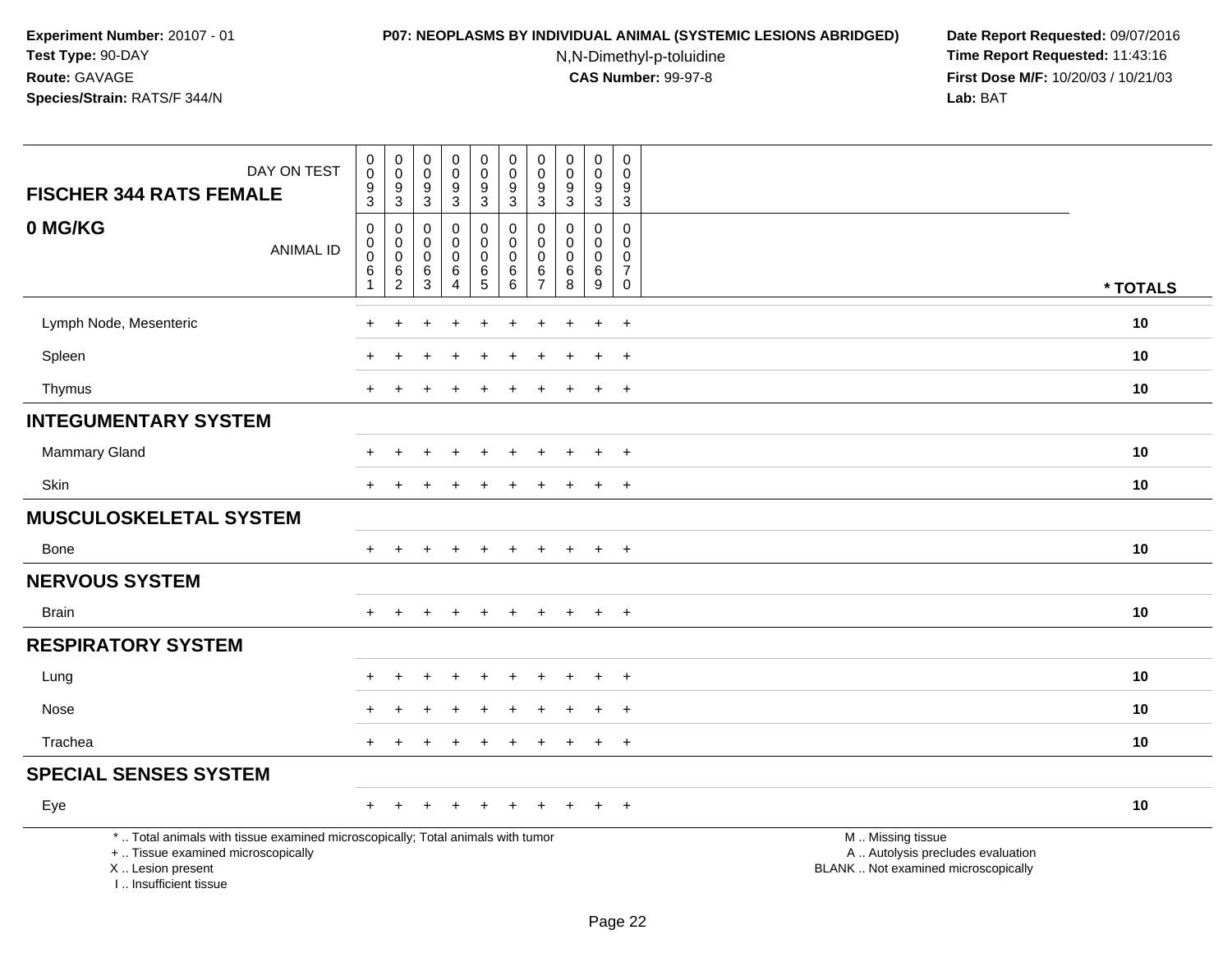### **P07: NEOPLASMS BY INDIVIDUAL ANIMAL (SYSTEMIC LESIONS ABRIDGED) Date Report Requested:** 09/07/2016

N,N-Dimethyl-p-toluidine

 **Time Report Requested:** 11:43:16 **First Dose M/F:** 10/20/03 / 10/21/03<br>**Lab:** BAT **Lab:** BAT

| DAY ON TEST<br><b>FISCHER 344 RATS FEMALE</b> | $\mathbf 0$<br>$\mathbf 0$<br>9<br>$\sqrt{3}$ | $\begin{smallmatrix} 0\\0 \end{smallmatrix}$<br>$\boldsymbol{9}$<br>3    | $\pmb{0}$<br>$\mathbf 0$<br>9<br>3                       | $\begin{smallmatrix}0\0\0\end{smallmatrix}$<br>9<br>3 | $_{\rm 0}^{\rm 0}$<br>$\boldsymbol{9}$<br>3 | $_{\rm 0}^{\rm 0}$<br>$\boldsymbol{9}$<br>3     | $_{\rm 0}^{\rm 0}$<br>9<br>3      | $\begin{smallmatrix}0\\0\end{smallmatrix}$<br>9<br>3 | 0<br>0<br>9<br>3 | 0<br>$\mathbf 0$<br>9<br>3      |              |  |
|-----------------------------------------------|-----------------------------------------------|--------------------------------------------------------------------------|----------------------------------------------------------|-------------------------------------------------------|---------------------------------------------|-------------------------------------------------|-----------------------------------|------------------------------------------------------|------------------|---------------------------------|--------------|--|
| 0 MG/KG<br>ANIMAL ID                          | 0<br>$\pmb{0}$<br>$\pmb{0}$<br>$\,6$          | $\begin{smallmatrix}0\\0\\0\end{smallmatrix}$<br>$\,6$<br>$\overline{2}$ | $\mathbf 0$<br>$\boldsymbol{0}$<br>$\mathbf 0$<br>6<br>3 | 0<br>$\overline{0}$<br>0<br>6<br>4                    | 0<br>0<br>0<br>6<br>5                       | $\pmb{0}$<br>$_{\rm 0}^{\rm 0}$<br>$\,6\,$<br>6 | 0<br>0<br>$\,6$<br>$\overline{ }$ | 6<br>8                                               | 0<br>0<br>6<br>9 | 0<br>$\overline{ }$<br>$\Omega$ | * TOTALS     |  |
| Harderian Gland                               |                                               |                                                                          |                                                          | $\div$                                                | $\pm$                                       | $+$                                             | $+$                               | $+$                                                  | $+$              | $+$                             | 10           |  |
| <b>Lacrimal Gland</b>                         |                                               |                                                                          |                                                          | $\ddot{}$                                             |                                             |                                                 |                                   |                                                      |                  |                                 | $\mathbf{1}$ |  |
| <b>URINARY SYSTEM</b>                         |                                               |                                                                          |                                                          |                                                       |                                             |                                                 |                                   |                                                      |                  |                                 |              |  |
| Kidney                                        |                                               |                                                                          |                                                          |                                                       | ÷                                           |                                                 | $\ddot{}$                         | $+$                                                  | $\ddot{}$        | $+$                             | 10           |  |
| <b>Urinary Bladder</b>                        |                                               |                                                                          |                                                          | $\pm$                                                 | $+$                                         | $+$                                             | $+$                               | $+$                                                  |                  | $+$ $+$                         | 10           |  |
| <b>SYSTEMIC LESIONS</b>                       |                                               |                                                                          |                                                          |                                                       |                                             |                                                 |                                   |                                                      |                  |                                 |              |  |
| Multiple Organ                                |                                               |                                                                          |                                                          |                                                       | $\ddot{}$                                   | $\pm$                                           | $\pm$                             | $+$                                                  | $\pm$            | $+$                             | 10           |  |

I .. Insufficient tissue

X .. Lesion present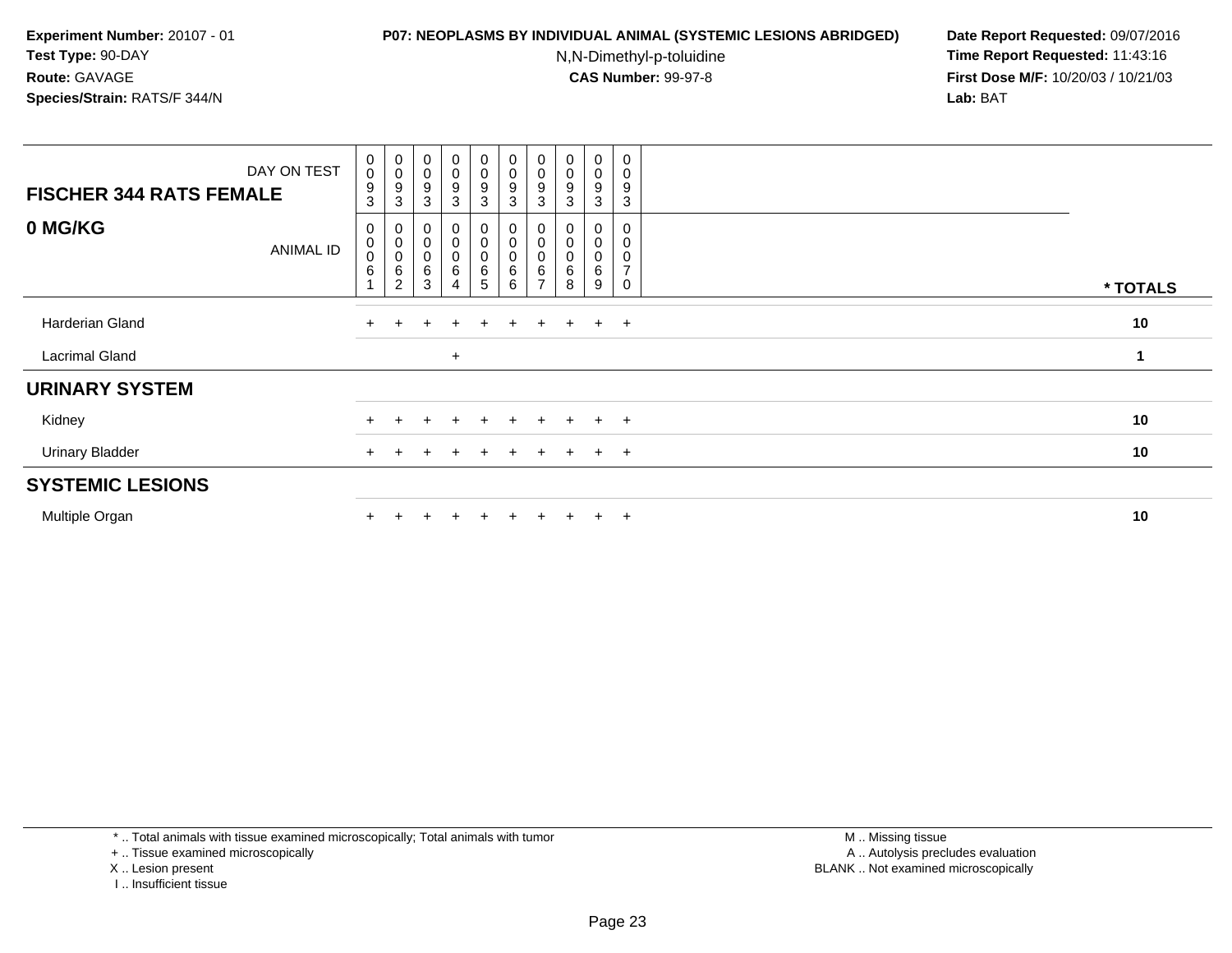# **P07: NEOPLASMS BY INDIVIDUAL ANIMAL (SYSTEMIC LESIONS ABRIDGED) Date Report Requested:** 09/07/2016

N,N-Dimethyl-p-toluidine

| DAY ON TEST<br><b>FISCHER 344 RATS FEMALE</b>                                                                                                                       | $_{\rm 0}^{\rm 0}$<br>$\frac{9}{3}$                                | $\mathbf 0$<br>$\ddot{\mathbf{0}}$<br>$\frac{9}{3}$                 | $\pmb{0}$<br>0<br>9                       | $\mathbf 0$<br>$\ddot{\mathbf{0}}$<br>$\boldsymbol{9}$                    | $\pmb{0}$<br>$\mathbf 0$<br>$\boldsymbol{9}$                       | $\mathbf 0$<br>$\mathbf 0$<br>9                                  | 0<br>$\mathbf 0$<br>9                           | $\mathbf 0$<br>$\mathbf 0$<br>9           | $\pmb{0}$<br>$\pmb{0}$<br>$\boldsymbol{9}$           | $\mathbf 0$<br>$\mathbf 0$<br>9                     |                                                                                               |          |
|---------------------------------------------------------------------------------------------------------------------------------------------------------------------|--------------------------------------------------------------------|---------------------------------------------------------------------|-------------------------------------------|---------------------------------------------------------------------------|--------------------------------------------------------------------|------------------------------------------------------------------|-------------------------------------------------|-------------------------------------------|------------------------------------------------------|-----------------------------------------------------|-----------------------------------------------------------------------------------------------|----------|
|                                                                                                                                                                     |                                                                    |                                                                     | $\mathbf{3}$                              | $\mathbf{3}$                                                              | $\mathbf{3}$                                                       | $\sqrt{3}$                                                       | $\mathbf{3}$                                    | $\mathbf{3}$                              | $\mathbf{3}$                                         | $\overline{3}$                                      |                                                                                               |          |
| <b>62.5 MG/KG</b><br><b>ANIMAL ID</b>                                                                                                                               | 0<br>$\pmb{0}$<br>$\overline{0}$<br>$\overline{7}$<br>$\mathbf{1}$ | 0<br>$\mathbf 0$<br>$\mathbf 0$<br>$\overline{7}$<br>$\overline{2}$ | $\Omega$<br>0<br>0<br>$\overline{7}$<br>3 | $\mathbf 0$<br>$\pmb{0}$<br>$\pmb{0}$<br>$\overline{7}$<br>$\overline{4}$ | 0<br>$\pmb{0}$<br>$\mathbf 0$<br>$\overline{7}$<br>$5\phantom{.0}$ | $\mathbf 0$<br>$\mathbf 0$<br>$\mathbf 0$<br>$\overline{7}$<br>6 | 0<br>0<br>0<br>$\overline{7}$<br>$\overline{7}$ | $\Omega$<br>0<br>0<br>$\overline{7}$<br>8 | $\mathbf 0$<br>0<br>$\pmb{0}$<br>$\overline{7}$<br>9 | $\mathbf 0$<br>$\mathbf 0$<br>$\mathbf 0$<br>8<br>0 |                                                                                               | * TOTALS |
|                                                                                                                                                                     |                                                                    |                                                                     |                                           |                                                                           |                                                                    |                                                                  |                                                 |                                           |                                                      |                                                     |                                                                                               |          |
| <b>ALIMENTARY SYSTEM</b>                                                                                                                                            |                                                                    |                                                                     |                                           |                                                                           |                                                                    |                                                                  |                                                 |                                           |                                                      |                                                     |                                                                                               |          |
| Liver                                                                                                                                                               |                                                                    |                                                                     |                                           |                                                                           |                                                                    |                                                                  |                                                 |                                           | $\div$                                               | $+$                                                 |                                                                                               | 10       |
| Stomach, Forestomach                                                                                                                                                |                                                                    |                                                                     |                                           |                                                                           |                                                                    |                                                                  |                                                 |                                           |                                                      | $\overline{1}$                                      |                                                                                               | 10       |
| Stomach, Glandular                                                                                                                                                  |                                                                    |                                                                     |                                           |                                                                           |                                                                    |                                                                  |                                                 |                                           | $\pm$                                                | $+$                                                 |                                                                                               | 10       |
| <b>CARDIOVASCULAR SYSTEM</b>                                                                                                                                        |                                                                    |                                                                     |                                           |                                                                           |                                                                    |                                                                  |                                                 |                                           |                                                      |                                                     |                                                                                               |          |
| Heart                                                                                                                                                               | $+$                                                                | $\ddot{}$                                                           | $\ddot{}$                                 | $\overline{+}$                                                            | $+$                                                                | $\ddot{}$                                                        | $\ddot{}$                                       | $+$                                       | $+$                                                  | $+$                                                 |                                                                                               | 10       |
| <b>ENDOCRINE SYSTEM</b>                                                                                                                                             |                                                                    |                                                                     |                                           |                                                                           |                                                                    |                                                                  |                                                 |                                           |                                                      |                                                     |                                                                                               |          |
| <b>NONE</b>                                                                                                                                                         |                                                                    |                                                                     |                                           |                                                                           |                                                                    |                                                                  |                                                 |                                           |                                                      |                                                     |                                                                                               |          |
| <b>GENERAL BODY SYSTEM</b>                                                                                                                                          |                                                                    |                                                                     |                                           |                                                                           |                                                                    |                                                                  |                                                 |                                           |                                                      |                                                     |                                                                                               |          |
| <b>NONE</b>                                                                                                                                                         |                                                                    |                                                                     |                                           |                                                                           |                                                                    |                                                                  |                                                 |                                           |                                                      |                                                     |                                                                                               |          |
| <b>GENITAL SYSTEM</b>                                                                                                                                               |                                                                    |                                                                     |                                           |                                                                           |                                                                    |                                                                  |                                                 |                                           |                                                      |                                                     |                                                                                               |          |
| <b>NONE</b>                                                                                                                                                         |                                                                    |                                                                     |                                           |                                                                           |                                                                    |                                                                  |                                                 |                                           |                                                      |                                                     |                                                                                               |          |
| <b>HEMATOPOIETIC SYSTEM</b>                                                                                                                                         |                                                                    |                                                                     |                                           |                                                                           |                                                                    |                                                                  |                                                 |                                           |                                                      |                                                     |                                                                                               |          |
| <b>Bone Marrow</b>                                                                                                                                                  |                                                                    |                                                                     |                                           |                                                                           |                                                                    |                                                                  |                                                 |                                           |                                                      | $\ddot{}$                                           |                                                                                               | 10       |
| Lymph Node, Mesenteric                                                                                                                                              |                                                                    |                                                                     |                                           |                                                                           |                                                                    |                                                                  |                                                 |                                           |                                                      | $+$                                                 |                                                                                               | 10       |
| Spleen                                                                                                                                                              |                                                                    |                                                                     |                                           |                                                                           |                                                                    |                                                                  |                                                 |                                           |                                                      |                                                     |                                                                                               | 10       |
| *  Total animals with tissue examined microscopically; Total animals with tumor<br>+  Tissue examined microscopically<br>X  Lesion present<br>I Insufficient tissue |                                                                    |                                                                     |                                           |                                                                           |                                                                    |                                                                  |                                                 |                                           |                                                      |                                                     | M  Missing tissue<br>A  Autolysis precludes evaluation<br>BLANK  Not examined microscopically |          |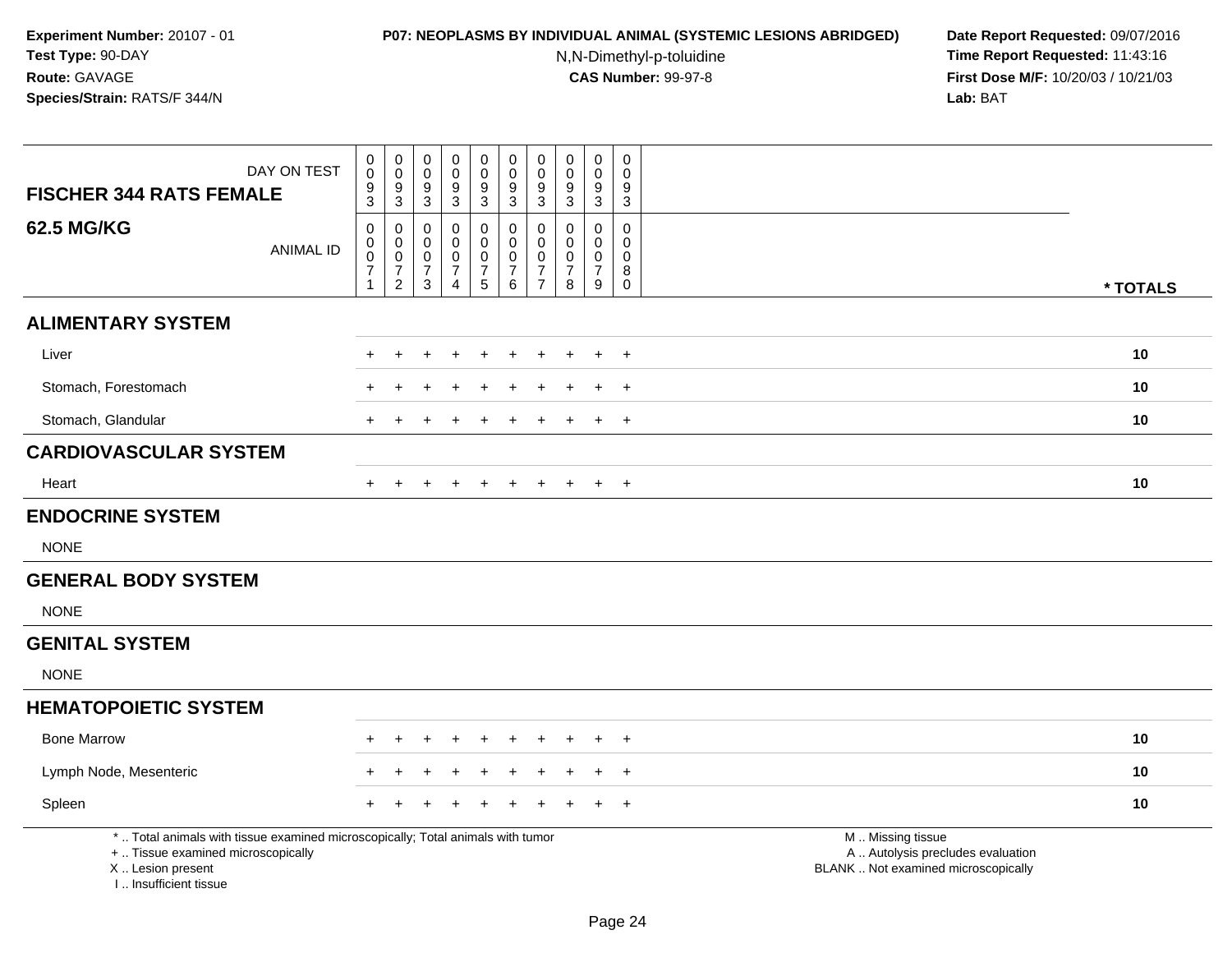# **P07: NEOPLASMS BY INDIVIDUAL ANIMAL (SYSTEMIC LESIONS ABRIDGED) Date Report Requested:** 09/07/2016

N,N-Dimethyl-p-toluidine

| DAY ON TEST<br><b>FISCHER 344 RATS FEMALE</b>                                                                                                                       | 0<br>$\mathbf 0$<br>9<br>3                                          | $\mathbf 0$<br>$\mathbf 0$<br>9<br>3          | $\boldsymbol{0}$<br>$\pmb{0}$<br>$\boldsymbol{9}$<br>$\mathbf{3}$ | $\pmb{0}$<br>$\pmb{0}$<br>9<br>$\mathbf{3}$                      | $\mathbf 0$<br>$\mathbf 0$<br>$9\,$<br>3                         | $\pmb{0}$<br>$\mathbf 0$<br>9<br>$\mathbf{3}$                          | $\mathbf 0$<br>0<br>9<br>$\sqrt{3}$       | $\boldsymbol{0}$<br>$\mathbf 0$<br>9<br>$\mathbf{3}$ | $\mathbf 0$<br>$\mathbf 0$<br>9<br>$\mathbf{3}$        | $\mathsf{O}$<br>0<br>9<br>3                                    |                                                                                               |          |
|---------------------------------------------------------------------------------------------------------------------------------------------------------------------|---------------------------------------------------------------------|-----------------------------------------------|-------------------------------------------------------------------|------------------------------------------------------------------|------------------------------------------------------------------|------------------------------------------------------------------------|-------------------------------------------|------------------------------------------------------|--------------------------------------------------------|----------------------------------------------------------------|-----------------------------------------------------------------------------------------------|----------|
| <b>62.5 MG/KG</b><br><b>ANIMAL ID</b>                                                                                                                               | $\mathbf 0$<br>0<br>$\mathbf 0$<br>$\boldsymbol{7}$<br>$\mathbf{1}$ | 0<br>0<br>$\mathsf{O}$<br>7<br>$\overline{c}$ | 0<br>0<br>0<br>$\overline{7}$<br>$\mathfrak{S}$                   | $\mathbf 0$<br>$\mathbf 0$<br>$\mathsf 0$<br>7<br>$\overline{4}$ | $\mathbf 0$<br>$\mathbf 0$<br>$\pmb{0}$<br>$\boldsymbol{7}$<br>5 | $\mathbf 0$<br>$\mathbf 0$<br>$\mathbf 0$<br>$\overline{7}$<br>$\,6\,$ | 0<br>$\Omega$<br>0<br>7<br>$\overline{7}$ | 0<br>0<br>0<br>$\overline{7}$<br>8                   | $\mathbf 0$<br>0<br>$\mathbf 0$<br>$\overline{7}$<br>9 | $\mathbf 0$<br>$\mathbf{0}$<br>$\mathbf 0$<br>8<br>$\mathbf 0$ |                                                                                               | * TOTALS |
| Thymus                                                                                                                                                              | $+$                                                                 | $\ddot{}$                                     |                                                                   | $\ddot{}$                                                        | $\ddot{}$                                                        | $\ddot{}$                                                              | $\ddot{}$                                 | $\ddot{}$                                            | $\ddot{}$                                              | $+$                                                            |                                                                                               | 10       |
| <b>INTEGUMENTARY SYSTEM</b>                                                                                                                                         |                                                                     |                                               |                                                                   |                                                                  |                                                                  |                                                                        |                                           |                                                      |                                                        |                                                                |                                                                                               |          |
| <b>NONE</b>                                                                                                                                                         |                                                                     |                                               |                                                                   |                                                                  |                                                                  |                                                                        |                                           |                                                      |                                                        |                                                                |                                                                                               |          |
| <b>MUSCULOSKELETAL SYSTEM</b>                                                                                                                                       |                                                                     |                                               |                                                                   |                                                                  |                                                                  |                                                                        |                                           |                                                      |                                                        |                                                                |                                                                                               |          |
| <b>NONE</b>                                                                                                                                                         |                                                                     |                                               |                                                                   |                                                                  |                                                                  |                                                                        |                                           |                                                      |                                                        |                                                                |                                                                                               |          |
| <b>NERVOUS SYSTEM</b>                                                                                                                                               |                                                                     |                                               |                                                                   |                                                                  |                                                                  |                                                                        |                                           |                                                      |                                                        |                                                                |                                                                                               |          |
| <b>NONE</b>                                                                                                                                                         |                                                                     |                                               |                                                                   |                                                                  |                                                                  |                                                                        |                                           |                                                      |                                                        |                                                                |                                                                                               |          |
| <b>RESPIRATORY SYSTEM</b>                                                                                                                                           |                                                                     |                                               |                                                                   |                                                                  |                                                                  |                                                                        |                                           |                                                      |                                                        |                                                                |                                                                                               |          |
| Lung                                                                                                                                                                |                                                                     |                                               |                                                                   | $\div$                                                           | $\div$                                                           |                                                                        |                                           |                                                      | $\ddot{}$                                              | $+$                                                            |                                                                                               | 10       |
| Nose                                                                                                                                                                |                                                                     |                                               |                                                                   |                                                                  |                                                                  |                                                                        |                                           |                                                      |                                                        | $\ddot{}$                                                      |                                                                                               | 10       |
| Trachea                                                                                                                                                             |                                                                     |                                               |                                                                   |                                                                  |                                                                  |                                                                        |                                           |                                                      | $\ddot{}$                                              | $+$                                                            |                                                                                               | 10       |
| <b>SPECIAL SENSES SYSTEM</b>                                                                                                                                        |                                                                     |                                               |                                                                   |                                                                  |                                                                  |                                                                        |                                           |                                                      |                                                        |                                                                |                                                                                               |          |
| <b>NONE</b>                                                                                                                                                         |                                                                     |                                               |                                                                   |                                                                  |                                                                  |                                                                        |                                           |                                                      |                                                        |                                                                |                                                                                               |          |
| <b>URINARY SYSTEM</b>                                                                                                                                               |                                                                     |                                               |                                                                   |                                                                  |                                                                  |                                                                        |                                           |                                                      |                                                        |                                                                |                                                                                               |          |
| Kidney                                                                                                                                                              | $+$                                                                 | $\ddot{}$                                     |                                                                   | $\ddot{}$                                                        | $\ddot{}$                                                        | $\ddot{}$                                                              | $+$                                       | $+$                                                  | $+$                                                    | $+$                                                            |                                                                                               | 10       |
| <b>SYSTEMIC LESIONS</b>                                                                                                                                             |                                                                     |                                               |                                                                   |                                                                  |                                                                  |                                                                        |                                           |                                                      |                                                        |                                                                |                                                                                               |          |
| *  Total animals with tissue examined microscopically; Total animals with tumor<br>+  Tissue examined microscopically<br>X  Lesion present<br>I Insufficient tissue |                                                                     |                                               |                                                                   |                                                                  |                                                                  |                                                                        |                                           |                                                      |                                                        |                                                                | M  Missing tissue<br>A  Autolysis precludes evaluation<br>BLANK  Not examined microscopically |          |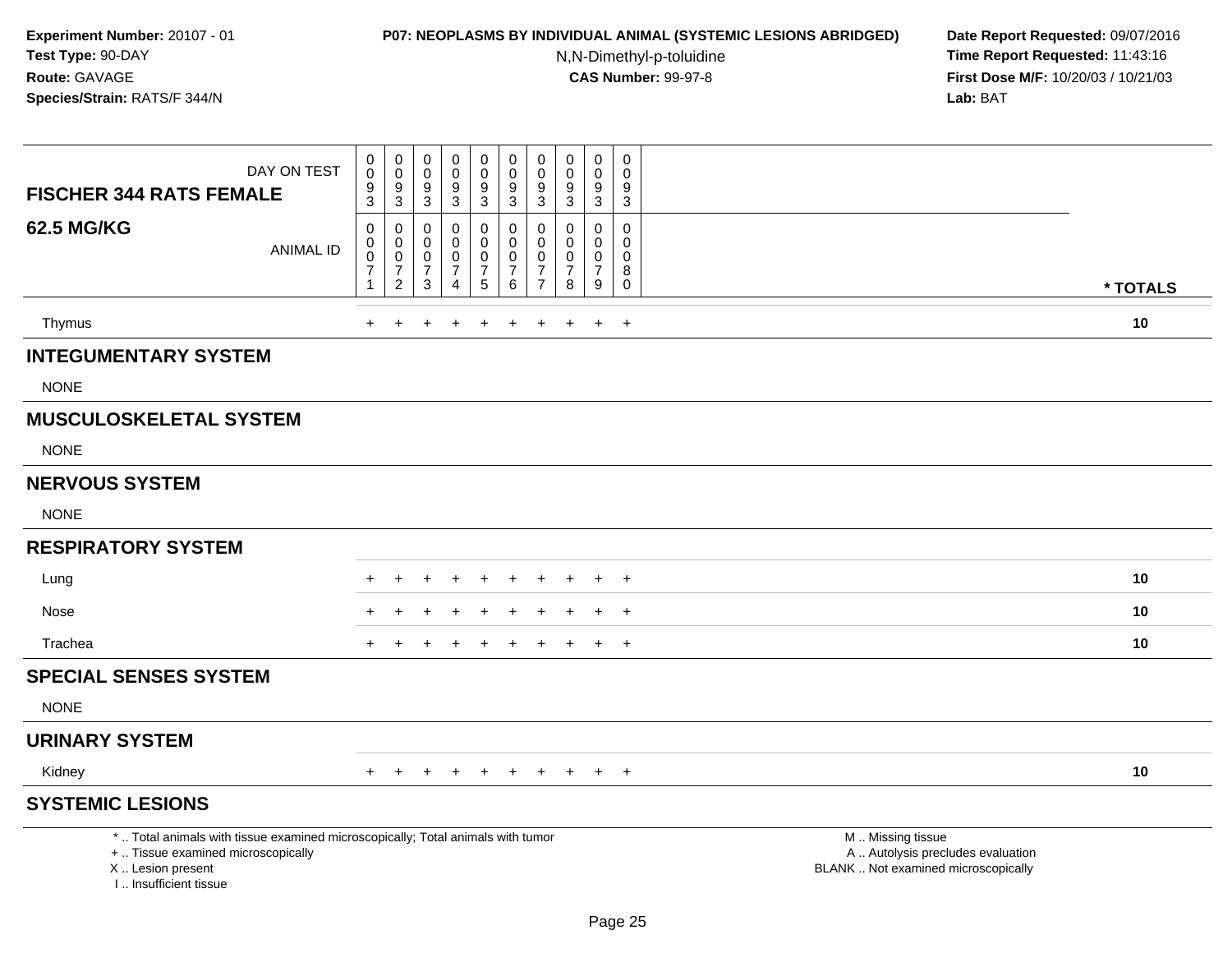#### **P07: NEOPLASMS BY INDIVIDUAL ANIMAL (SYSTEMIC LESIONS ABRIDGED) Date Report Requested:** 09/07/2016

N,N-Dimethyl-p-toluidine

 **Time Report Requested:** 11:43:16 **First Dose M/F:** 10/20/03 / 10/21/03<br>**Lab:** BAT **Lab:** BAT

| DAY ON TEST<br><b>FISCHER 344 RATS FEMALE</b> | U<br>9<br>3 | ◡<br>9<br>J.              | 0<br>u<br>9<br>చ | 0<br>0<br>9<br>3 | 0<br>0<br>9<br>3                 | $\mathbf 0$<br>0<br>9<br>3 | 9       | 0<br>⌒            | 0<br>0<br>9<br>3            | 0<br>0<br>9<br>3      |          |
|-----------------------------------------------|-------------|---------------------------|------------------|------------------|----------------------------------|----------------------------|---------|-------------------|-----------------------------|-----------------------|----------|
| 62.5 MG/KG<br><b>ANIMAL ID</b>                | U<br>υ      | v<br>ັ<br>◠<br>$\epsilon$ | U<br>U<br>3      | 0<br>0<br>U<br>4 | $\mathbf{0}$<br>0<br>0<br>-<br>5 | 0<br>0<br>0<br>6           |         | 0<br>$\circ$<br>o | $\mathbf{0}$<br>0<br>0<br>9 | 0<br>0<br>0<br>8<br>0 | * TOTALS |
| Multiple Organ                                | ÷.          |                           |                  | $\pm$            |                                  | $+$ $+$                    | $+$ $-$ | $\pm$             | $+$                         |                       | 10       |

Multiple Organn  $+$ 

\* .. Total animals with tissue examined microscopically; Total animals with tumor

+ .. Tissue examined microscopically

X .. Lesion present

I .. Insufficient tissue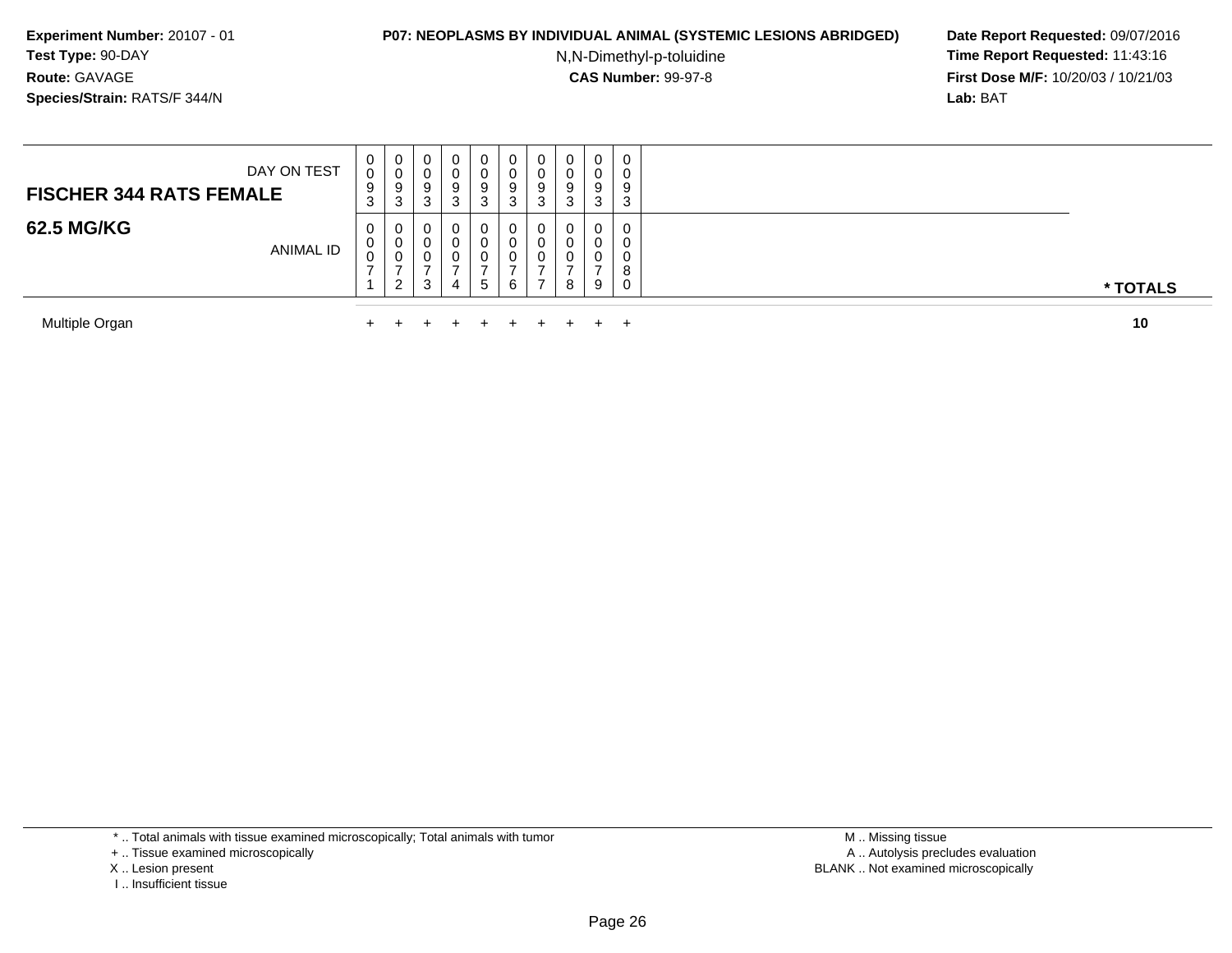# **P07: NEOPLASMS BY INDIVIDUAL ANIMAL (SYSTEMIC LESIONS ABRIDGED) Date Report Requested:** 09/07/2016

N,N-Dimethyl-p-toluidine

| DAY ON TEST<br><b>FISCHER 344 RATS FEMALE</b>                                                                                                                       | $\pmb{0}$<br>$\mathbf 0$<br>9                                | $\pmb{0}$<br>$\mathsf{O}\xspace$<br>9                     | 0<br>$\mathsf 0$<br>9  | $\mathsf 0$<br>$\pmb{0}$<br>$\boldsymbol{9}$              | $\pmb{0}$<br>$\pmb{0}$<br>9           | $\mathbf 0$<br>$\mathbf 0$<br>9                           | $\pmb{0}$<br>$\pmb{0}$<br>9      | 0<br>$\pmb{0}$<br>9                        | $\pmb{0}$<br>$\pmb{0}$<br>9                               | $\mathbf 0$<br>$\mathbf 0$<br>9                              |                                                                                               |          |
|---------------------------------------------------------------------------------------------------------------------------------------------------------------------|--------------------------------------------------------------|-----------------------------------------------------------|------------------------|-----------------------------------------------------------|---------------------------------------|-----------------------------------------------------------|----------------------------------|--------------------------------------------|-----------------------------------------------------------|--------------------------------------------------------------|-----------------------------------------------------------------------------------------------|----------|
| <b>125 MG/KG</b><br><b>ANIMAL ID</b>                                                                                                                                | $\overline{3}$<br>$\mathbf 0$<br>$\pmb{0}$<br>$\overline{0}$ | $\overline{3}$<br>0<br>$\mathbf 0$<br>$\ddot{\mathbf{0}}$ | 3<br>0<br>$\mathbf 0$  | $\overline{3}$<br>$\mathbf 0$<br>$\mathbf 0$<br>$\pmb{0}$ | $\mathbf{3}$<br>0<br>0<br>$\mathbf 0$ | $\mathbf{3}$<br>$\mathbf 0$<br>$\mathbf 0$<br>$\mathbf 0$ | 3<br>0<br>0                      | $\sqrt{3}$<br>0<br>$\Omega$<br>$\mathbf 0$ | $\mathfrak{Z}$<br>$\mathbf 0$<br>$\mathbf 0$<br>$\pmb{0}$ | $\overline{3}$<br>$\mathbf 0$<br>$\mathbf{0}$<br>$\mathbf 0$ |                                                                                               |          |
|                                                                                                                                                                     | 8<br>1                                                       | $\frac{8}{2}$                                             | 0<br>8<br>$\mathbf{3}$ | $\,8\,$<br>$\boldsymbol{\Lambda}$                         | $^8$ 5                                | 8<br>$\,6\,$                                              | $\pmb{0}$<br>8<br>$\overline{7}$ | 8<br>8                                     | 8<br>$9\,$                                                | 9<br>$\mathbf 0$                                             |                                                                                               | * TOTALS |
| <b>ALIMENTARY SYSTEM</b>                                                                                                                                            |                                                              |                                                           |                        |                                                           |                                       |                                                           |                                  |                                            |                                                           |                                                              |                                                                                               |          |
| Liver                                                                                                                                                               |                                                              | $\ddot{}$                                                 | +                      | $\div$                                                    | $\ddot{}$                             | $\ddot{}$                                                 |                                  |                                            | $\ddot{}$                                                 | $\overline{+}$                                               |                                                                                               | 10       |
| Stomach, Forestomach                                                                                                                                                |                                                              |                                                           |                        |                                                           |                                       |                                                           |                                  |                                            |                                                           | $\overline{1}$                                               |                                                                                               | 10       |
| Stomach, Glandular                                                                                                                                                  |                                                              |                                                           |                        |                                                           |                                       |                                                           |                                  |                                            | $\pm$                                                     | $+$                                                          |                                                                                               | 10       |
| <b>CARDIOVASCULAR SYSTEM</b>                                                                                                                                        |                                                              |                                                           |                        |                                                           |                                       |                                                           |                                  |                                            |                                                           |                                                              |                                                                                               |          |
| Heart                                                                                                                                                               | $+$                                                          | $\pm$                                                     | ÷                      | $\ddot{}$                                                 | $\ddot{}$                             | $+$                                                       | $+$                              | $+$                                        | $+$                                                       | $+$                                                          |                                                                                               | 10       |
| <b>ENDOCRINE SYSTEM</b>                                                                                                                                             |                                                              |                                                           |                        |                                                           |                                       |                                                           |                                  |                                            |                                                           |                                                              |                                                                                               |          |
| <b>NONE</b>                                                                                                                                                         |                                                              |                                                           |                        |                                                           |                                       |                                                           |                                  |                                            |                                                           |                                                              |                                                                                               |          |
| <b>GENERAL BODY SYSTEM</b>                                                                                                                                          |                                                              |                                                           |                        |                                                           |                                       |                                                           |                                  |                                            |                                                           |                                                              |                                                                                               |          |
| <b>NONE</b>                                                                                                                                                         |                                                              |                                                           |                        |                                                           |                                       |                                                           |                                  |                                            |                                                           |                                                              |                                                                                               |          |
| <b>GENITAL SYSTEM</b>                                                                                                                                               |                                                              |                                                           |                        |                                                           |                                       |                                                           |                                  |                                            |                                                           |                                                              |                                                                                               |          |
| <b>NONE</b>                                                                                                                                                         |                                                              |                                                           |                        |                                                           |                                       |                                                           |                                  |                                            |                                                           |                                                              |                                                                                               |          |
| <b>HEMATOPOIETIC SYSTEM</b>                                                                                                                                         |                                                              |                                                           |                        |                                                           |                                       |                                                           |                                  |                                            |                                                           |                                                              |                                                                                               |          |
| <b>Bone Marrow</b>                                                                                                                                                  |                                                              |                                                           |                        |                                                           |                                       |                                                           |                                  |                                            |                                                           | $+$                                                          |                                                                                               | 10       |
| Lymph Node, Mesenteric                                                                                                                                              |                                                              |                                                           |                        |                                                           |                                       |                                                           |                                  |                                            |                                                           | $+$                                                          |                                                                                               | 10       |
| Spleen                                                                                                                                                              |                                                              |                                                           |                        |                                                           |                                       |                                                           |                                  |                                            |                                                           |                                                              |                                                                                               | 10       |
| *  Total animals with tissue examined microscopically; Total animals with tumor<br>+  Tissue examined microscopically<br>X  Lesion present<br>I Insufficient tissue |                                                              |                                                           |                        |                                                           |                                       |                                                           |                                  |                                            |                                                           |                                                              | M  Missing tissue<br>A  Autolysis precludes evaluation<br>BLANK  Not examined microscopically |          |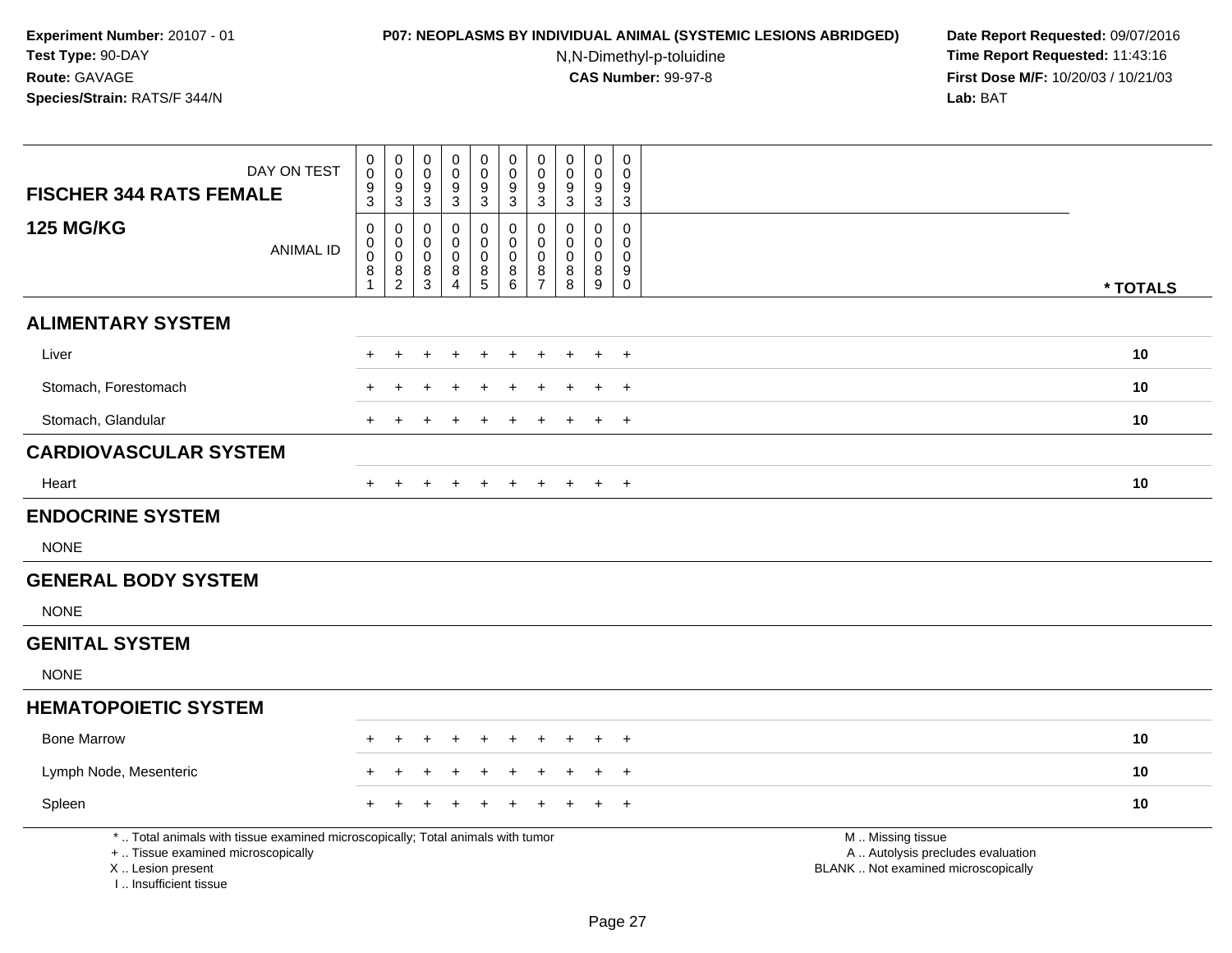## **P07: NEOPLASMS BY INDIVIDUAL ANIMAL (SYSTEMIC LESIONS ABRIDGED) Date Report Requested:** 09/07/2016

N,N-Dimethyl-p-toluidine

| DAY ON TEST<br><b>FISCHER 344 RATS FEMALE</b>                                                                                                                         | 0<br>$\mathsf{O}\xspace$<br>9<br>3                   | $\pmb{0}$<br>$\mathbf 0$<br>9<br>3                     | $\boldsymbol{0}$<br>$\pmb{0}$<br>$\boldsymbol{9}$<br>$\sqrt{3}$ | $\pmb{0}$<br>$\pmb{0}$<br>$\boldsymbol{9}$<br>$\mathbf{3}$ | $\mathbf 0$<br>$\mathbf 0$<br>$\boldsymbol{9}$<br>3 | $\pmb{0}$<br>$\mathbf 0$<br>9<br>$\mathbf{3}$           | $\mathbf 0$<br>$\mathbf 0$<br>9<br>$\sqrt{3}$          | $\pmb{0}$<br>$\pmb{0}$<br>$\boldsymbol{9}$<br>$\ensuremath{\mathsf{3}}$ | $\mathbf 0$<br>$\mathbf 0$<br>9<br>$\mathbf{3}$        | $\mathsf{O}\xspace$<br>0<br>9<br>3                                    |                                                                                               |          |
|-----------------------------------------------------------------------------------------------------------------------------------------------------------------------|------------------------------------------------------|--------------------------------------------------------|-----------------------------------------------------------------|------------------------------------------------------------|-----------------------------------------------------|---------------------------------------------------------|--------------------------------------------------------|-------------------------------------------------------------------------|--------------------------------------------------------|-----------------------------------------------------------------------|-----------------------------------------------------------------------------------------------|----------|
| <b>125 MG/KG</b><br><b>ANIMAL ID</b>                                                                                                                                  | $\mathsf 0$<br>0<br>$\mathbf 0$<br>8<br>$\mathbf{1}$ | 0<br>$\mathbf 0$<br>$\mathbf 0$<br>8<br>$\overline{2}$ | $\mathbf 0$<br>0<br>$\pmb{0}$<br>8<br>$\mathfrak{S}$            | $\mathbf 0$<br>0<br>$\pmb{0}$<br>$\bf 8$<br>$\overline{4}$ | 0<br>$\mathbf 0$<br>$\pmb{0}$<br>$^8$ 5             | $\mathbf 0$<br>$\pmb{0}$<br>$\mathbf 0$<br>8<br>$\,6\,$ | 0<br>$\mathbf 0$<br>$\mathbf 0$<br>8<br>$\overline{7}$ | 0<br>$\mathbf 0$<br>$\pmb{0}$<br>8<br>$\overline{8}$                    | $\mathbf 0$<br>0<br>$\mathbf 0$<br>8<br>$\overline{9}$ | $\mathbf 0$<br>$\mathbf 0$<br>$\mathbf 0$<br>9<br>$\ddot{\mathbf{0}}$ |                                                                                               | * TOTALS |
| Thymus                                                                                                                                                                | $+$                                                  | $\ddot{}$                                              |                                                                 | $\ddot{}$                                                  | $\ddot{}$                                           | $\ddot{}$                                               | $\ddot{}$                                              | $\ddot{}$                                                               | $+$                                                    | $+$                                                                   |                                                                                               | 10       |
| <b>INTEGUMENTARY SYSTEM</b>                                                                                                                                           |                                                      |                                                        |                                                                 |                                                            |                                                     |                                                         |                                                        |                                                                         |                                                        |                                                                       |                                                                                               |          |
| <b>NONE</b>                                                                                                                                                           |                                                      |                                                        |                                                                 |                                                            |                                                     |                                                         |                                                        |                                                                         |                                                        |                                                                       |                                                                                               |          |
| <b>MUSCULOSKELETAL SYSTEM</b>                                                                                                                                         |                                                      |                                                        |                                                                 |                                                            |                                                     |                                                         |                                                        |                                                                         |                                                        |                                                                       |                                                                                               |          |
| <b>NONE</b>                                                                                                                                                           |                                                      |                                                        |                                                                 |                                                            |                                                     |                                                         |                                                        |                                                                         |                                                        |                                                                       |                                                                                               |          |
| <b>NERVOUS SYSTEM</b>                                                                                                                                                 |                                                      |                                                        |                                                                 |                                                            |                                                     |                                                         |                                                        |                                                                         |                                                        |                                                                       |                                                                                               |          |
| <b>NONE</b>                                                                                                                                                           |                                                      |                                                        |                                                                 |                                                            |                                                     |                                                         |                                                        |                                                                         |                                                        |                                                                       |                                                                                               |          |
| <b>RESPIRATORY SYSTEM</b>                                                                                                                                             |                                                      |                                                        |                                                                 |                                                            |                                                     |                                                         |                                                        |                                                                         |                                                        |                                                                       |                                                                                               |          |
| Lung                                                                                                                                                                  |                                                      |                                                        |                                                                 | $\div$                                                     | $\ddot{}$                                           |                                                         |                                                        |                                                                         | $\ddot{}$                                              | $+$                                                                   |                                                                                               | 10       |
| Nose                                                                                                                                                                  |                                                      |                                                        |                                                                 |                                                            |                                                     |                                                         |                                                        |                                                                         |                                                        | $\ddot{}$                                                             |                                                                                               | 10       |
| Trachea                                                                                                                                                               |                                                      |                                                        |                                                                 |                                                            |                                                     |                                                         |                                                        |                                                                         | $\ddot{}$                                              | $+$                                                                   |                                                                                               | 10       |
| <b>SPECIAL SENSES SYSTEM</b><br><b>NONE</b>                                                                                                                           |                                                      |                                                        |                                                                 |                                                            |                                                     |                                                         |                                                        |                                                                         |                                                        |                                                                       |                                                                                               |          |
| <b>URINARY SYSTEM</b>                                                                                                                                                 |                                                      |                                                        |                                                                 |                                                            |                                                     |                                                         |                                                        |                                                                         |                                                        |                                                                       |                                                                                               |          |
| Kidney                                                                                                                                                                | ٠.                                                   | $\div$                                                 |                                                                 | $\div$                                                     | $\ddot{}$                                           | $\overline{+}$                                          | $\ddot{}$                                              | $+$                                                                     | $+$                                                    | $+$                                                                   |                                                                                               | 10       |
| <b>SYSTEMIC LESIONS</b>                                                                                                                                               |                                                      |                                                        |                                                                 |                                                            |                                                     |                                                         |                                                        |                                                                         |                                                        |                                                                       |                                                                                               |          |
| *  Total animals with tissue examined microscopically; Total animals with tumor<br>+  Tissue examined microscopically<br>X  Lesion present<br>I., Insufficient tissue |                                                      |                                                        |                                                                 |                                                            |                                                     |                                                         |                                                        |                                                                         |                                                        |                                                                       | M  Missing tissue<br>A  Autolysis precludes evaluation<br>BLANK  Not examined microscopically |          |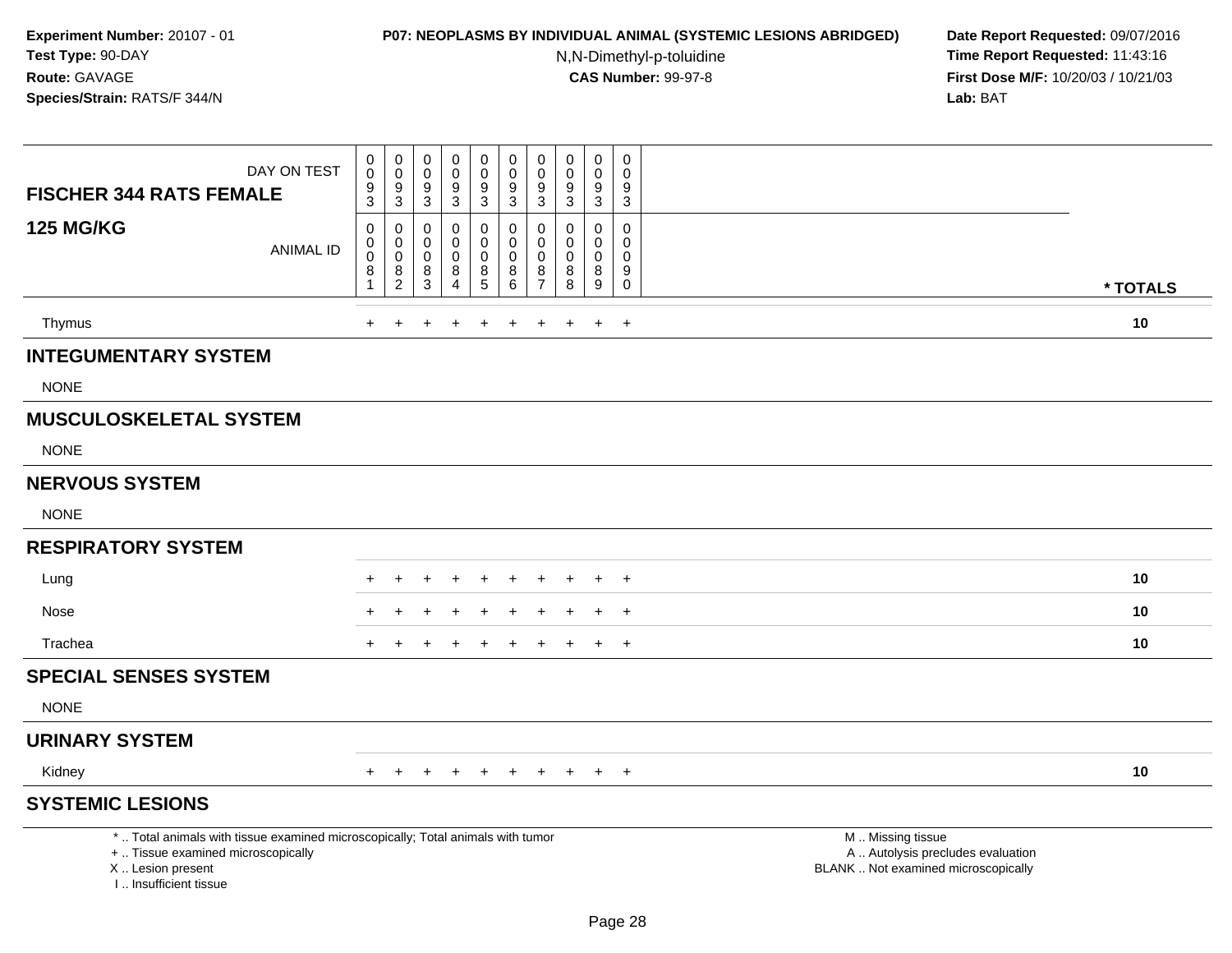#### **P07: NEOPLASMS BY INDIVIDUAL ANIMAL (SYSTEMIC LESIONS ABRIDGED) Date Report Requested:** 09/07/2016

N,N-Dimethyl-p-toluidine

 **Time Report Requested:** 11:43:16 **First Dose M/F:** 10/20/03 / 10/21/03<br>**Lab:** BAT **Lab:** BAT

| DAY ON TEST<br><b>FISCHER 344 RATS FEMALE</b> | 0<br>0<br>9<br>3 | <b>∴</b> ∪<br>J | 0<br>9 | 0<br>0<br>9<br>3      | $\mathbf{0}$<br>0<br>9<br>3 | 0<br>0<br>9<br>3      | 0<br>υ<br>9<br>ບ |         | $\mathbf{0}$<br>∩<br>υ<br>9<br>3 | 0<br>U<br>9<br>ົ |          |
|-----------------------------------------------|------------------|-----------------|--------|-----------------------|-----------------------------|-----------------------|------------------|---------|----------------------------------|------------------|----------|
| <b>125 MG/KG</b><br>ANIMAL ID                 | 0<br>0<br>0<br>8 | $\sim$          | U<br>3 | 0<br>0<br>U<br>8<br>4 | 0<br>0<br>0<br>8<br>5       | 0<br>0<br>0<br>8<br>6 | 0<br>υ<br>U<br>8 |         | 0<br>0<br>0<br>8<br>9            | 0<br>U<br>9      | * TOTALS |
| Multiple Organ                                | $+$              |                 | $\div$ | $\pm$                 |                             | $+$ $+$               | $+$ $-$          | $+$ $-$ | $+$ $-$                          | +                | 10       |

Multiple Organn  $+$ 

\* .. Total animals with tissue examined microscopically; Total animals with tumor

+ .. Tissue examined microscopically

X .. Lesion present

I .. Insufficient tissue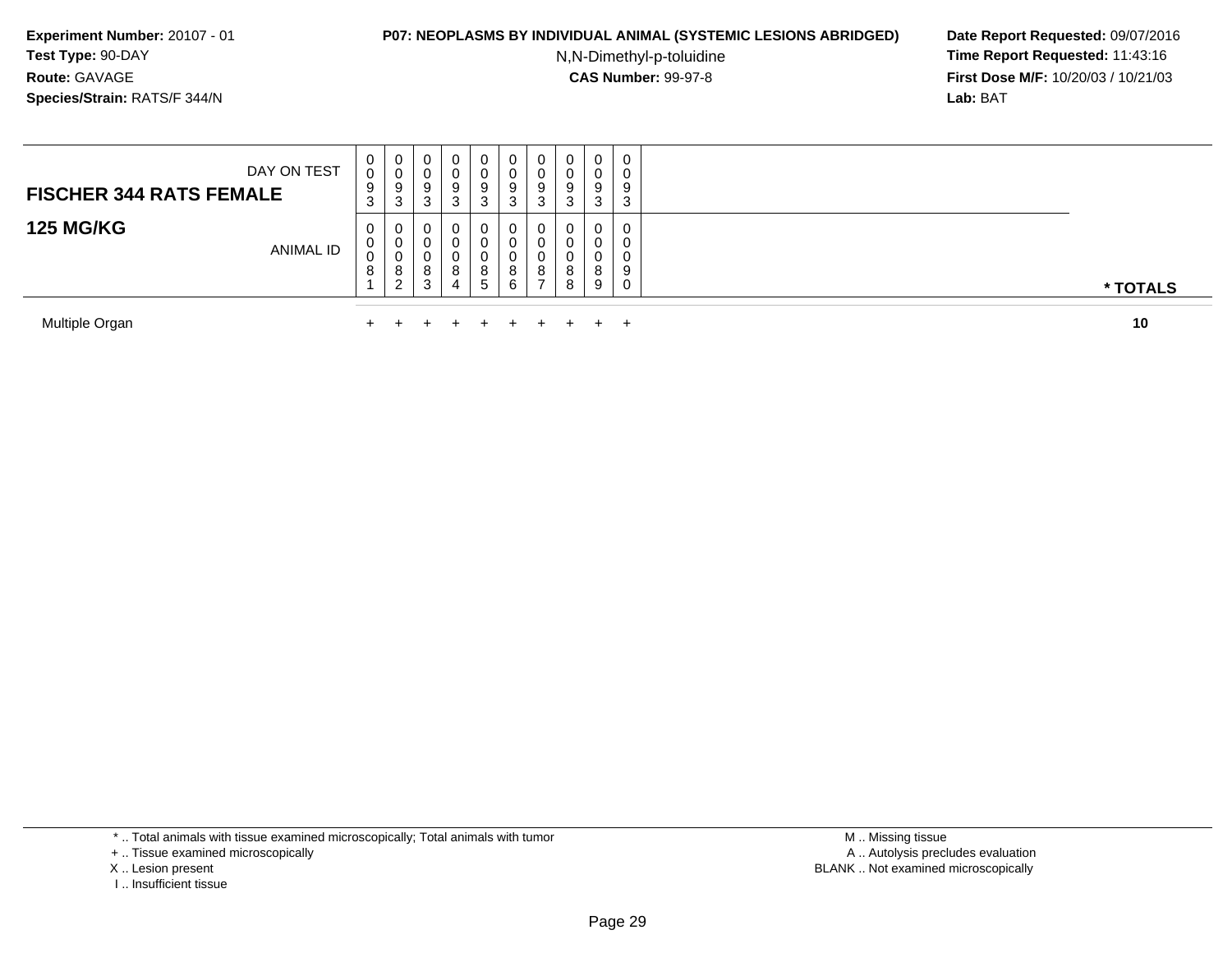# **P07: NEOPLASMS BY INDIVIDUAL ANIMAL (SYSTEMIC LESIONS ABRIDGED) Date Report Requested:** 09/07/2016

N,N-Dimethyl-p-toluidine

| DAY ON TEST<br><b>FISCHER 344 RATS FEMALE</b>                                                                                                                       | $\pmb{0}$<br>$\ddot{\mathbf{0}}$<br>9<br>$\overline{3}$    | $\pmb{0}$<br>$\mathsf{O}\xspace$<br>9<br>$\overline{3}$ | $\pmb{0}$<br>$\mathsf 0$<br>9<br>$\overline{3}$ | $\mathsf 0$<br>$\pmb{0}$<br>9<br>$\overline{3}$                 | $\pmb{0}$<br>$\pmb{0}$<br>9<br>$\mathbf{3}$              | $\mathbf 0$<br>$\mathbf 0$<br>9<br>$\sqrt{3}$                                   | $\pmb{0}$<br>$\pmb{0}$<br>9<br>$\mathbf{3}$       | 0<br>$\pmb{0}$<br>9<br>$\sqrt{3}$                     | $\pmb{0}$<br>$\pmb{0}$<br>9<br>$\sqrt{3}$              | $\mathbf 0$<br>$\mathbf 0$<br>9<br>$\overline{3}$                        |                                                                                               |          |
|---------------------------------------------------------------------------------------------------------------------------------------------------------------------|------------------------------------------------------------|---------------------------------------------------------|-------------------------------------------------|-----------------------------------------------------------------|----------------------------------------------------------|---------------------------------------------------------------------------------|---------------------------------------------------|-------------------------------------------------------|--------------------------------------------------------|--------------------------------------------------------------------------|-----------------------------------------------------------------------------------------------|----------|
| <b>250 MG/KG</b><br><b>ANIMAL ID</b>                                                                                                                                | $\mathbf 0$<br>$_{\rm 0}^{\rm 0}$<br>$\boldsymbol{9}$<br>1 | 0<br>$\pmb{0}$<br>$\mathsf{O}\xspace$<br>$\frac{9}{2}$  | $\mathbf 0$<br>0<br>0<br>9<br>$\overline{3}$    | $\mathbf 0$<br>0<br>$\mathbf 0$<br>$\boldsymbol{9}$<br>$\Delta$ | 0<br>0<br>$\mathsf{O}\xspace$<br>$9\,$<br>$\overline{5}$ | $\mathbf 0$<br>$\mathbf 0$<br>$\mathbf 0$<br>$\boldsymbol{9}$<br>$6\phantom{1}$ | 0<br>0<br>0<br>$\boldsymbol{9}$<br>$\overline{7}$ | $\Omega$<br>0<br>$\mathbf 0$<br>$\boldsymbol{9}$<br>8 | $\mathbf 0$<br>0<br>$\pmb{0}$<br>$\boldsymbol{9}$<br>9 | $\mathbf 0$<br>$\mathbf 0$<br>$\mathbf{1}$<br>$\mathbf 0$<br>$\mathsf 0$ |                                                                                               | * TOTALS |
| <b>ALIMENTARY SYSTEM</b>                                                                                                                                            |                                                            |                                                         |                                                 |                                                                 |                                                          |                                                                                 |                                                   |                                                       |                                                        |                                                                          |                                                                                               |          |
| Liver                                                                                                                                                               |                                                            | $\ddot{}$                                               | +                                               | $\ddot{}$                                                       | $\ddot{}$                                                | $\ddot{}$                                                                       | $\ddot{}$                                         | $\pm$                                                 | $\ddot{}$                                              | $+$                                                                      |                                                                                               | 10       |
| Stomach, Forestomach                                                                                                                                                |                                                            |                                                         |                                                 |                                                                 |                                                          |                                                                                 |                                                   |                                                       |                                                        | $\overline{1}$                                                           |                                                                                               | 10       |
| Stomach, Glandular                                                                                                                                                  |                                                            |                                                         |                                                 |                                                                 |                                                          |                                                                                 |                                                   |                                                       |                                                        | $\ddot{}$                                                                |                                                                                               | 10       |
| <b>CARDIOVASCULAR SYSTEM</b>                                                                                                                                        |                                                            |                                                         |                                                 |                                                                 |                                                          |                                                                                 |                                                   |                                                       |                                                        |                                                                          |                                                                                               |          |
| Heart                                                                                                                                                               | $+$                                                        | $\ddot{}$                                               | +                                               | $\ddot{}$                                                       | $\ddot{}$                                                | $\ddot{}$                                                                       | $\ddot{}$                                         | $\ddot{}$                                             | $+$                                                    | $+$                                                                      |                                                                                               | 10       |
| <b>ENDOCRINE SYSTEM</b>                                                                                                                                             |                                                            |                                                         |                                                 |                                                                 |                                                          |                                                                                 |                                                   |                                                       |                                                        |                                                                          |                                                                                               |          |
| <b>NONE</b>                                                                                                                                                         |                                                            |                                                         |                                                 |                                                                 |                                                          |                                                                                 |                                                   |                                                       |                                                        |                                                                          |                                                                                               |          |
| <b>GENERAL BODY SYSTEM</b>                                                                                                                                          |                                                            |                                                         |                                                 |                                                                 |                                                          |                                                                                 |                                                   |                                                       |                                                        |                                                                          |                                                                                               |          |
| <b>NONE</b>                                                                                                                                                         |                                                            |                                                         |                                                 |                                                                 |                                                          |                                                                                 |                                                   |                                                       |                                                        |                                                                          |                                                                                               |          |
| <b>GENITAL SYSTEM</b>                                                                                                                                               |                                                            |                                                         |                                                 |                                                                 |                                                          |                                                                                 |                                                   |                                                       |                                                        |                                                                          |                                                                                               |          |
| <b>NONE</b>                                                                                                                                                         |                                                            |                                                         |                                                 |                                                                 |                                                          |                                                                                 |                                                   |                                                       |                                                        |                                                                          |                                                                                               |          |
| <b>HEMATOPOIETIC SYSTEM</b>                                                                                                                                         |                                                            |                                                         |                                                 |                                                                 |                                                          |                                                                                 |                                                   |                                                       |                                                        |                                                                          |                                                                                               |          |
| <b>Bone Marrow</b>                                                                                                                                                  |                                                            |                                                         |                                                 |                                                                 |                                                          |                                                                                 |                                                   |                                                       |                                                        | $\overline{+}$                                                           |                                                                                               | 10       |
| Lymph Node, Mesenteric                                                                                                                                              |                                                            |                                                         |                                                 |                                                                 |                                                          |                                                                                 |                                                   |                                                       | $\div$                                                 | $+$                                                                      |                                                                                               | 10       |
| Spleen                                                                                                                                                              |                                                            |                                                         |                                                 |                                                                 |                                                          |                                                                                 |                                                   |                                                       |                                                        | $\overline{1}$                                                           |                                                                                               | 10       |
| *  Total animals with tissue examined microscopically; Total animals with tumor<br>+  Tissue examined microscopically<br>X  Lesion present<br>I Insufficient tissue |                                                            |                                                         |                                                 |                                                                 |                                                          |                                                                                 |                                                   |                                                       |                                                        |                                                                          | M  Missing tissue<br>A  Autolysis precludes evaluation<br>BLANK  Not examined microscopically |          |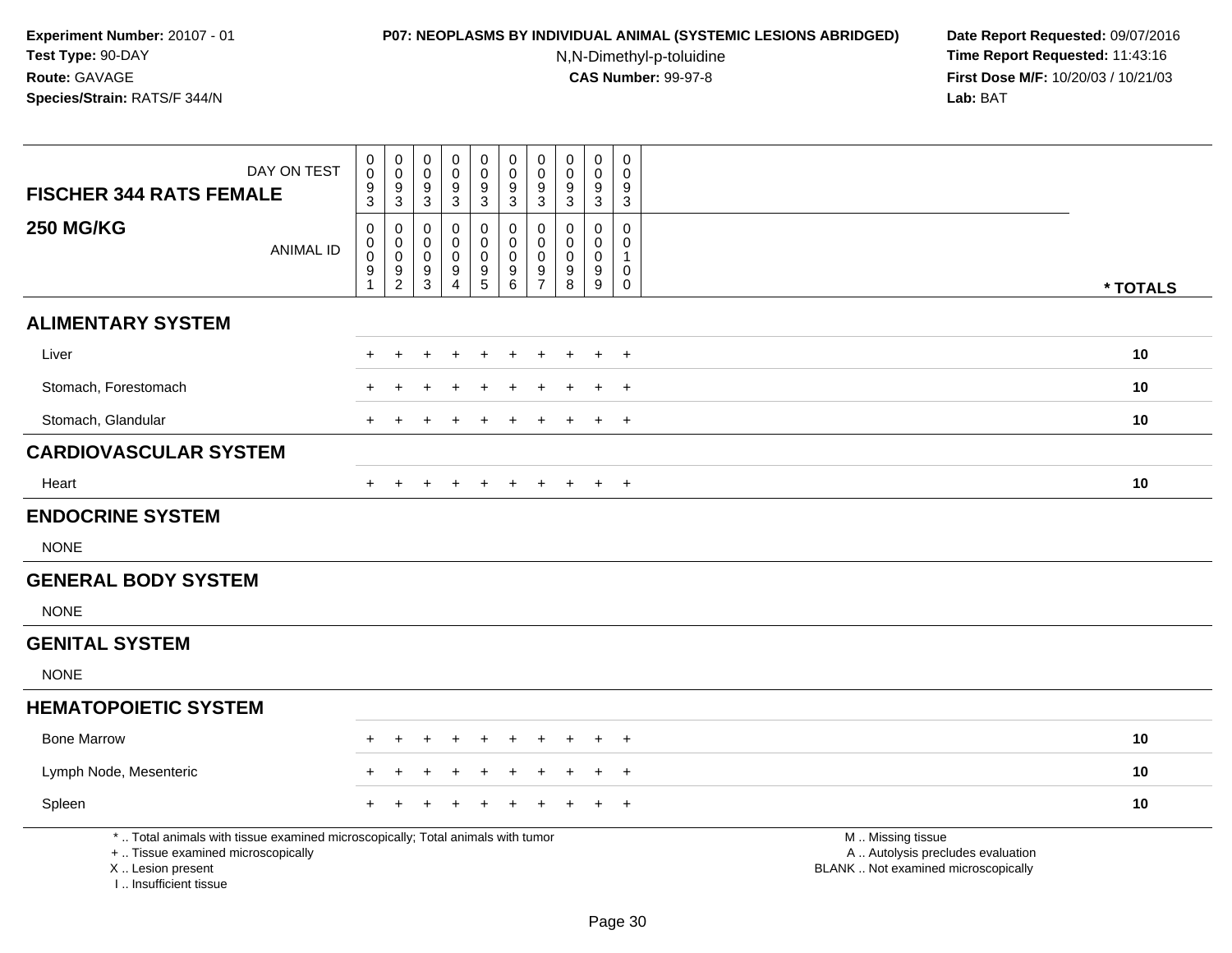# **P07: NEOPLASMS BY INDIVIDUAL ANIMAL (SYSTEMIC LESIONS ABRIDGED) Date Report Requested:** 09/07/2016

N,N-Dimethyl-p-toluidine

| DAY ON TEST<br><b>FISCHER 344 RATS FEMALE</b>                                                                                                                       | 0<br>$\mathbf 0$<br>9<br>3                                          | 0<br>$\mathbf 0$<br>9<br>3   | 0<br>0<br>9<br>$\sqrt{3}$                                 | 0<br>$\mathbf 0$<br>9<br>$\mathbf 3$              | 0<br>$\mathsf{O}\xspace$<br>9<br>3                                       | 0<br>$\mathbf 0$<br>9<br>$\sqrt{3}$                 | 0<br>$\mathbf 0$<br>9<br>$\sqrt{3}$                              | 0<br>$\mathbf 0$<br>9<br>$\mathbf{3}$ | $\mathbf 0$<br>$\mathsf 0$<br>9<br>$\mathbf{3}$                  | 0<br>0<br>9<br>$\mathbf{3}$                         |                                                                                               |          |
|---------------------------------------------------------------------------------------------------------------------------------------------------------------------|---------------------------------------------------------------------|------------------------------|-----------------------------------------------------------|---------------------------------------------------|--------------------------------------------------------------------------|-----------------------------------------------------|------------------------------------------------------------------|---------------------------------------|------------------------------------------------------------------|-----------------------------------------------------|-----------------------------------------------------------------------------------------------|----------|
| <b>250 MG/KG</b><br><b>ANIMAL ID</b>                                                                                                                                | $\mathsf 0$<br>0<br>$\mathbf 0$<br>$\boldsymbol{9}$<br>$\mathbf{1}$ | 0<br>0<br>0<br>$\frac{9}{2}$ | 0<br>$\mathbf 0$<br>0<br>$\boldsymbol{9}$<br>$\mathbf{3}$ | 0<br>0<br>0<br>$\boldsymbol{9}$<br>$\overline{4}$ | 0<br>$\mathbf 0$<br>$\mathbf 0$<br>$\begin{array}{c} 9 \\ 5 \end{array}$ | $\mathbf 0$<br>$\mathbf 0$<br>$\mathbf 0$<br>9<br>6 | $\mathbf 0$<br>$\mathbf 0$<br>$\mathbf 0$<br>9<br>$\overline{7}$ | 0<br>0<br>0<br>9<br>8                 | $\mathbf 0$<br>0<br>$\mathsf{O}\xspace$<br>$\boldsymbol{9}$<br>9 | $\mathbf 0$<br>$\mathbf{0}$<br>-1<br>$\pmb{0}$<br>0 |                                                                                               | * TOTALS |
| Thymus                                                                                                                                                              | +                                                                   |                              |                                                           | $\div$                                            | $\overline{1}$                                                           | ÷                                                   | $\pm$                                                            |                                       | $\overline{+}$                                                   | $+$                                                 |                                                                                               | 10       |
| <b>INTEGUMENTARY SYSTEM</b>                                                                                                                                         |                                                                     |                              |                                                           |                                                   |                                                                          |                                                     |                                                                  |                                       |                                                                  |                                                     |                                                                                               |          |
| <b>NONE</b>                                                                                                                                                         |                                                                     |                              |                                                           |                                                   |                                                                          |                                                     |                                                                  |                                       |                                                                  |                                                     |                                                                                               |          |
| <b>MUSCULOSKELETAL SYSTEM</b>                                                                                                                                       |                                                                     |                              |                                                           |                                                   |                                                                          |                                                     |                                                                  |                                       |                                                                  |                                                     |                                                                                               |          |
| <b>NONE</b>                                                                                                                                                         |                                                                     |                              |                                                           |                                                   |                                                                          |                                                     |                                                                  |                                       |                                                                  |                                                     |                                                                                               |          |
| <b>NERVOUS SYSTEM</b>                                                                                                                                               |                                                                     |                              |                                                           |                                                   |                                                                          |                                                     |                                                                  |                                       |                                                                  |                                                     |                                                                                               |          |
| <b>NONE</b>                                                                                                                                                         |                                                                     |                              |                                                           |                                                   |                                                                          |                                                     |                                                                  |                                       |                                                                  |                                                     |                                                                                               |          |
| <b>RESPIRATORY SYSTEM</b>                                                                                                                                           |                                                                     |                              |                                                           |                                                   |                                                                          |                                                     |                                                                  |                                       |                                                                  |                                                     |                                                                                               |          |
| Lung                                                                                                                                                                |                                                                     |                              |                                                           |                                                   |                                                                          |                                                     |                                                                  |                                       | $\div$                                                           | $\overline{+}$                                      |                                                                                               | 10       |
| Nose                                                                                                                                                                |                                                                     |                              |                                                           |                                                   |                                                                          |                                                     |                                                                  |                                       |                                                                  | $\overline{+}$                                      |                                                                                               | 10       |
| Trachea                                                                                                                                                             |                                                                     |                              |                                                           |                                                   |                                                                          |                                                     |                                                                  |                                       | $\overline{+}$                                                   | $+$                                                 |                                                                                               | 10       |
| <b>SPECIAL SENSES SYSTEM</b>                                                                                                                                        |                                                                     |                              |                                                           |                                                   |                                                                          |                                                     |                                                                  |                                       |                                                                  |                                                     |                                                                                               |          |
| <b>NONE</b>                                                                                                                                                         |                                                                     |                              |                                                           |                                                   |                                                                          |                                                     |                                                                  |                                       |                                                                  |                                                     |                                                                                               |          |
| <b>URINARY SYSTEM</b>                                                                                                                                               |                                                                     |                              |                                                           |                                                   |                                                                          |                                                     |                                                                  |                                       |                                                                  |                                                     |                                                                                               |          |
| Kidney                                                                                                                                                              | $+$                                                                 | $\ddot{}$                    |                                                           | $\ddot{}$                                         | $\ddot{}$                                                                | $\ddot{}$                                           | $\ddot{}$                                                        | $\pm$                                 | $+$                                                              | $+$                                                 |                                                                                               | 10       |
| <b>SYSTEMIC LESIONS</b>                                                                                                                                             |                                                                     |                              |                                                           |                                                   |                                                                          |                                                     |                                                                  |                                       |                                                                  |                                                     |                                                                                               |          |
| *  Total animals with tissue examined microscopically; Total animals with tumor<br>+  Tissue examined microscopically<br>X  Lesion present<br>I Insufficient tissue |                                                                     |                              |                                                           |                                                   |                                                                          |                                                     |                                                                  |                                       |                                                                  |                                                     | M  Missing tissue<br>A  Autolysis precludes evaluation<br>BLANK  Not examined microscopically |          |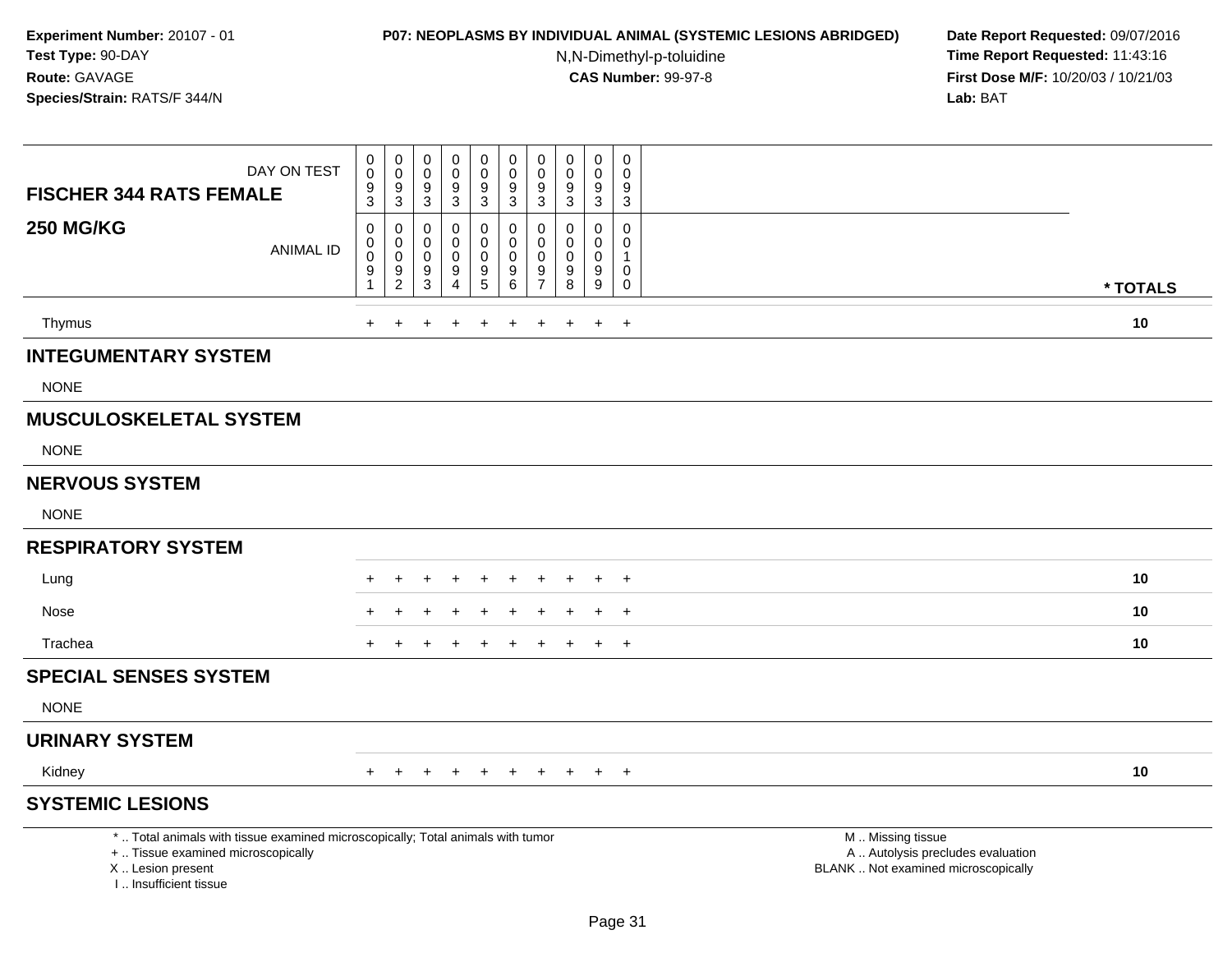#### **P07: NEOPLASMS BY INDIVIDUAL ANIMAL (SYSTEMIC LESIONS ABRIDGED) Date Report Requested:** 09/07/2016

N,N-Dimethyl-p-toluidine

 **Time Report Requested:** 11:43:16 **First Dose M/F:** 10/20/03 / 10/21/03<br>**Lab:** BAT **Lab:** BAT

| DAY ON TEST<br><b>FISCHER 344 RATS FEMALE</b> | U<br>0<br>9<br>3 | 0<br>U<br>9<br>3                | U<br>9<br>າ<br>J       | 0<br>0<br>9<br>3                 | 0<br>U<br>9<br>3       | 0<br>9<br>ت | ◡<br>9<br>ت | 0           | $\mathbf{0}$<br>0<br>9<br>3 | $\mathbf 0$<br>0<br>9<br>3 |          |
|-----------------------------------------------|------------------|---------------------------------|------------------------|----------------------------------|------------------------|-------------|-------------|-------------|-----------------------------|----------------------------|----------|
| <b>250 MG/KG</b><br><b>ANIMAL ID</b>          | 0<br>U<br>◡      | 0<br>0<br>U<br>9<br>$\sim$<br>∠ | U<br>U<br>9<br>≏<br>J. | $\mathbf{0}$<br>0<br>U<br>9<br>4 | 0<br>U<br>U<br>9<br>b. | υ<br>9<br>6 | ν           | 0<br>9<br>8 | 0<br>0<br>0<br>9<br>9       | 0<br>0<br>$\mathbf 0$<br>0 | * TOTALS |
| Multiple Organ                                | $\pm$            |                                 | ÷                      |                                  | $+$ $-$                | $+$         |             |             | $\pm$                       |                            | 10       |

Multiple Organn  $+$ 

\* .. Total animals with tissue examined microscopically; Total animals with tumor

+ .. Tissue examined microscopically

X .. Lesion present

I .. Insufficient tissue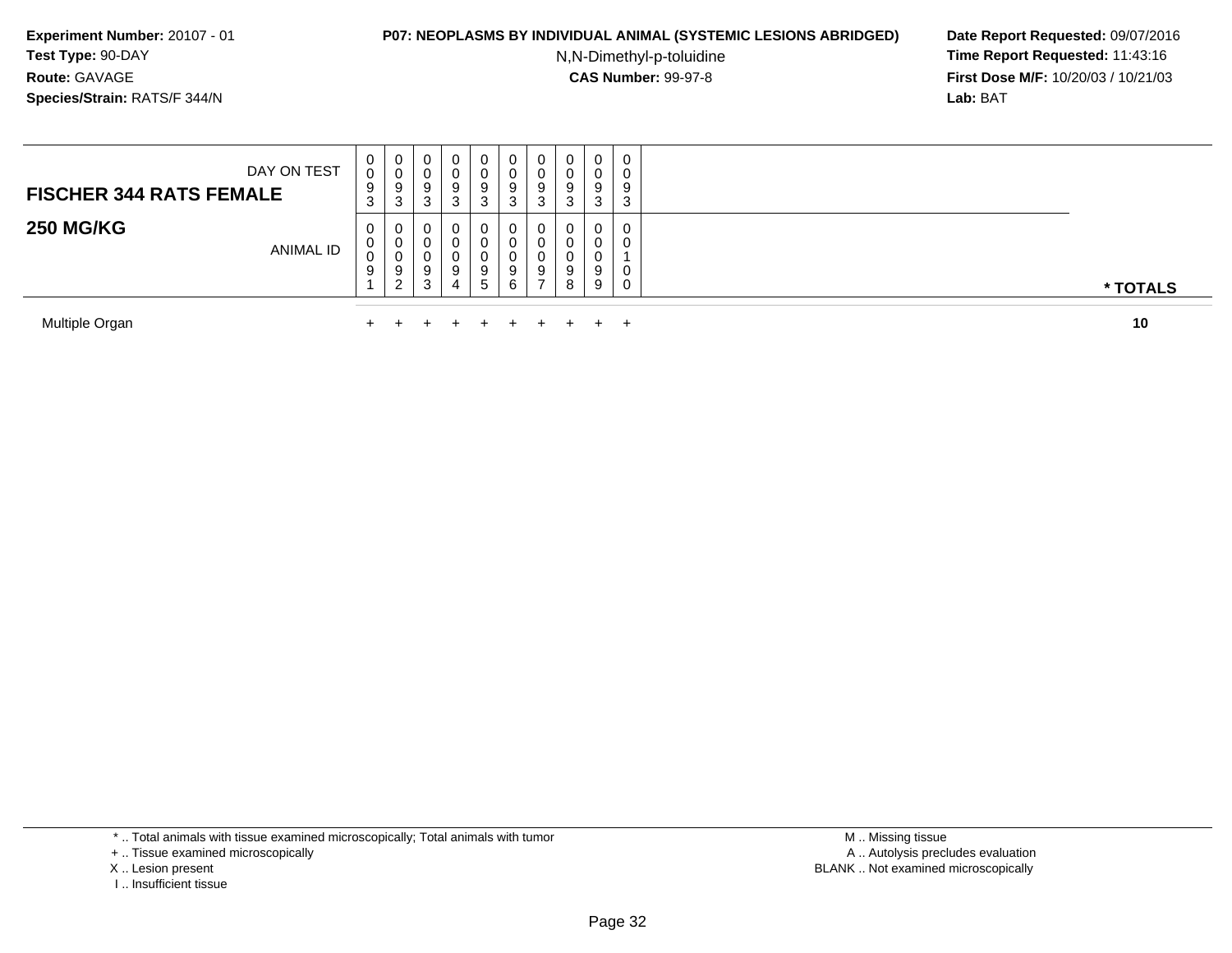### **P07: NEOPLASMS BY INDIVIDUAL ANIMAL (SYSTEMIC LESIONS ABRIDGED) Date Report Requested:** 09/07/2016

N,N-Dimethyl-p-toluidine

| DAY ON TEST<br><b>FISCHER 344 RATS FEMALE</b>                                                                                                                      | 0<br>$\pmb{0}$<br>$\frac{9}{3}$                                       | $\pmb{0}$<br>$\ddot{\mathbf{0}}$<br>$\frac{9}{3}$                      | $\pmb{0}$<br>$\pmb{0}$<br>9<br>$\mathbf{3}$                   | $_{\rm 0}^{\rm 0}$<br>$\frac{9}{3}$                                               | 0<br>$\pmb{0}$<br>$\frac{9}{3}$                         | $\mathbf 0$<br>$\overline{0}$<br>9<br>$\mathbf{3}$              | $\pmb{0}$<br>$\pmb{0}$<br>9<br>3                                 | $\pmb{0}$<br>$\mathbf 0$<br>$9\,$<br>$\overline{3}$ | $\pmb{0}$<br>$\ddot{\mathbf{0}}$<br>$\boldsymbol{9}$<br>3 | $\pmb{0}$<br>$\Omega$<br>9<br>3                                           |                                                                                               |  |
|--------------------------------------------------------------------------------------------------------------------------------------------------------------------|-----------------------------------------------------------------------|------------------------------------------------------------------------|---------------------------------------------------------------|-----------------------------------------------------------------------------------|---------------------------------------------------------|-----------------------------------------------------------------|------------------------------------------------------------------|-----------------------------------------------------|-----------------------------------------------------------|---------------------------------------------------------------------------|-----------------------------------------------------------------------------------------------|--|
| <b>500 MG/KG</b><br><b>ANIMAL ID</b>                                                                                                                               | $\pmb{0}$<br>$\pmb{0}$<br>$\mathbf{1}$<br>$\mathbf 0$<br>$\mathbf{1}$ | $\mathbf 0$<br>0<br>$\mathbf{1}$<br>$\boldsymbol{0}$<br>$\overline{2}$ | $\mathbf 0$<br>0<br>$\mathbf{1}$<br>$\pmb{0}$<br>$\mathbf{3}$ | $\pmb{0}$<br>$\mathbf 0$<br>$\mathbf{1}$<br>$\mathsf{O}\xspace$<br>$\overline{4}$ | 0<br>0<br>$\mathbf{1}$<br>$\mathbf 0$<br>$\overline{5}$ | $\pmb{0}$<br>$\pmb{0}$<br>$\mathbf{1}$<br>$\boldsymbol{0}$<br>6 | $\mathbf 0$<br>$\mathbf 0$<br>1<br>$\mathbf 0$<br>$\overline{7}$ | $\Omega$<br>0<br>$\mathbf{1}$<br>$\Omega$<br>8      | $\mathbf 0$<br>0<br>$\mathbf{1}$<br>$\pmb{0}$<br>$9\,$    | $\mathbf 0$<br>$\mathbf 0$<br>$\mathbf{1}$<br>$\mathbf{1}$<br>$\mathbf 0$ | * TOTALS                                                                                      |  |
| <b>ALIMENTARY SYSTEM</b>                                                                                                                                           |                                                                       |                                                                        |                                                               |                                                                                   |                                                         |                                                                 |                                                                  |                                                     |                                                           |                                                                           |                                                                                               |  |
| Esophagus                                                                                                                                                          |                                                                       | $\ddot{}$                                                              |                                                               |                                                                                   | ÷                                                       |                                                                 |                                                                  |                                                     | ÷                                                         | $+$                                                                       | 10                                                                                            |  |
| Intestine Large, Cecum                                                                                                                                             |                                                                       |                                                                        |                                                               |                                                                                   |                                                         |                                                                 |                                                                  |                                                     |                                                           | $\overline{1}$                                                            | 10                                                                                            |  |
| Intestine Large, Colon                                                                                                                                             |                                                                       |                                                                        |                                                               |                                                                                   |                                                         |                                                                 |                                                                  |                                                     | $\ddot{}$                                                 | $\ddot{}$                                                                 | 10                                                                                            |  |
| Intestine Large, Rectum                                                                                                                                            |                                                                       |                                                                        |                                                               |                                                                                   |                                                         |                                                                 |                                                                  |                                                     | $\ddot{}$                                                 | $+$                                                                       | 10                                                                                            |  |
| Intestine Small, Duodenum                                                                                                                                          |                                                                       |                                                                        |                                                               |                                                                                   |                                                         |                                                                 |                                                                  |                                                     |                                                           | $+$                                                                       | 10                                                                                            |  |
| Intestine Small, Ileum                                                                                                                                             |                                                                       |                                                                        |                                                               |                                                                                   |                                                         |                                                                 |                                                                  |                                                     |                                                           | $\ddot{}$                                                                 | 10                                                                                            |  |
| Intestine Small, Jejunum                                                                                                                                           |                                                                       |                                                                        |                                                               |                                                                                   |                                                         |                                                                 |                                                                  |                                                     | $\ddot{}$                                                 | $+$                                                                       | 10                                                                                            |  |
| Liver                                                                                                                                                              |                                                                       |                                                                        |                                                               |                                                                                   |                                                         |                                                                 |                                                                  |                                                     | ÷                                                         | $+$                                                                       | 10                                                                                            |  |
| Pancreas                                                                                                                                                           |                                                                       |                                                                        |                                                               |                                                                                   |                                                         |                                                                 |                                                                  |                                                     |                                                           | $\ddot{}$                                                                 | 10                                                                                            |  |
| <b>Salivary Glands</b>                                                                                                                                             |                                                                       |                                                                        |                                                               |                                                                                   |                                                         |                                                                 |                                                                  |                                                     | $\div$                                                    | $\ddot{}$                                                                 | 10                                                                                            |  |
| Stomach, Forestomach                                                                                                                                               |                                                                       |                                                                        |                                                               |                                                                                   |                                                         |                                                                 |                                                                  |                                                     |                                                           | $\overline{+}$                                                            | 10                                                                                            |  |
| Stomach, Glandular                                                                                                                                                 |                                                                       |                                                                        |                                                               |                                                                                   |                                                         |                                                                 |                                                                  |                                                     | $\ddot{}$                                                 | $+$                                                                       | 10                                                                                            |  |
| <b>CARDIOVASCULAR SYSTEM</b>                                                                                                                                       |                                                                       |                                                                        |                                                               |                                                                                   |                                                         |                                                                 |                                                                  |                                                     |                                                           |                                                                           |                                                                                               |  |
| <b>Blood Vessel</b>                                                                                                                                                |                                                                       |                                                                        |                                                               |                                                                                   |                                                         |                                                                 |                                                                  |                                                     |                                                           | $\overline{+}$                                                            | 10                                                                                            |  |
| Heart                                                                                                                                                              |                                                                       |                                                                        |                                                               |                                                                                   |                                                         |                                                                 |                                                                  |                                                     | ÷                                                         | $+$                                                                       | 10                                                                                            |  |
| *  Total animals with tissue examined microscopically; Total animals with tumor<br>+  Tissue examined microscopically<br>X Lesion present<br>I Insufficient tissue |                                                                       |                                                                        |                                                               |                                                                                   |                                                         |                                                                 |                                                                  |                                                     |                                                           |                                                                           | M  Missing tissue<br>A  Autolysis precludes evaluation<br>BLANK  Not examined microscopically |  |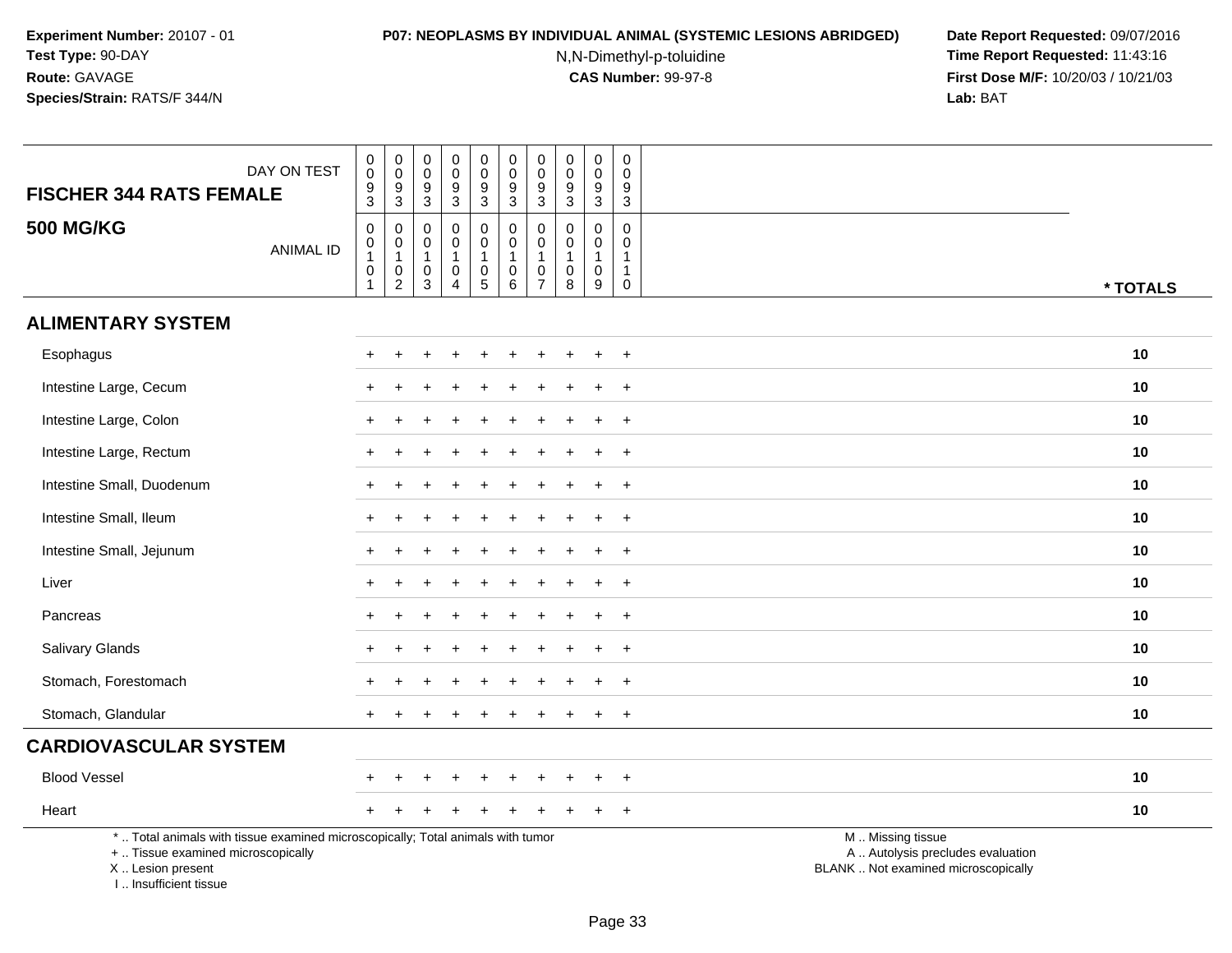I .. Insufficient tissue

# **P07: NEOPLASMS BY INDIVIDUAL ANIMAL (SYSTEMIC LESIONS ABRIDGED) Date Report Requested:** 09/07/2016

N,N-Dimethyl-p-toluidine

| DAY ON TEST<br><b>FISCHER 344 RATS FEMALE</b>                                                                                              | 0<br>$\pmb{0}$<br>$\frac{9}{3}$                     | $\begin{smallmatrix}0\0\0\end{smallmatrix}$<br>$\boldsymbol{9}$<br>3 | $\pmb{0}$<br>$\boldsymbol{0}$<br>9<br>$\mathbf{3}$          | $\mathbf 0$<br>$\mathbf 0$<br>9<br>3                    | $\pmb{0}$<br>$\pmb{0}$<br>$9\,$<br>3                                | $\pmb{0}$<br>$\mathsf 0$<br>9<br>3               | $\pmb{0}$<br>$\mathbf 0$<br>9<br>3                                      | $\pmb{0}$<br>$\pmb{0}$<br>9<br>3           | 0<br>$\mathbf 0$<br>9<br>3                           | $\,0\,$<br>$\Omega$<br>9<br>$\mathbf{3}$                       |                                                                                               |
|--------------------------------------------------------------------------------------------------------------------------------------------|-----------------------------------------------------|----------------------------------------------------------------------|-------------------------------------------------------------|---------------------------------------------------------|---------------------------------------------------------------------|--------------------------------------------------|-------------------------------------------------------------------------|--------------------------------------------|------------------------------------------------------|----------------------------------------------------------------|-----------------------------------------------------------------------------------------------|
| <b>500 MG/KG</b><br><b>ANIMAL ID</b>                                                                                                       | 0<br>$\pmb{0}$<br>$\mathbf{1}$<br>0<br>$\mathbf{1}$ | 0<br>$\mathbf 0$<br>$\mathbf{1}$<br>$\pmb{0}$<br>$\overline{2}$      | 0<br>$\pmb{0}$<br>$\mathbf{1}$<br>$\pmb{0}$<br>$\mathbf{3}$ | $\mathbf 0$<br>0<br>$\mathbf{1}$<br>0<br>$\overline{4}$ | $\mathbf 0$<br>$\pmb{0}$<br>$\mathbf{1}$<br>$\pmb{0}$<br>$\sqrt{5}$ | 0<br>$\pmb{0}$<br>$\mathbf{1}$<br>$\pmb{0}$<br>6 | $\mathbf 0$<br>$\pmb{0}$<br>$\mathbf{1}$<br>$\pmb{0}$<br>$\overline{7}$ | 0<br>0<br>$\mathbf{1}$<br>$\mathbf 0$<br>8 | $\mathbf 0$<br>0<br>$\mathbf{1}$<br>$\mathbf 0$<br>9 | 0<br>$\mathbf 0$<br>$\mathbf{1}$<br>$\mathbf 1$<br>$\mathbf 0$ | * TOTALS                                                                                      |
| <b>ENDOCRINE SYSTEM</b>                                                                                                                    |                                                     |                                                                      |                                                             |                                                         |                                                                     |                                                  |                                                                         |                                            |                                                      |                                                                |                                                                                               |
| <b>Adrenal Cortex</b>                                                                                                                      |                                                     |                                                                      |                                                             |                                                         |                                                                     |                                                  |                                                                         |                                            |                                                      | $\overline{+}$                                                 | 10                                                                                            |
| Adrenal Medulla                                                                                                                            | $\div$                                              |                                                                      |                                                             |                                                         |                                                                     |                                                  |                                                                         |                                            |                                                      | $\overline{+}$                                                 | 10                                                                                            |
| Islets, Pancreatic                                                                                                                         |                                                     |                                                                      |                                                             |                                                         |                                                                     |                                                  |                                                                         |                                            |                                                      | $\overline{+}$                                                 | 10                                                                                            |
| Parathyroid Gland                                                                                                                          | $\ddot{}$                                           | м                                                                    |                                                             |                                                         |                                                                     |                                                  |                                                                         |                                            |                                                      | $\overline{+}$                                                 | 9                                                                                             |
| <b>Pituitary Gland</b>                                                                                                                     |                                                     |                                                                      |                                                             |                                                         |                                                                     |                                                  |                                                                         |                                            | $\pm$                                                | $\overline{+}$                                                 | 10                                                                                            |
| <b>Thyroid Gland</b>                                                                                                                       |                                                     |                                                                      |                                                             |                                                         |                                                                     |                                                  |                                                                         |                                            |                                                      | $\overline{+}$                                                 | 10                                                                                            |
| <b>GENERAL BODY SYSTEM</b>                                                                                                                 |                                                     |                                                                      |                                                             |                                                         |                                                                     |                                                  |                                                                         |                                            |                                                      |                                                                |                                                                                               |
| <b>NONE</b>                                                                                                                                |                                                     |                                                                      |                                                             |                                                         |                                                                     |                                                  |                                                                         |                                            |                                                      |                                                                |                                                                                               |
| <b>GENITAL SYSTEM</b>                                                                                                                      |                                                     |                                                                      |                                                             |                                                         |                                                                     |                                                  |                                                                         |                                            |                                                      |                                                                |                                                                                               |
| <b>Clitoral Gland</b>                                                                                                                      |                                                     |                                                                      |                                                             |                                                         |                                                                     |                                                  |                                                                         |                                            |                                                      | $\ddot{}$                                                      | 10                                                                                            |
| Ovary                                                                                                                                      |                                                     |                                                                      |                                                             |                                                         |                                                                     |                                                  |                                                                         |                                            |                                                      | $\overline{+}$                                                 | 10                                                                                            |
| <b>Uterus</b>                                                                                                                              |                                                     |                                                                      |                                                             |                                                         |                                                                     |                                                  |                                                                         |                                            | $\pm$                                                | $+$                                                            | 10                                                                                            |
| <b>HEMATOPOIETIC SYSTEM</b>                                                                                                                |                                                     |                                                                      |                                                             |                                                         |                                                                     |                                                  |                                                                         |                                            |                                                      |                                                                |                                                                                               |
| <b>Bone Marrow</b>                                                                                                                         |                                                     |                                                                      |                                                             |                                                         |                                                                     |                                                  |                                                                         |                                            | $+$                                                  | $^{+}$                                                         | 10                                                                                            |
| Lymph Node, Mandibular                                                                                                                     | M                                                   | M                                                                    | M                                                           | M                                                       | M                                                                   | M                                                | M                                                                       | M                                          |                                                      | M M                                                            | 0                                                                                             |
| *  Total animals with tissue examined microscopically; Total animals with tumor<br>+  Tissue examined microscopically<br>X  Lesion present |                                                     |                                                                      |                                                             |                                                         |                                                                     |                                                  |                                                                         |                                            |                                                      |                                                                | M  Missing tissue<br>A  Autolysis precludes evaluation<br>BLANK  Not examined microscopically |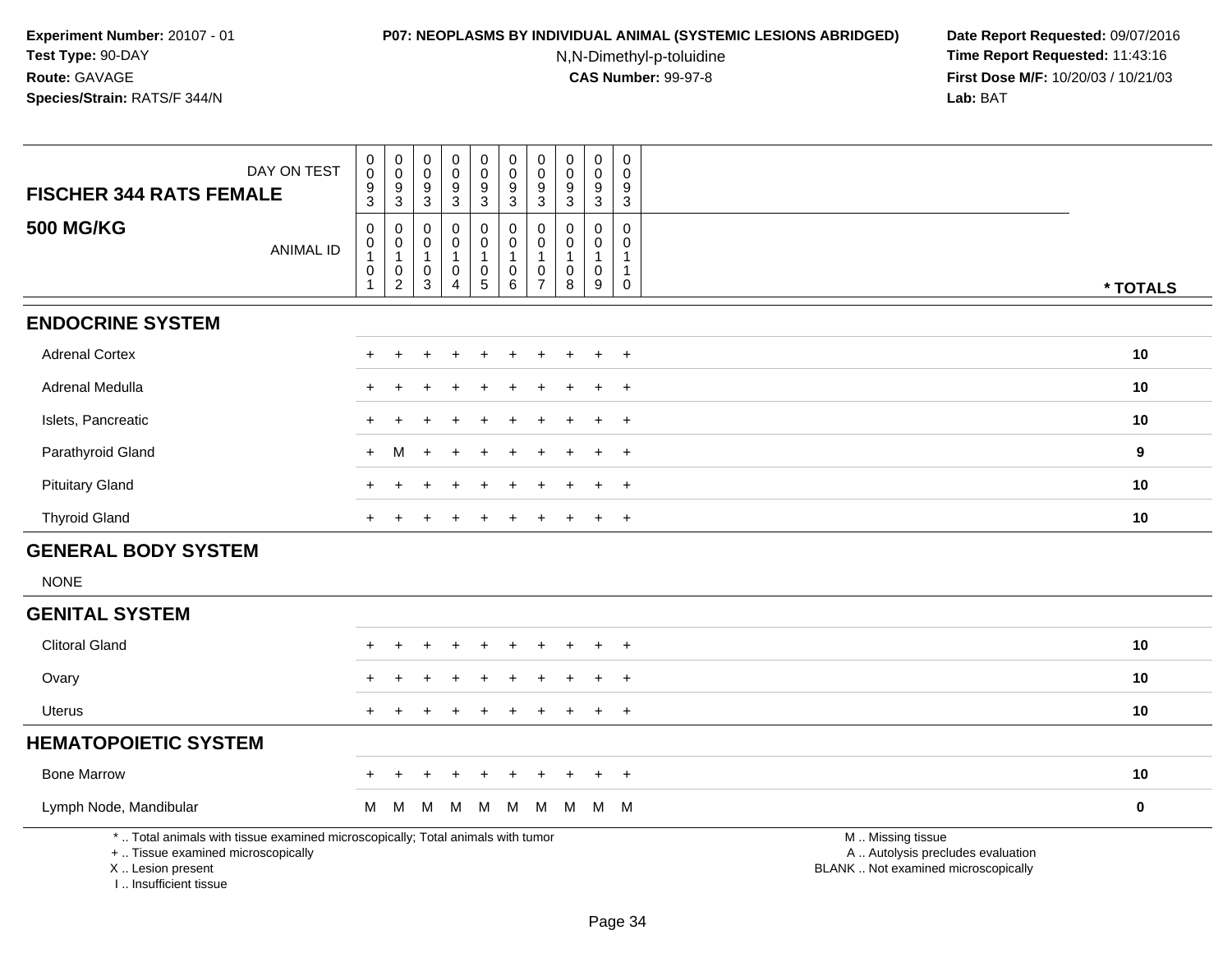#### **P07: NEOPLASMS BY INDIVIDUAL ANIMAL (SYSTEMIC LESIONS ABRIDGED) Date Report Requested:** 09/07/2016

N,N-Dimethyl-p-toluidine

| DAY ON TEST<br><b>FISCHER 344 RATS FEMALE</b>                                                                                                                       | $\pmb{0}$<br>$\overline{0}$<br>$\frac{9}{3}$          | $\begin{smallmatrix} 0\\0 \end{smallmatrix}$<br>$^9_3$                                  | $\mathbf 0$<br>$\ddot{\mathbf{0}}$<br>$\boldsymbol{9}$<br>$\overline{3}$ | $\mathbf 0$<br>$\ddot{\mathbf{0}}$<br>$\boldsymbol{9}$<br>$\overline{3}$ | $\mathbf 0$<br>$\ddot{\mathbf{0}}$<br>$\boldsymbol{9}$<br>$\overline{3}$  | $\pmb{0}$<br>$\overline{0}$<br>$\frac{9}{3}$                     | $\mathbf 0$<br>$\ddot{\mathbf{0}}$<br>$\frac{9}{3}$                           | $\mathbf 0$<br>$\pmb{0}$<br>$\boldsymbol{9}$<br>$\mathbf{3}$ | $\pmb{0}$<br>$\mathbf 0$<br>9<br>$\overline{3}$ | $\pmb{0}$<br>$\mathbf 0$<br>9<br>$\overline{3}$                           |                                                                                               |          |
|---------------------------------------------------------------------------------------------------------------------------------------------------------------------|-------------------------------------------------------|-----------------------------------------------------------------------------------------|--------------------------------------------------------------------------|--------------------------------------------------------------------------|---------------------------------------------------------------------------|------------------------------------------------------------------|-------------------------------------------------------------------------------|--------------------------------------------------------------|-------------------------------------------------|---------------------------------------------------------------------------|-----------------------------------------------------------------------------------------------|----------|
| <b>500 MG/KG</b><br><b>ANIMAL ID</b>                                                                                                                                | $\pmb{0}$<br>$\pmb{0}$<br>$\mathbf{1}$<br>$\mathbf 0$ | $\mathbf 0$<br>$\begin{array}{c} 0 \\ 1 \end{array}$<br>$\mathbf 0$<br>$\boldsymbol{2}$ | $\mathbf 0$<br>$\pmb{0}$<br>$\overline{1}$<br>$\mathbf 0$<br>3           | $\mathbf 0$<br>$\pmb{0}$<br>$\mathbf{1}$<br>$\mathbf 0$<br>4             | $\mathbf 0$<br>$\pmb{0}$<br>$\mathbf{1}$<br>$\mathbf 0$<br>$\overline{5}$ | $\mathbf 0$<br>$\pmb{0}$<br>$\mathbf{1}$<br>$\pmb{0}$<br>$\,6\,$ | $\mathbf 0$<br>$\mathbf 0$<br>$\overline{1}$<br>$\mathbf 0$<br>$\overline{7}$ | $\mathbf{0}$<br>0<br>$\mathbf{1}$<br>$\mathbf 0$<br>8        | 0<br>0<br>$\mathbf{1}$<br>$\mathbf 0$<br>9      | $\mathbf 0$<br>$\mathbf 0$<br>$\mathbf{1}$<br>$\mathbf{1}$<br>$\mathbf 0$ |                                                                                               | * TOTALS |
| Lymph Node, Mesenteric                                                                                                                                              |                                                       |                                                                                         |                                                                          |                                                                          |                                                                           |                                                                  |                                                                               |                                                              | $\ddot{}$                                       | $\overline{+}$                                                            |                                                                                               | 10       |
| Spleen                                                                                                                                                              |                                                       |                                                                                         |                                                                          |                                                                          |                                                                           |                                                                  |                                                                               |                                                              | ÷                                               | $\overline{+}$                                                            |                                                                                               | 10       |
| Thymus                                                                                                                                                              | $+$                                                   |                                                                                         |                                                                          |                                                                          |                                                                           |                                                                  |                                                                               |                                                              | $\ddot{}$                                       | $\overline{+}$                                                            |                                                                                               | 10       |
| <b>INTEGUMENTARY SYSTEM</b>                                                                                                                                         |                                                       |                                                                                         |                                                                          |                                                                          |                                                                           |                                                                  |                                                                               |                                                              |                                                 |                                                                           |                                                                                               |          |
| <b>Mammary Gland</b>                                                                                                                                                | $\ddot{}$                                             | $\ddot{}$                                                                               | $\ddot{}$                                                                | $\ddot{}$                                                                | $\ddot{}$                                                                 | $\ddot{}$                                                        | $\ddot{}$                                                                     | $\ddot{}$                                                    | $\ddot{}$                                       | $+$                                                                       |                                                                                               | 10       |
| Skin                                                                                                                                                                | $\ddot{}$                                             |                                                                                         |                                                                          |                                                                          |                                                                           |                                                                  |                                                                               |                                                              | $\ddot{}$                                       | $^{+}$                                                                    |                                                                                               | 10       |
| <b>MUSCULOSKELETAL SYSTEM</b>                                                                                                                                       |                                                       |                                                                                         |                                                                          |                                                                          |                                                                           |                                                                  |                                                                               |                                                              |                                                 |                                                                           |                                                                                               |          |
| Bone                                                                                                                                                                | $\pm$                                                 | $\div$                                                                                  |                                                                          | $\div$                                                                   | ÷                                                                         | $\ddot{}$                                                        |                                                                               |                                                              | $\pm$                                           | $+$                                                                       |                                                                                               | 10       |
| <b>NERVOUS SYSTEM</b>                                                                                                                                               |                                                       |                                                                                         |                                                                          |                                                                          |                                                                           |                                                                  |                                                                               |                                                              |                                                 |                                                                           |                                                                                               |          |
| <b>Brain</b>                                                                                                                                                        | $\pm$                                                 | $+$                                                                                     | ÷                                                                        | $\ddot{}$                                                                | $\ddot{}$                                                                 | $\ddot{}$                                                        | $\pm$                                                                         | $\overline{+}$                                               | $+$                                             | $+$                                                                       |                                                                                               | 10       |
| <b>RESPIRATORY SYSTEM</b>                                                                                                                                           |                                                       |                                                                                         |                                                                          |                                                                          |                                                                           |                                                                  |                                                                               |                                                              |                                                 |                                                                           |                                                                                               |          |
| Lung                                                                                                                                                                |                                                       |                                                                                         |                                                                          |                                                                          |                                                                           |                                                                  |                                                                               |                                                              |                                                 | $\ddot{}$                                                                 |                                                                                               | 10       |
| Nose                                                                                                                                                                | $\pm$                                                 |                                                                                         |                                                                          |                                                                          |                                                                           |                                                                  |                                                                               |                                                              | $\ddot{}$                                       | $+$                                                                       |                                                                                               | 10       |
| Trachea                                                                                                                                                             | $+$                                                   | $\div$                                                                                  |                                                                          |                                                                          |                                                                           | $\div$                                                           | +                                                                             |                                                              | $\ddot{}$                                       | $+$                                                                       |                                                                                               | 10       |
| <b>SPECIAL SENSES SYSTEM</b>                                                                                                                                        |                                                       |                                                                                         |                                                                          |                                                                          |                                                                           |                                                                  |                                                                               |                                                              |                                                 |                                                                           |                                                                                               |          |
| Eye                                                                                                                                                                 | $\pm$                                                 |                                                                                         |                                                                          |                                                                          |                                                                           |                                                                  |                                                                               |                                                              |                                                 | $\overline{+}$                                                            |                                                                                               | 10       |
| *  Total animals with tissue examined microscopically; Total animals with tumor<br>+  Tissue examined microscopically<br>X  Lesion present<br>I Insufficient tissue |                                                       |                                                                                         |                                                                          |                                                                          |                                                                           |                                                                  |                                                                               |                                                              |                                                 |                                                                           | M  Missing tissue<br>A  Autolysis precludes evaluation<br>BLANK  Not examined microscopically |          |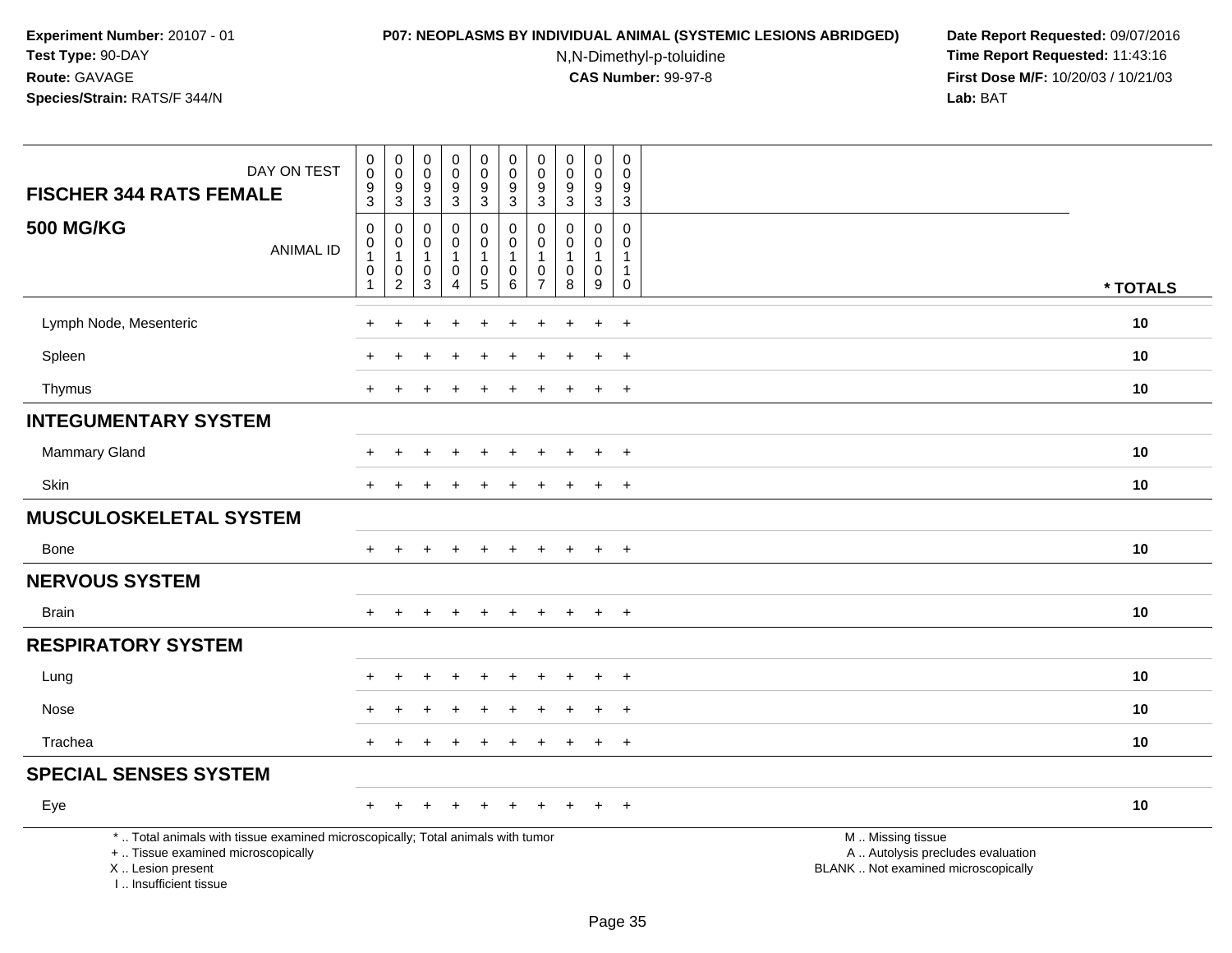### **P07: NEOPLASMS BY INDIVIDUAL ANIMAL (SYSTEMIC LESIONS ABRIDGED) Date Report Requested:** 09/07/2016

N,N-Dimethyl-p-toluidine

 **Time Report Requested:** 11:43:16 **First Dose M/F:** 10/20/03 / 10/21/03<br>**Lab:** BAT **Lab:** BAT

| DAY ON TEST<br><b>FISCHER 344 RATS FEMALE</b> | $\begin{smallmatrix} 0\\0 \end{smallmatrix}$<br>$\boldsymbol{9}$<br>$\mathbf{3}$ | $_{\rm 0}^{\rm 0}$<br>9<br>3      | $_{\rm 0}^{\rm 0}$<br>9<br>3 | $_0^0$<br>$\frac{9}{3}$           | $\begin{array}{c} 0 \\ 0 \\ 9 \\ 3 \end{array}$             | $\begin{matrix} 0 \\ 0 \\ 9 \\ 3 \end{matrix}$                                        | $\begin{smallmatrix} 0\\0 \end{smallmatrix}$<br>9<br>3 | $\begin{smallmatrix}0\\0\end{smallmatrix}$<br>9<br>3 | $\mathbf 0$<br>0<br>9<br>3 | 0<br>0<br>9<br>3 |          |
|-----------------------------------------------|----------------------------------------------------------------------------------|-----------------------------------|------------------------------|-----------------------------------|-------------------------------------------------------------|---------------------------------------------------------------------------------------|--------------------------------------------------------|------------------------------------------------------|----------------------------|------------------|----------|
| <b>500 MG/KG</b><br><b>ANIMAL ID</b>          | 0<br>$\pmb{0}$<br>$\pmb{0}$                                                      | $_{0}^{0}$<br>0<br>$\overline{c}$ | 0<br>$\mathbf 0$<br>0<br>3   | $_{0}^{0}$<br>0<br>$\overline{4}$ | $_{\rm 0}^{\rm 0}$<br>$\begin{array}{c} 0 \\ 5 \end{array}$ | $\begin{smallmatrix} 0\\0 \end{smallmatrix}$<br>$\begin{array}{c} 0 \\ 6 \end{array}$ | 0<br>$\overline{\phantom{0}}$                          | 0<br>8                                               | 0<br>9                     |                  | * TOTALS |
| Harderian Gland                               |                                                                                  |                                   |                              |                                   | $+$                                                         | $+$                                                                                   |                                                        | $+$ $+$                                              | $+$ $+$                    |                  | 10       |
| <b>URINARY SYSTEM</b>                         |                                                                                  |                                   |                              |                                   |                                                             |                                                                                       |                                                        |                                                      |                            |                  |          |
| Kidney                                        |                                                                                  |                                   |                              |                                   | $+$                                                         |                                                                                       | $\ddot{}$                                              | $+$                                                  | $+$                        | $+$              | 10       |
| <b>Urinary Bladder</b>                        | $\pm$                                                                            |                                   |                              |                                   | $+$                                                         | $+$                                                                                   | $+$                                                    | $+$                                                  | $+$                        | $+$              | 10       |
| <b>SYSTEMIC LESIONS</b>                       |                                                                                  |                                   |                              |                                   |                                                             |                                                                                       |                                                        |                                                      |                            |                  |          |
| Multiple Organ                                |                                                                                  |                                   |                              |                                   | ÷.                                                          |                                                                                       |                                                        |                                                      | $\ddot{}$                  | $+$              | 10       |

\* .. Total animals with tissue examined microscopically; Total animals with tumor

+ .. Tissue examined microscopically

- X .. Lesion present
- I .. Insufficient tissue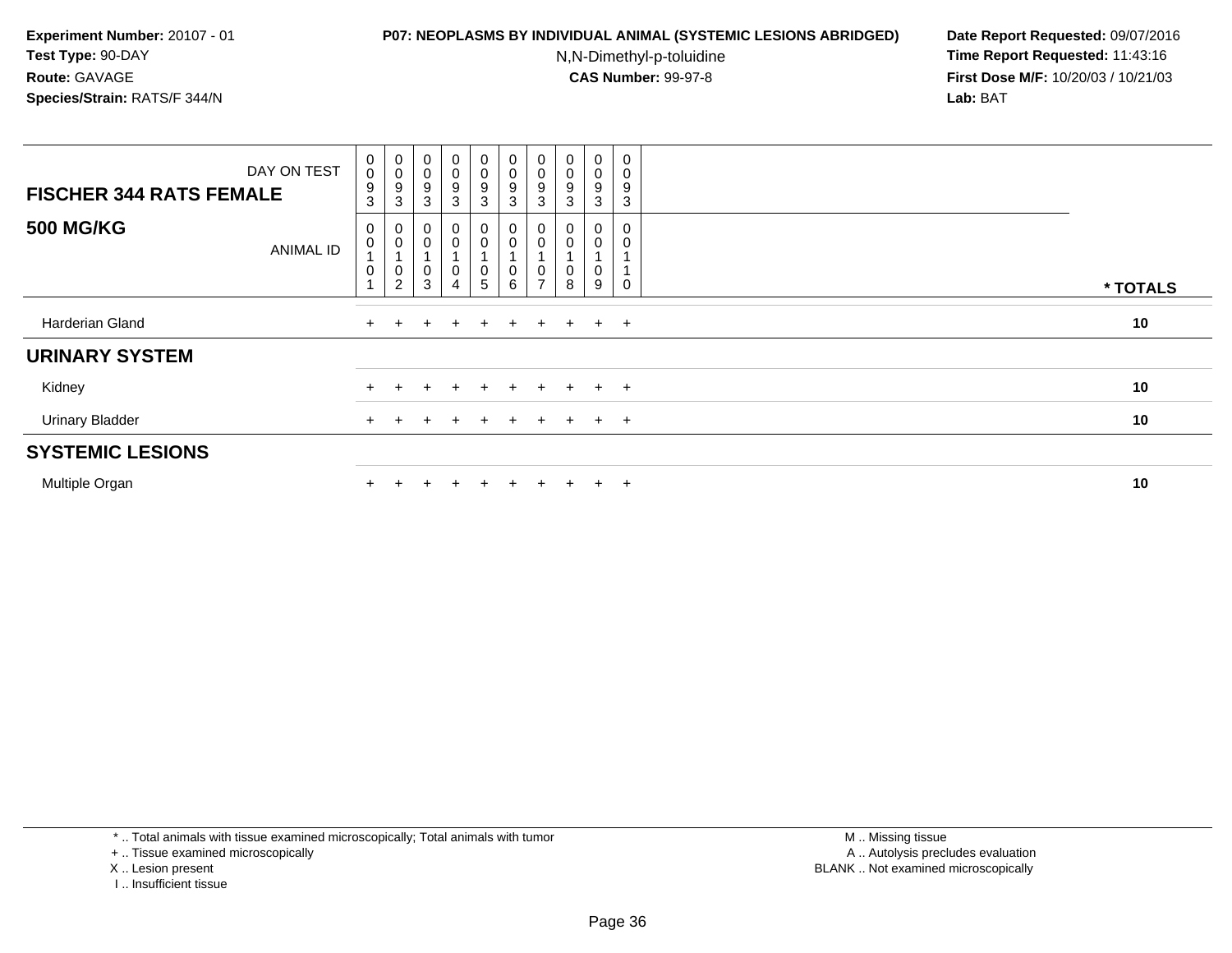# **P07: NEOPLASMS BY INDIVIDUAL ANIMAL (SYSTEMIC LESIONS ABRIDGED) Date Report Requested:** 09/07/2016

N,N-Dimethyl-p-toluidine

| DAY ON TEST<br><b>FISCHER 344 RATS FEMALE</b>                                                                                                                        | 0<br>$\mathbf 0$<br>0<br>$\overline{a}$                        | $\begin{smallmatrix}0\0\0\end{smallmatrix}$<br>$\pmb{0}$<br>$\overline{2}$   | $_{\rm 0}^{\rm 0}$<br>$\boldsymbol{0}$<br>$\overline{2}$        | $_{\rm 0}^{\rm 0}$<br>$\pmb{0}$<br>$\overline{2}$                          | $\pmb{0}$<br>$\overline{0}$<br>$\mathbf 0$<br>3                                   | $\pmb{0}$<br>$\overline{0}$<br>$\mathbf 0$<br>$\mathbf{3}$    | 0<br>$\mathbf 0$<br>0<br>$\overline{c}$ | $\mathsf 0$<br>$\mathbf 0$<br>0<br>$\overline{2}$           | $_{\rm 0}^{\rm 0}$<br>$\pmb{0}$<br>$\mathbf{3}$             | $\mathsf 0$<br>$\Omega$<br>$\mathbf 0$<br>3                              |                                                                                               |  |
|----------------------------------------------------------------------------------------------------------------------------------------------------------------------|----------------------------------------------------------------|------------------------------------------------------------------------------|-----------------------------------------------------------------|----------------------------------------------------------------------------|-----------------------------------------------------------------------------------|---------------------------------------------------------------|-----------------------------------------|-------------------------------------------------------------|-------------------------------------------------------------|--------------------------------------------------------------------------|-----------------------------------------------------------------------------------------------|--|
| <b>1000 MG/KG</b><br><b>ANIMAL ID</b>                                                                                                                                | 0<br>$\pmb{0}$<br>$\mathbf{1}$<br>$\mathbf{1}$<br>$\mathbf{1}$ | $\mathbf 0$<br>$\mathbf 0$<br>$\mathbf{1}$<br>$\mathbf{1}$<br>$\overline{2}$ | $\mathbf 0$<br>$\mathbf 0$<br>$\mathbf{1}$<br>$\mathbf{1}$<br>3 | $\pmb{0}$<br>$\mathbf 0$<br>$\mathbf{1}$<br>$\mathbf{1}$<br>$\overline{4}$ | $\overline{0}$<br>$\pmb{0}$<br>$\overline{1}$<br>$\overline{1}$<br>$\overline{5}$ | $\pmb{0}$<br>$\mathbf 0$<br>$\mathbf{1}$<br>$\mathbf{1}$<br>6 | 0<br>$\Omega$<br>1<br>$\overline{7}$    | $\Omega$<br>$\Omega$<br>$\overline{1}$<br>$\mathbf{1}$<br>8 | $\pmb{0}$<br>$\pmb{0}$<br>$\mathbf{1}$<br>$\mathbf{1}$<br>9 | $\mathbf 0$<br>$\Omega$<br>$\mathbf{1}$<br>$\overline{c}$<br>$\mathbf 0$ | * TOTALS                                                                                      |  |
| <b>ALIMENTARY SYSTEM</b>                                                                                                                                             |                                                                |                                                                              |                                                                 |                                                                            |                                                                                   |                                                               |                                         |                                                             |                                                             |                                                                          |                                                                                               |  |
| Esophagus                                                                                                                                                            |                                                                | $\ddot{}$                                                                    |                                                                 |                                                                            | $\div$                                                                            |                                                               |                                         |                                                             | $\ddot{}$                                                   | $+$                                                                      | 10                                                                                            |  |
| Intestine Large, Cecum                                                                                                                                               |                                                                |                                                                              |                                                                 |                                                                            |                                                                                   |                                                               |                                         |                                                             |                                                             | $\ddot{}$                                                                | 10                                                                                            |  |
| Intestine Large, Colon                                                                                                                                               |                                                                |                                                                              |                                                                 |                                                                            |                                                                                   |                                                               |                                         |                                                             |                                                             | $\div$                                                                   | 10                                                                                            |  |
| Intestine Large, Rectum                                                                                                                                              |                                                                |                                                                              |                                                                 |                                                                            |                                                                                   |                                                               |                                         |                                                             | $\ddot{}$                                                   | $+$                                                                      | 10                                                                                            |  |
| Intestine Small, Duodenum                                                                                                                                            |                                                                |                                                                              |                                                                 |                                                                            |                                                                                   |                                                               |                                         |                                                             |                                                             | $\ddot{}$                                                                | 10                                                                                            |  |
| Intestine Small, Ileum                                                                                                                                               |                                                                |                                                                              |                                                                 |                                                                            |                                                                                   |                                                               |                                         |                                                             |                                                             | $\div$                                                                   | 10                                                                                            |  |
| Intestine Small, Jejunum                                                                                                                                             |                                                                |                                                                              |                                                                 |                                                                            |                                                                                   |                                                               |                                         |                                                             | $\ddot{}$                                                   | $+$                                                                      | 10                                                                                            |  |
| Liver                                                                                                                                                                |                                                                |                                                                              |                                                                 |                                                                            |                                                                                   |                                                               |                                         |                                                             | $\div$                                                      | $\ddot{}$                                                                | 10                                                                                            |  |
| Pancreas                                                                                                                                                             |                                                                |                                                                              |                                                                 |                                                                            |                                                                                   |                                                               |                                         |                                                             |                                                             | $\ddot{}$                                                                | 10                                                                                            |  |
| <b>Salivary Glands</b>                                                                                                                                               |                                                                |                                                                              |                                                                 |                                                                            |                                                                                   |                                                               |                                         |                                                             |                                                             | $\div$                                                                   | 10                                                                                            |  |
| Stomach, Forestomach                                                                                                                                                 |                                                                |                                                                              |                                                                 |                                                                            |                                                                                   |                                                               |                                         |                                                             |                                                             | $\ddot{}$                                                                | 10                                                                                            |  |
| Stomach, Glandular                                                                                                                                                   |                                                                |                                                                              |                                                                 |                                                                            |                                                                                   |                                                               |                                         |                                                             | $\div$                                                      | $+$                                                                      | 10                                                                                            |  |
| <b>CARDIOVASCULAR SYSTEM</b>                                                                                                                                         |                                                                |                                                                              |                                                                 |                                                                            |                                                                                   |                                                               |                                         |                                                             |                                                             |                                                                          |                                                                                               |  |
| <b>Blood Vessel</b>                                                                                                                                                  |                                                                |                                                                              |                                                                 |                                                                            |                                                                                   |                                                               |                                         |                                                             |                                                             | $\overline{1}$                                                           | 10                                                                                            |  |
| Heart                                                                                                                                                                |                                                                |                                                                              |                                                                 |                                                                            |                                                                                   |                                                               |                                         |                                                             |                                                             | $\overline{+}$                                                           | 10                                                                                            |  |
| *  Total animals with tissue examined microscopically; Total animals with tumor<br>+  Tissue examined microscopically<br>X Lesion present<br>L., Insufficient tissue |                                                                |                                                                              |                                                                 |                                                                            |                                                                                   |                                                               |                                         |                                                             |                                                             |                                                                          | M  Missing tissue<br>A  Autolysis precludes evaluation<br>BLANK  Not examined microscopically |  |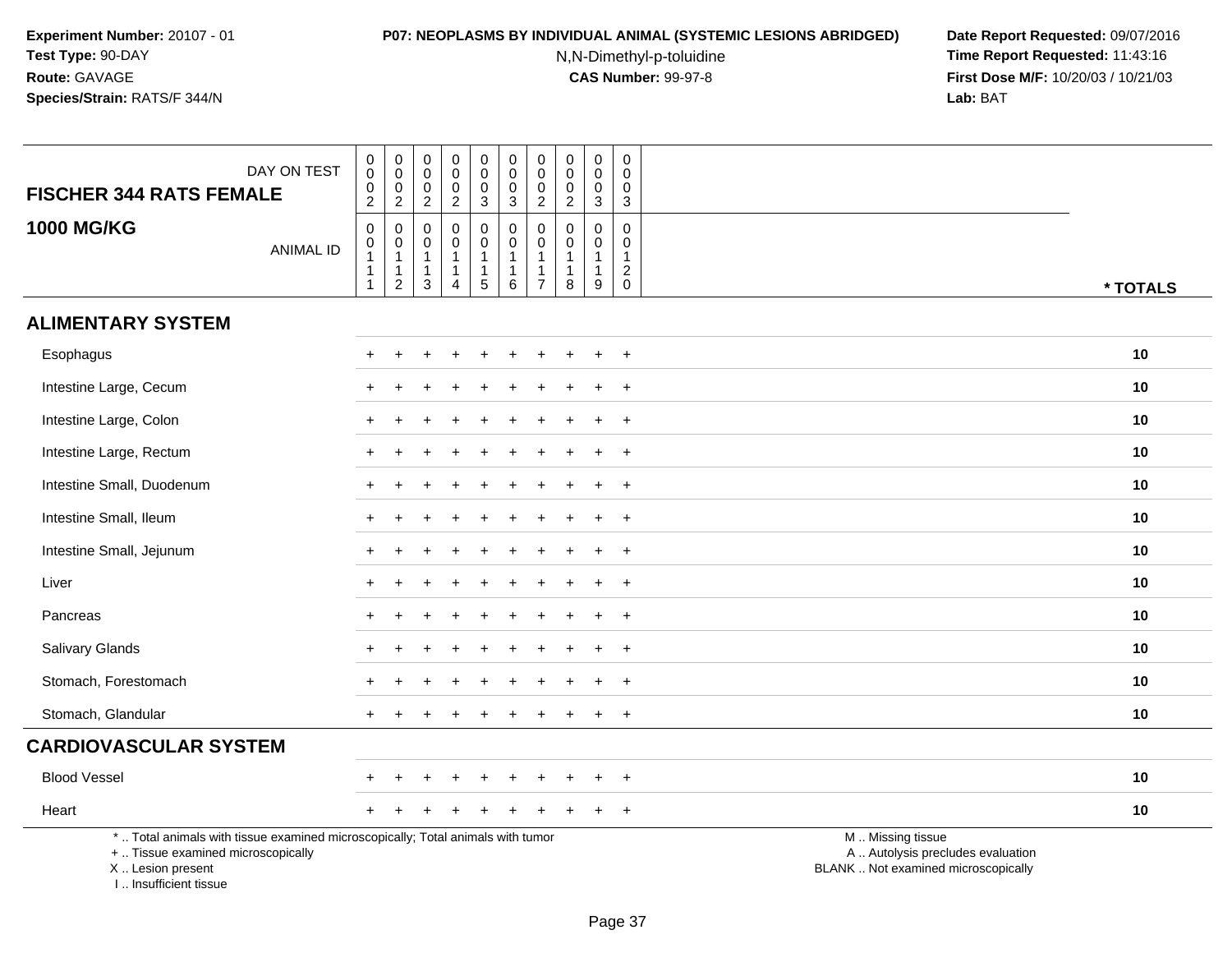I .. Insufficient tissue

## **P07: NEOPLASMS BY INDIVIDUAL ANIMAL (SYSTEMIC LESIONS ABRIDGED) Date Report Requested:** 09/07/2016

N,N-Dimethyl-p-toluidine

| DAY ON TEST<br><b>FISCHER 344 RATS FEMALE</b>                                                                                              | 0<br>0<br>0<br>$\overline{c}$ | 0<br>$\pmb{0}$<br>$\frac{0}{2}$                            | $\pmb{0}$<br>$\mathbf 0$<br>$\mathbf 0$<br>$\overline{2}$                | 0<br>$\Omega$<br>0<br>$\overline{2}$                 | $\mathsf 0$<br>$\mathsf{O}\xspace$<br>$\mathbf 0$<br>3                 | 0<br>$\pmb{0}$<br>$\mathbf 0$<br>3 | $\pmb{0}$<br>$\mathbf 0$<br>$\mathbf 0$<br>$\overline{2}$                    | 0<br>$\mathbf 0$<br>0<br>$\overline{2}$ | $\mathbf 0$<br>$\mathbf 0$<br>0<br>3                  | $\pmb{0}$<br>$\Omega$<br>$\Omega$<br>3                            |                                                                                               |          |
|--------------------------------------------------------------------------------------------------------------------------------------------|-------------------------------|------------------------------------------------------------|--------------------------------------------------------------------------|------------------------------------------------------|------------------------------------------------------------------------|------------------------------------|------------------------------------------------------------------------------|-----------------------------------------|-------------------------------------------------------|-------------------------------------------------------------------|-----------------------------------------------------------------------------------------------|----------|
| <b>1000 MG/KG</b><br><b>ANIMAL ID</b>                                                                                                      | 0<br>0<br>1<br>1              | 0<br>$\overline{0}$<br>1<br>$\mathbf{1}$<br>$\overline{2}$ | $\mathbf 0$<br>$\pmb{0}$<br>$\mathbf{1}$<br>$\mathbf{1}$<br>$\mathbf{3}$ | $\Omega$<br>0<br>$\mathbf 1$<br>-1<br>$\overline{4}$ | $\mathbf 0$<br>$\pmb{0}$<br>$\mathbf{1}$<br>$\mathbf{1}$<br>$\sqrt{5}$ | 0<br>0<br>$\overline{1}$<br>1<br>6 | $\mathbf 0$<br>$\pmb{0}$<br>$\overline{1}$<br>$\mathbf{1}$<br>$\overline{7}$ | $\Omega$<br>0<br>1<br>8                 | 0<br>$\mathbf 0$<br>$\mathbf{1}$<br>$\mathbf{1}$<br>9 | $\mathbf 0$<br>0<br>$\mathbf{1}$<br>$\overline{c}$<br>$\mathbf 0$ |                                                                                               | * TOTALS |
| <b>ENDOCRINE SYSTEM</b>                                                                                                                    |                               |                                                            |                                                                          |                                                      |                                                                        |                                    |                                                                              |                                         |                                                       |                                                                   |                                                                                               |          |
| <b>Adrenal Cortex</b>                                                                                                                      |                               |                                                            |                                                                          |                                                      |                                                                        |                                    |                                                                              |                                         |                                                       | $\ddot{}$                                                         |                                                                                               | 10       |
| Adrenal Medulla                                                                                                                            | $\pm$                         |                                                            |                                                                          |                                                      |                                                                        |                                    |                                                                              |                                         |                                                       | $^{+}$                                                            |                                                                                               | 10       |
| Islets, Pancreatic                                                                                                                         | ÷                             |                                                            |                                                                          |                                                      |                                                                        |                                    |                                                                              |                                         |                                                       | $+$                                                               |                                                                                               | 10       |
| Parathyroid Gland                                                                                                                          | м                             | $\pm$                                                      | $\div$                                                                   |                                                      |                                                                        | $+$                                | M                                                                            |                                         |                                                       | $+$                                                               |                                                                                               | 8        |
| <b>Pituitary Gland</b>                                                                                                                     | $\pm$                         |                                                            |                                                                          |                                                      |                                                                        |                                    |                                                                              |                                         |                                                       | $\overline{+}$                                                    |                                                                                               | 10       |
| <b>Thyroid Gland</b>                                                                                                                       |                               |                                                            |                                                                          |                                                      |                                                                        |                                    |                                                                              |                                         |                                                       | $+$                                                               |                                                                                               | 10       |
| <b>GENERAL BODY SYSTEM</b>                                                                                                                 |                               |                                                            |                                                                          |                                                      |                                                                        |                                    |                                                                              |                                         |                                                       |                                                                   |                                                                                               |          |
| <b>NONE</b>                                                                                                                                |                               |                                                            |                                                                          |                                                      |                                                                        |                                    |                                                                              |                                         |                                                       |                                                                   |                                                                                               |          |
| <b>GENITAL SYSTEM</b>                                                                                                                      |                               |                                                            |                                                                          |                                                      |                                                                        |                                    |                                                                              |                                         |                                                       |                                                                   |                                                                                               |          |
| <b>Clitoral Gland</b>                                                                                                                      |                               |                                                            |                                                                          |                                                      |                                                                        |                                    |                                                                              |                                         |                                                       | $\ddot{}$                                                         |                                                                                               | 10       |
| Ovary                                                                                                                                      |                               |                                                            |                                                                          |                                                      |                                                                        |                                    |                                                                              |                                         |                                                       | $+$                                                               |                                                                                               | 10       |
| Uterus                                                                                                                                     |                               |                                                            |                                                                          |                                                      |                                                                        |                                    |                                                                              |                                         |                                                       | $+$                                                               |                                                                                               | 10       |
| <b>HEMATOPOIETIC SYSTEM</b>                                                                                                                |                               |                                                            |                                                                          |                                                      |                                                                        |                                    |                                                                              |                                         |                                                       |                                                                   |                                                                                               |          |
| <b>Bone Marrow</b>                                                                                                                         |                               |                                                            | ÷.                                                                       |                                                      |                                                                        |                                    |                                                                              |                                         |                                                       | $+$                                                               |                                                                                               | 10       |
| Lymph Node, Mandibular                                                                                                                     | M                             | M                                                          | M                                                                        | M                                                    | M                                                                      | M                                  | M                                                                            | M                                       |                                                       | M M                                                               |                                                                                               | 0        |
| *  Total animals with tissue examined microscopically; Total animals with tumor<br>+  Tissue examined microscopically<br>X  Lesion present |                               |                                                            |                                                                          |                                                      |                                                                        |                                    |                                                                              |                                         |                                                       |                                                                   | M  Missing tissue<br>A  Autolysis precludes evaluation<br>BLANK  Not examined microscopically |          |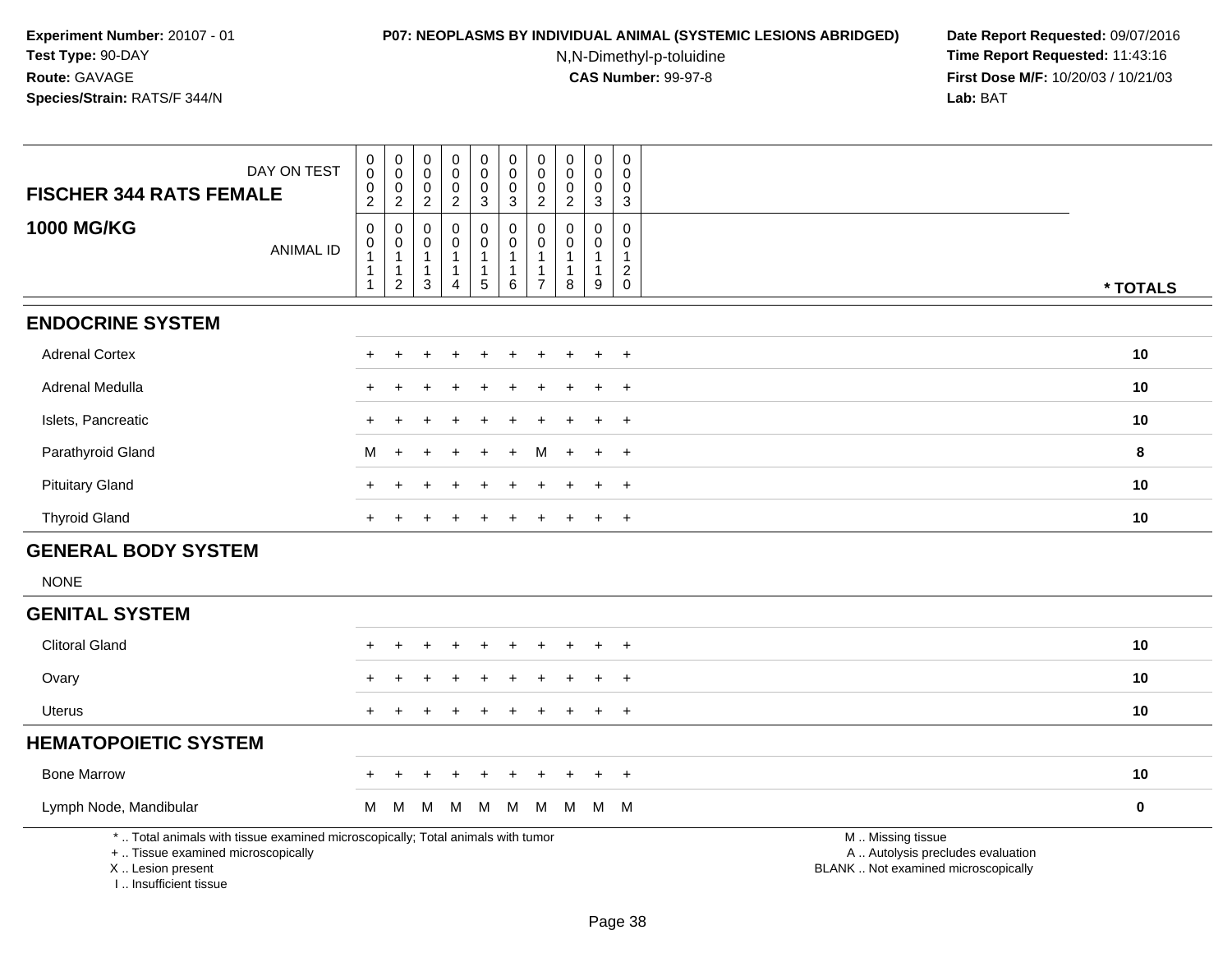# **P07: NEOPLASMS BY INDIVIDUAL ANIMAL (SYSTEMIC LESIONS ABRIDGED) Date Report Requested:** 09/07/2016

N,N-Dimethyl-p-toluidine

| DAY ON TEST<br><b>FISCHER 344 RATS FEMALE</b>                                                                                                                       | $\mathbf 0$<br>$\overline{0}$<br>$\pmb{0}$<br>$\overline{2}$ | $_{\rm 0}^{\rm 0}$<br>$\pmb{0}$<br>$\sqrt{2}$                        | $\boldsymbol{0}$<br>$\mathbf 0$<br>$\mathbf 0$<br>2          | $\mathbf 0$<br>$\ddot{\mathbf{0}}$<br>$\mathbf 0$<br>$\overline{c}$ | $\mathsf 0$<br>$\ddot{\mathbf{0}}$<br>$\mathbf 0$<br>$\mathbf{3}$                      | $\pmb{0}$<br>$\ddot{\mathbf{0}}$<br>$\pmb{0}$<br>3 | $\pmb{0}$<br>$\mathbf 0$<br>$\mathbf 0$<br>$\overline{2}$             | $\mathbf 0$<br>$\mathbf 0$<br>$\mathbf 0$<br>$\overline{2}$ | $\pmb{0}$<br>$\mathbf 0$<br>$\mathbf 0$<br>3 | $\mathsf{O}\xspace$<br>$\mathbf 0$<br>0<br>$\mathbf{3}$                     |                                                                                               |          |
|---------------------------------------------------------------------------------------------------------------------------------------------------------------------|--------------------------------------------------------------|----------------------------------------------------------------------|--------------------------------------------------------------|---------------------------------------------------------------------|----------------------------------------------------------------------------------------|----------------------------------------------------|-----------------------------------------------------------------------|-------------------------------------------------------------|----------------------------------------------|-----------------------------------------------------------------------------|-----------------------------------------------------------------------------------------------|----------|
| <b>1000 MG/KG</b><br><b>ANIMAL ID</b>                                                                                                                               | $\mathsf 0$<br>$\pmb{0}$<br>1<br>-1<br>$\overline{1}$        | 0<br>$\mathbf 0$<br>$\mathbf{1}$<br>$\mathbf{1}$<br>$\boldsymbol{2}$ | $\Omega$<br>$\mathbf 0$<br>$\mathbf{1}$<br>$\mathbf{1}$<br>3 | $\mathbf 0$<br>$\mathbf 0$<br>$\mathbf{1}$<br>1<br>4                | $\mathbf 0$<br>$\mathsf{O}\xspace$<br>$\overline{1}$<br>$\mathbf{1}$<br>$\overline{5}$ | $\mathbf 0$<br>$\pmb{0}$<br>1<br>1<br>$\,6\,$      | $\mathbf{0}$<br>0<br>$\overline{1}$<br>$\mathbf{1}$<br>$\overline{7}$ | $\Omega$<br>0<br>$\mathbf{1}$<br>$\mathbf{1}$<br>8          | $\mathbf 0$<br>0<br>$\mathbf{1}$<br>1<br>9   | $\mathbf 0$<br>$\mathbf 0$<br>$\mathbf{1}$<br>$\overline{c}$<br>$\mathbf 0$ |                                                                                               | * TOTALS |
| Lymph Node, Mesenteric                                                                                                                                              |                                                              |                                                                      |                                                              |                                                                     |                                                                                        |                                                    |                                                                       |                                                             | $\ddot{}$                                    | $\overline{+}$                                                              |                                                                                               | 10       |
| Spleen                                                                                                                                                              |                                                              |                                                                      |                                                              |                                                                     |                                                                                        |                                                    |                                                                       |                                                             |                                              | $\ddot{}$                                                                   |                                                                                               | 10       |
| Thymus                                                                                                                                                              |                                                              |                                                                      |                                                              |                                                                     |                                                                                        |                                                    |                                                                       |                                                             | $\ddot{}$                                    | $\overline{+}$                                                              |                                                                                               | 10       |
| <b>INTEGUMENTARY SYSTEM</b>                                                                                                                                         |                                                              |                                                                      |                                                              |                                                                     |                                                                                        |                                                    |                                                                       |                                                             |                                              |                                                                             |                                                                                               |          |
| <b>Mammary Gland</b>                                                                                                                                                | $\div$                                                       | $+$                                                                  | $\ddot{}$                                                    | $\ddot{}$                                                           | $\ddot{}$                                                                              | $\div$                                             | $\pm$                                                                 | ÷                                                           | $\ddot{}$                                    | $+$                                                                         |                                                                                               | 10       |
| Skin                                                                                                                                                                |                                                              |                                                                      |                                                              |                                                                     |                                                                                        |                                                    |                                                                       |                                                             |                                              | $\overline{+}$                                                              |                                                                                               | 10       |
| <b>MUSCULOSKELETAL SYSTEM</b>                                                                                                                                       |                                                              |                                                                      |                                                              |                                                                     |                                                                                        |                                                    |                                                                       |                                                             |                                              |                                                                             |                                                                                               |          |
| <b>Bone</b>                                                                                                                                                         | $+$                                                          |                                                                      |                                                              | $\ddot{}$                                                           | $\pm$                                                                                  | $\ddot{}$                                          |                                                                       | $\div$                                                      | $+$                                          | $+$                                                                         |                                                                                               | 10       |
| <b>NERVOUS SYSTEM</b>                                                                                                                                               |                                                              |                                                                      |                                                              |                                                                     |                                                                                        |                                                    |                                                                       |                                                             |                                              |                                                                             |                                                                                               |          |
| <b>Brain</b>                                                                                                                                                        |                                                              |                                                                      |                                                              | $\div$                                                              | $\div$                                                                                 | $\overline{+}$                                     | $+$                                                                   | $\ddot{}$                                                   | $+$                                          | $+$                                                                         |                                                                                               | 10       |
| <b>RESPIRATORY SYSTEM</b>                                                                                                                                           |                                                              |                                                                      |                                                              |                                                                     |                                                                                        |                                                    |                                                                       |                                                             |                                              |                                                                             |                                                                                               |          |
| Lung                                                                                                                                                                |                                                              |                                                                      |                                                              |                                                                     |                                                                                        |                                                    |                                                                       |                                                             |                                              | $\ddot{}$                                                                   |                                                                                               | 10       |
| Nose                                                                                                                                                                |                                                              |                                                                      |                                                              |                                                                     |                                                                                        |                                                    |                                                                       |                                                             | $\ddot{}$                                    | $+$                                                                         |                                                                                               | 10       |
| Trachea                                                                                                                                                             | $\ddot{}$                                                    |                                                                      |                                                              |                                                                     |                                                                                        | $\div$                                             | +                                                                     |                                                             | $\ddot{}$                                    | $+$                                                                         |                                                                                               | 10       |
| <b>SPECIAL SENSES SYSTEM</b>                                                                                                                                        |                                                              |                                                                      |                                                              |                                                                     |                                                                                        |                                                    |                                                                       |                                                             |                                              |                                                                             |                                                                                               |          |
| Eye                                                                                                                                                                 |                                                              |                                                                      |                                                              |                                                                     |                                                                                        |                                                    |                                                                       |                                                             |                                              | $\overline{+}$                                                              |                                                                                               | 10       |
| *  Total animals with tissue examined microscopically; Total animals with tumor<br>+  Tissue examined microscopically<br>X  Lesion present<br>I Insufficient tissue |                                                              |                                                                      |                                                              |                                                                     |                                                                                        |                                                    |                                                                       |                                                             |                                              |                                                                             | M  Missing tissue<br>A  Autolysis precludes evaluation<br>BLANK  Not examined microscopically |          |